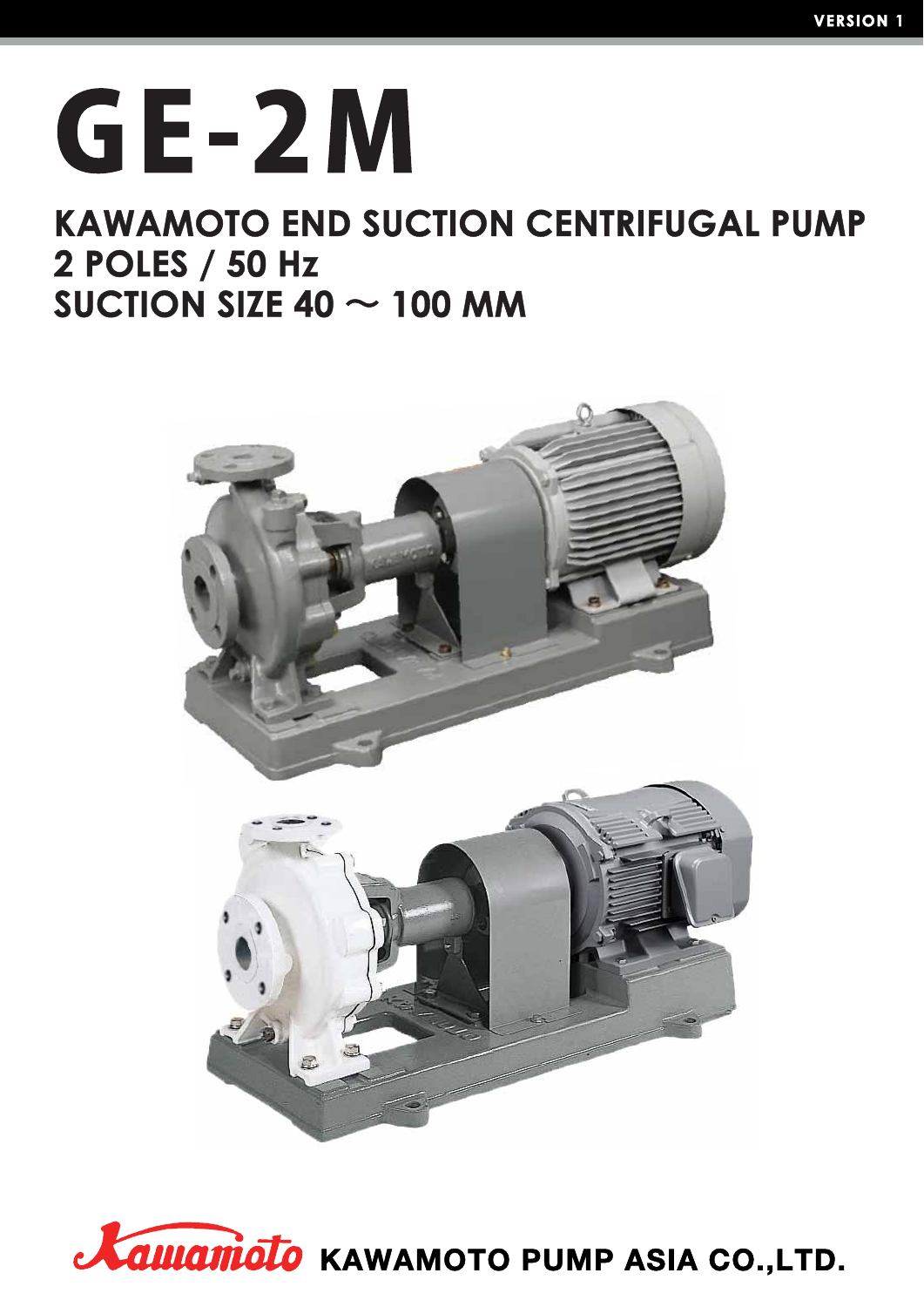# **APPLICATIONS AND FEATURES**

### **APPLICATIONS**

- Cold and hot water circulation
- Cooling water for building and factory equipment
- **Agriculture**
- II Industry
- Other general water supply (Please inquire in case drinking water application)

### **FEATURES**

- Compact and light weight.
- Easy maintenance and inspection due to back pull out construction.
- Long life mechanical seal is adopted for shaft sealing.
- Simple end suction top centerline discharge position enable steady installation with high discharge pipe loading.
- Wide application for various usages.
- In accordance with Japanese industrial standard (JIS B8313).

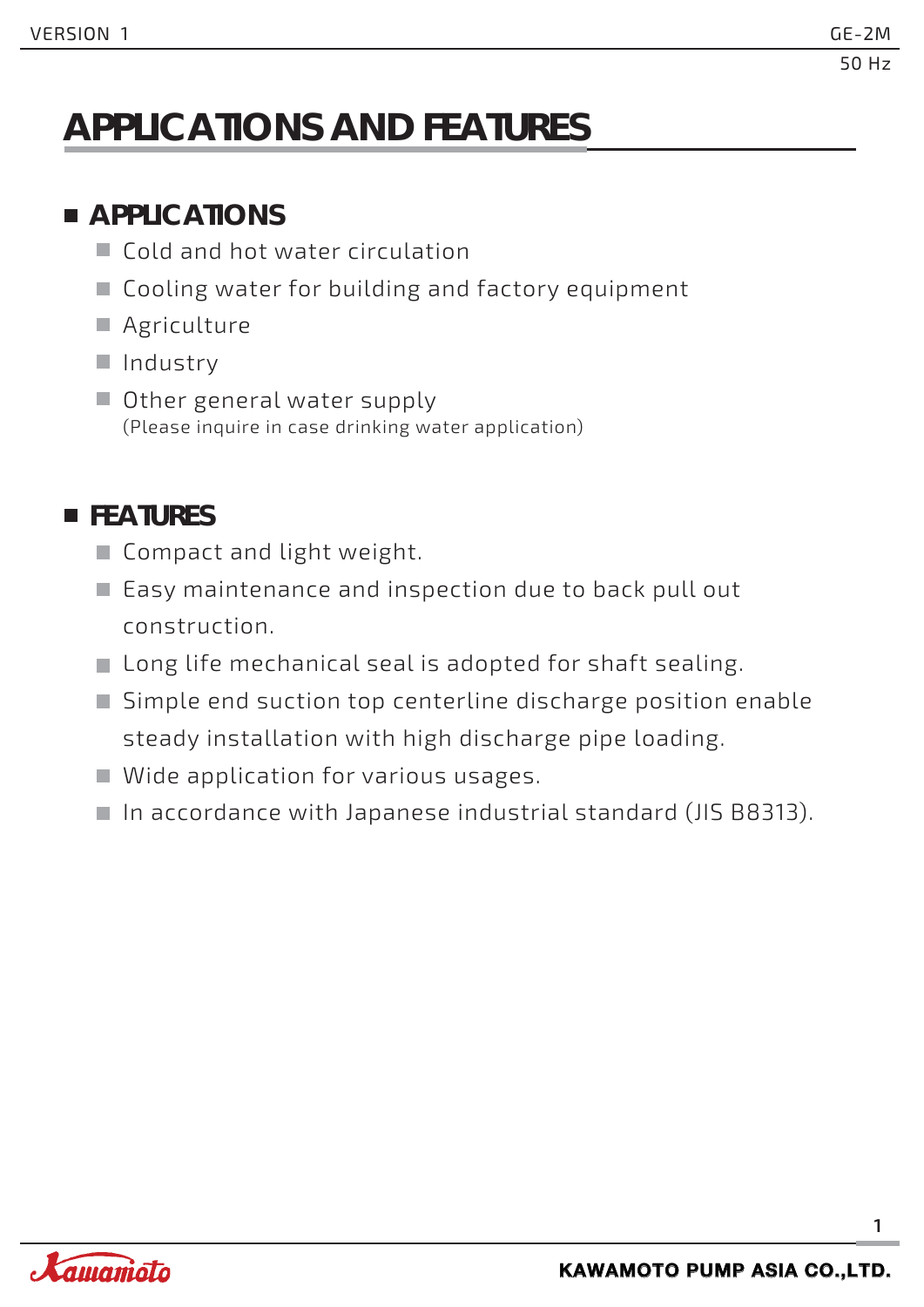# **STANDARD SPECIFICATIONS**

| <b>Description</b>          |                   | Model: GE-2M                                       |
|-----------------------------|-------------------|----------------------------------------------------|
|                             | <b>Name</b>       | Clean water                                        |
| Liquid                      | Temperature       | $0 - 90 °C$                                        |
| <b>Max Working Pressure</b> |                   | 10 <sub>bar</sub>                                  |
| <b>Synchronous Speed</b>    |                   | 3000 min-1                                         |
| Installation                |                   | TEFC outdoor use (Motor IP55, Class F)             |
| Casing                      |                   | Cast iron (FC200)                                  |
| <b>Material</b>             | Impeller          | Cast iron (FC200), Bronze (CAC406)                 |
|                             |                   | or Stainless Cast iron (SCS13)                     |
|                             | <b>Shaft</b>      | Stainless steel (SUS403)                           |
|                             | Impeller          | Closed                                             |
|                             | <b>Shaft Seal</b> | Mechanical seal (SIC $\times$ Carbon $\times$ FKM) |
| Construction                |                   | Gland packing (PTFE-non asbestos)                  |
|                             | <b>Sealing</b>    | None                                               |
| <b>Bearing</b>              |                   | Sealed ball bearing                                |
| Flange                      |                   | <b>JIS 10K</b>                                     |
| Baseplate                   |                   | Cast iron (FC150)                                  |

# **OPTIONAL SPECIFICATIONS**

| <b>Description</b>             |                   | Model: GE-2M                                                                                           |  |  |  |  |  |  |  |
|--------------------------------|-------------------|--------------------------------------------------------------------------------------------------------|--|--|--|--|--|--|--|
|                                | Casing            | Cast iron $+$ Nylon coating                                                                            |  |  |  |  |  |  |  |
| <b>Material</b>                | Impeller          | SCS14 (SUS316)<br>40×32:0.4~2.2kw 50×40:0.4~5.5kw 65×50:2.2~3.7kw<br>80×65: 2.2~7.5kw 100×80: 7.5~11kw |  |  |  |  |  |  |  |
|                                | <b>Shaft</b>      | Stainless steel (SUS316)                                                                               |  |  |  |  |  |  |  |
|                                | Impeller          | Closed                                                                                                 |  |  |  |  |  |  |  |
| Construction                   | <b>Shaft Seal</b> | Mechanical seal (SIC $\times$ SIC $\times$ FKM)                                                        |  |  |  |  |  |  |  |
|                                | <b>Sealing</b>    | None                                                                                                   |  |  |  |  |  |  |  |
|                                | <b>Bearing</b>    | Sealed ball bearing                                                                                    |  |  |  |  |  |  |  |
| Flange                         |                   | <b>JIS 10K</b>                                                                                         |  |  |  |  |  |  |  |
| <b>Baseplate</b>               |                   | Channel baseplate for European motor bland                                                             |  |  |  |  |  |  |  |
| <b>Anti-corrosion Painting</b> |                   | Urethane resin coating + non touch seal bearing structure                                              |  |  |  |  |  |  |  |
|                                |                   | Epoxy resin coating                                                                                    |  |  |  |  |  |  |  |

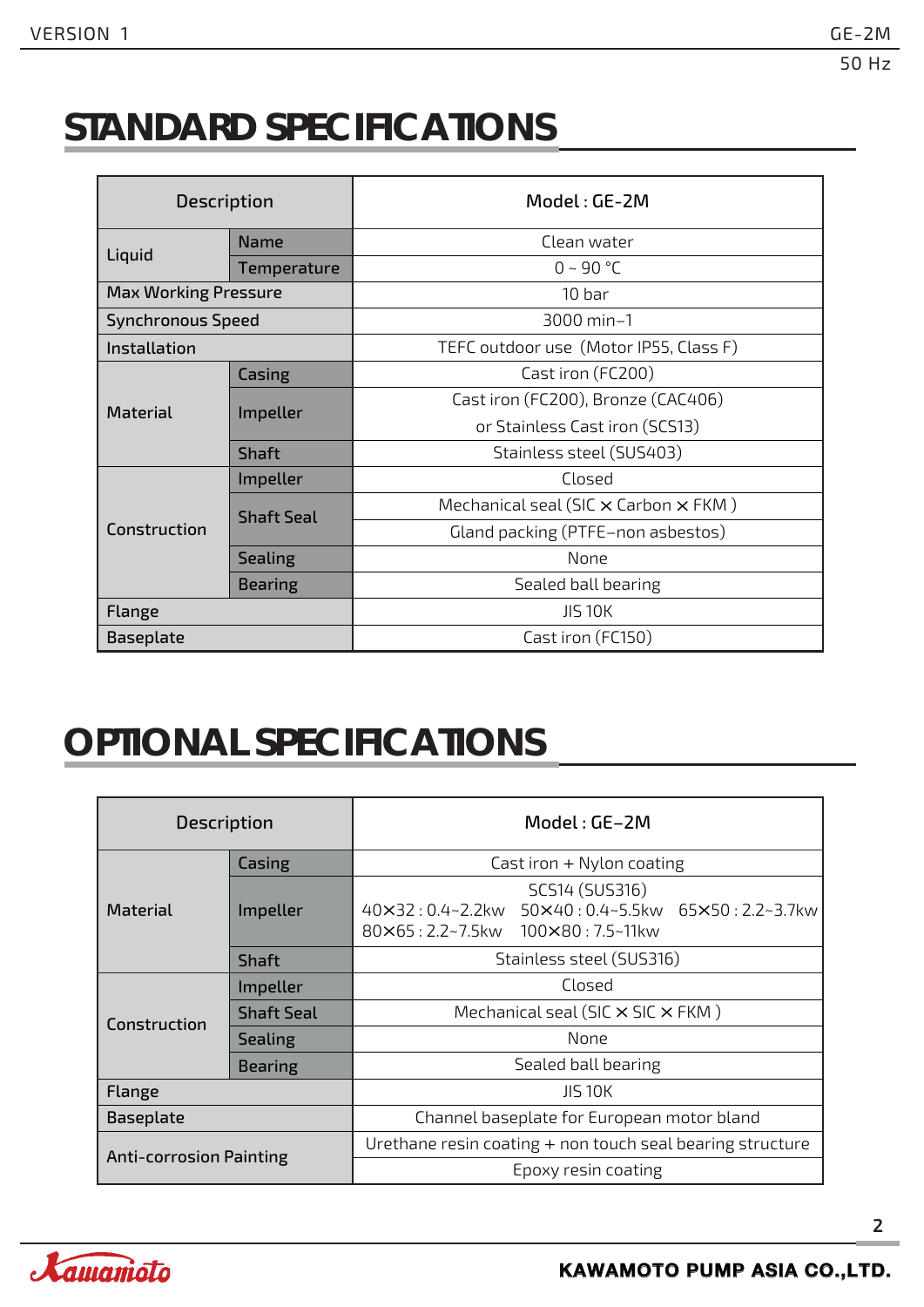# **PERFORMANCE CHART**



# **MODEL CODE**



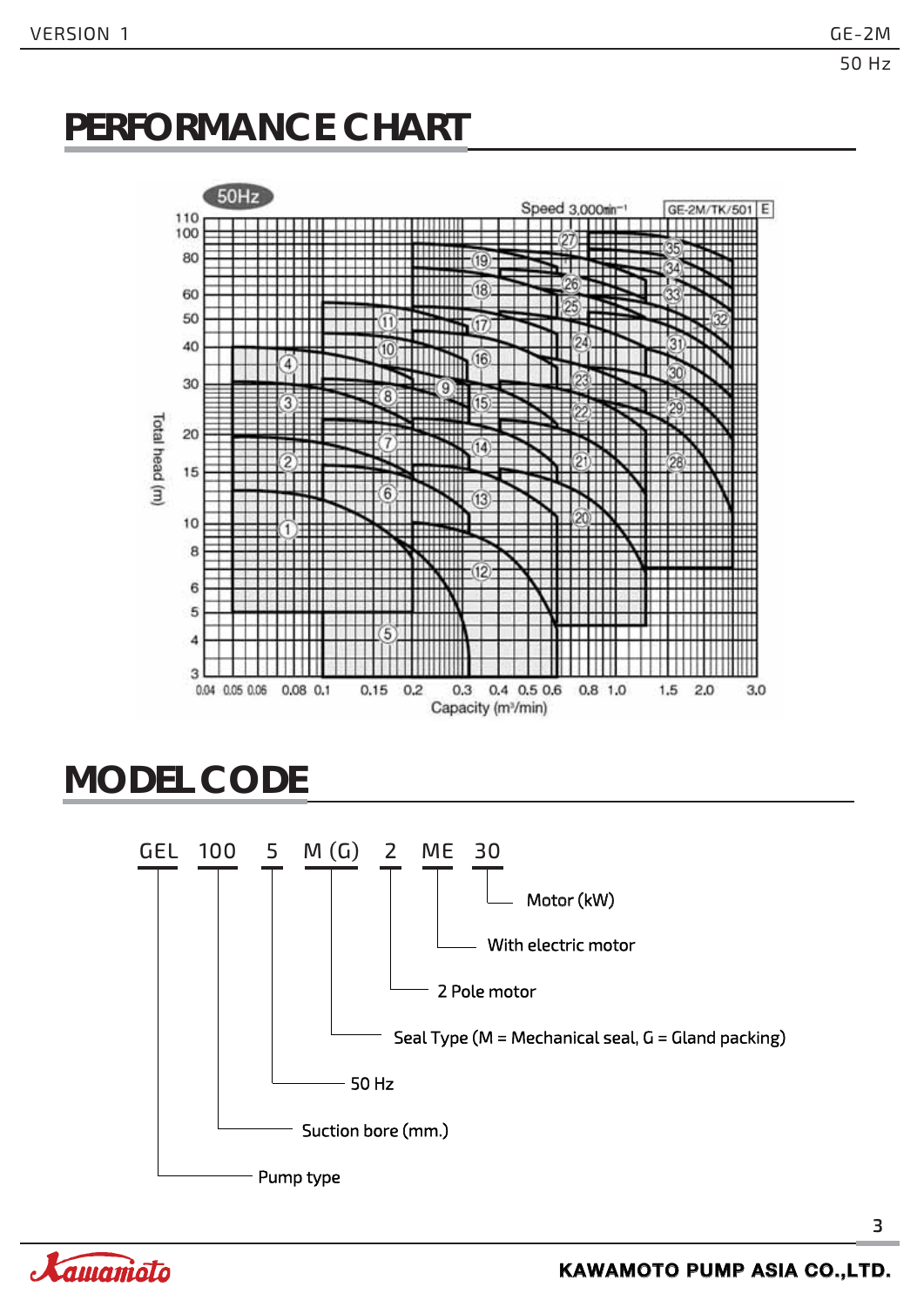# **SPECIFICATION TABLE**

|                |                    |               | <b>Back Pressure</b>              |             |                                   |             |                            |
|----------------|--------------------|---------------|-----------------------------------|-------------|-----------------------------------|-------------|----------------------------|
| No.            | Model              | Motor<br>(kW) | Capacity<br>(m <sup>3</sup> /min) | Head<br>(m) | Capacity<br>(m <sup>3</sup> /min) | Head<br>(m) | Mpa {kgf/cm <sup>2</sup> } |
| $\mathbf{1}$   | GEH-40×325M-2MN0.4 | 0.4           | 0.05                              | 13          | 0.2                               | 7.5         | 0.84                       |
| $\overline{2}$ | GEI405M2ME0.75     | 0.75          | 0.05                              | 19.8        | 0.2                               | 14.5        | 0.77                       |
| 3              | GEJ405M2ME1.5      | 1.5           | 0.05                              | 30.5        | 0.2                               | 22          | 0.67                       |
| 4              | GEJ405M2ME2.2      | 2.2           | 0.05                              | 40          | 0.2                               | 31.5        | 0.58                       |
| 5              | GEH-50×405M-2MN0.4 | 0.4           | 0.1                               | 10.5        | 0.32                              | 3.5         | 0.86                       |
| 6              | GEH505M2ME0.75     | 0.75          | 0.1                               | 15.8        | 0.32                              | 10.5        | 0.81                       |
| $\overline{7}$ | GEI505M2ME1.5      | 1.5           | 0.1                               | 22.5        | 0.32                              | 17          | 0.74                       |
| 8              | GEJ505M2ME2.2      | 2.2           | 0.1                               | 31          | 0.32                              | 24.5        | 0.67                       |
| 9              | GEJ505M2ME3.7      | 3.7           | 0.1                               | 35.5        | 0.32                              | 29.8        | 0.63                       |
| 10             | GEK505M2ME3.7      | 3.7           | 0.1                               | 44.5        | 0.32                              | 35.5        | 0.52                       |
| 11             | GEK505M2ME5.5      | 5.5           | 0.1                               | 56.5        | 0.32                              | 47          | 0.39                       |
| 12             | GEH655M2ME0.75     | 0.75          | 0.2                               | 10          | 0.63                              | 4.2         | 0.87                       |
| 13             | GEH655M2ME1.5      | 1.5           | 0.2                               | 15.8        | 0.63                              | 10.5        | 0.81                       |
| 14             | GEI655M2ME2.2      | 2.2           | 0.2                               | 22.8        | 0.63                              | 15.2        | 0.74                       |
| 15             | GEJ655M2ME3.7      | 3.7           | 0.2                               | 32.5        | 0.63                              | 21          | 0.65                       |
| 16             | GEK655M2ME5.5      | 5.5           | 0.2                               | 45          | 0.63                              | 34          | 0.52                       |
| 17             | GEK655M2ME7.5      | 7.5           | 0.2                               | 54.5        | 0.63                              | 43.5        | 0.42                       |
| 18             | GEL655M2ME11       | 11            | 0.2                               | 75          | 0.63                              | 59.5        | 0.22                       |
| 19             | GEL655M2ME15       | 15            | 0.2                               | 90          | 0.63                              | 74          | 0.059                      |
| 20             | GEH805M2ME2.2      | 2.2           | 0.4                               | 15.2        | 1.25                              | 6.5         | 0.81                       |
| 21             | GEI805M2ME3.7      | 3.7           | 0.4                               | 22.5        | 1.25                              | 12          | 0.74                       |
| 22             | GEJ805M2ME5.5      | 5.5           | 0.4                               | 30.5        | 1.25                              | 20          | 0.66                       |
| 23             | GEJ805M2ME7.5      | 7.5           | 0.4                               | 38.5        | 1.25                              | 27.5        | 0.58                       |
| 24             | GEK805M2ME11       | 11            | 0.4                               | 52          | 1.25                              | 38.5        | 0.45                       |
| 25             | GEK805M2ME15       | 15            | 0.4                               | 63.5        | 1.25                              | 49.5        | 0.33                       |
| 26             | GEL805M2ME18       | 18.5          | 0.4                               | 74          | 1.25                              | 57          | 0.32                       |
| 27             | GEL805M2ME22       | 22            | 0.4                               | 85          | 1.25                              | 67          | 0.13                       |
| 28             | GEI1005M2ME7.5     | 7.5           | 0.8                               | 26.5        | 2.5                               | 10.5        | 0.69                       |
| 29             | GEJ1005M2ME11      | 11            | 0.8                               | 34          | 2.5                               | 19          | 0.62                       |
| 30             | GEJ1005M2ME15      | 15            | 0.8                               | 42          | 2.5                               | 27          | 0.54                       |
| 31             | GEK1005M2ME18      | 18.5          | 0.8                               | 52.5        | 2.5                               | 33          | 0.44                       |
| 32             | GEK1005M2ME22      | 22            | 0.8                               | 59          | 2.5                               | 38.5        | 0.37                       |
| 33             | GEL1005M2ME30      | 30            | 0.8                               | 76          | 2.5                               | 51.5        | 0.22                       |
| 34             | GEL1005M2ME37      | 37            | 0.8                               | 86          | 2.5                               | 64.5        | 0.098                      |
| 35             | GEL1005M2ME45      | 45            | 0.8                               | 99          | 2.5                               | 77          | 0                          |

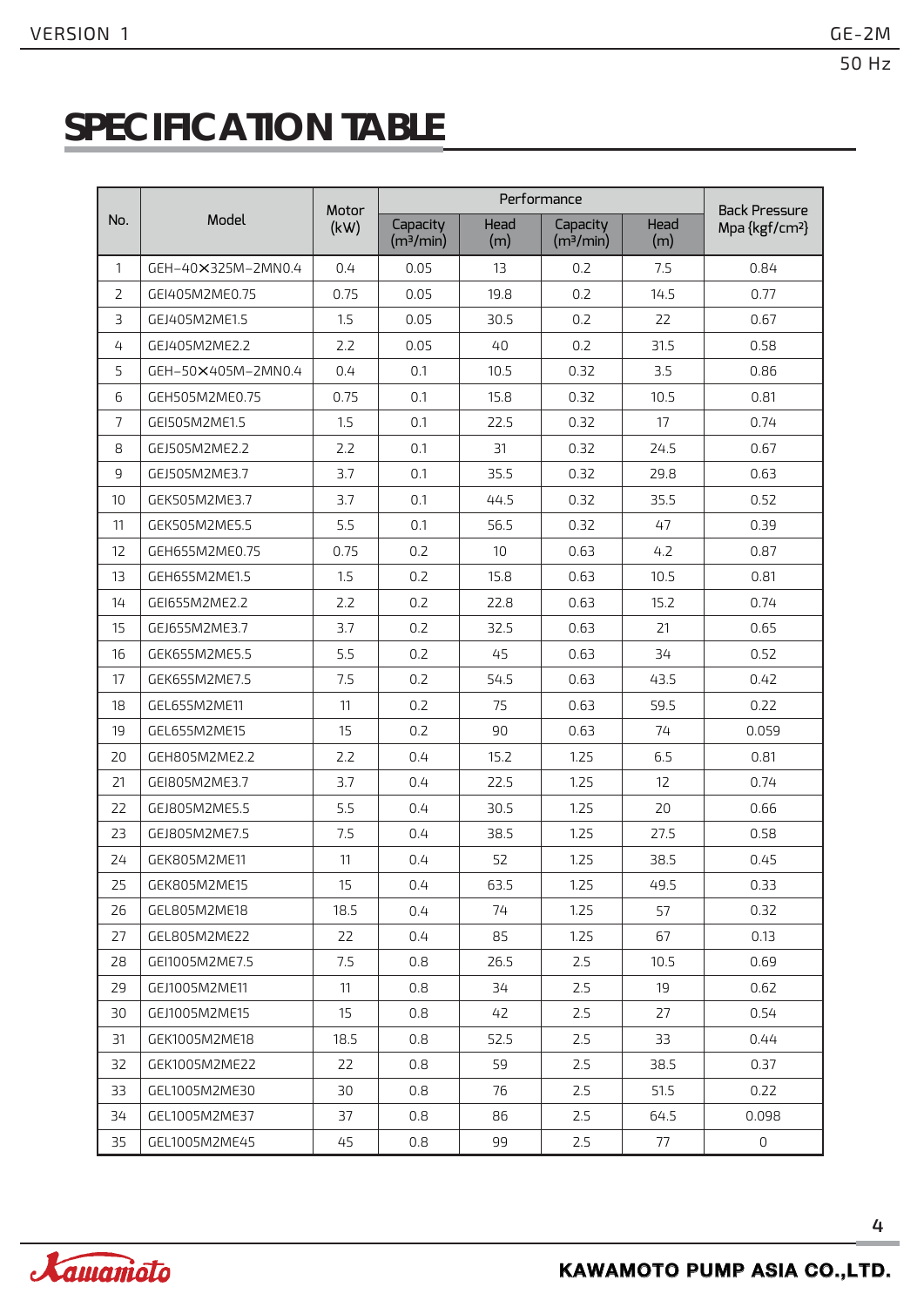# **PUMP DATA**

|                |                    |               | Mechanical     |                                                                  |        | <b>Bearing</b> |                                                         |                         | <b>Back Pressure</b>       |
|----------------|--------------------|---------------|----------------|------------------------------------------------------------------|--------|----------------|---------------------------------------------------------|-------------------------|----------------------------|
| No.            | Model              | Impeller      | Seal           | <b>Gland Packing</b>                                             | Motor  | Pump           | Coupling                                                | <b>Key</b>              | Mpa {kgf/cm <sup>2</sup> } |
| 1              | GEH-40×325M-2MN0.4 |               |                |                                                                  |        |                | 063 × 019 × 014                                         |                         | $0.84\{8.6\}$              |
| 2              | GEI405M2ME0.75     | FC            | 016 EA560H-16N | $\varnothing$ 16 × $\varnothing$ 28 × 6.4 × 3                    |        |                | $063 \times 019 \times 019$                             | $6 \times 6 \times 20$  | $0.77\{7.9\}$              |
| 3              | GEJ405M2ME1.5      |               |                |                                                                  |        |                |                                                         |                         | $0.67\{6.8\}$              |
| 4              | GEJ405M2ME2.2      | CAC406(BC6)   |                | 020 EA560H-20N 020 x 036 x 8.5 x 4                               | 6204ZZ | 6204ZZ         | $\varnothing$ 74 × $\varnothing$ 19 × $\varnothing$ 24  | $6 \times 6 \times 32$  | $0.58\{5.9\}$              |
| 5              | GEH-50×405M-2MN0.4 |               | Ø16 EA560H-16N | $\varnothing$ 16 × $\varnothing$ 28 × 6.4 × 3                    |        |                | $063 \times 019 \times 014$                             | $6 \times 6 \times 20$  | $0.86\{8.8\}$              |
| 6              | GEH505M2ME0.75     |               |                |                                                                  |        |                | 063 × 019 × 019                                         |                         | $0.81\{8.3\}$              |
| $\overline{7}$ | GEI505M2ME1.5      | FC            |                |                                                                  |        |                | $\varnothing$ 100 × $\varnothing$ 19 × $\varnothing$ 24 |                         | $0.74\{7.6\}$              |
| 8              | GEJ505M2ME2.2      |               |                |                                                                  | 6304ZZ | 6304ZZ         |                                                         | $6 \times 6 \times 32$  | $0.67\{6.8\}$              |
| 9              | GEJ505M2ME3.7      |               |                |                                                                  |        |                | $@112 \times @19 \times @28$                            |                         | $0.63\{6.4\}$              |
| 10             | GEK505M2ME3.7      | CAC406(BC6)   |                |                                                                  |        | 6305ZZ         | $@112 \times @24 \times @28$                            |                         | $0.52$ {5.3}               |
| 11             | GEK505M2ME5.5      |               |                | 025 EA560H-25N 025 x 041 x 8.5 x 4                               | 6305ZZ |                | $\emptyset$ 125 × $\emptyset$ 24 × $\emptyset$ 38       | $6 \times 6 \times 40$  | $0.39\{4.0\}$              |
| 12             | GEH655M2ME0.75     |               |                |                                                                  | 6204ZZ | 6204ZZ         | 063×019×019                                             |                         | $0.87\{8.9\}$              |
| 13             | GEH655M2ME1.5      | FC            |                |                                                                  |        |                | $074 \times 019 \times 024$                             |                         | $0.81\{8.3\}$              |
| 14             | GEI655M2ME2.2      |               |                |                                                                  | 6304ZZ | 6304ZZ         | $\emptyset$ 100 × $\emptyset$ 19 × $\emptyset$ 24       | $6 \times 6 \times 32$  | $0.74\{7.6\}$              |
| 15             | GEJ655M2ME3.7      |               |                |                                                                  |        |                | $\emptyset$ 112 × $\emptyset$ 19 × $\emptyset$ 28       |                         | $0.65\{6.6\}$              |
| 16             | GEK655M2ME5.5      | CAC406(BC6)   |                |                                                                  |        |                | $\emptyset$ 125 × $\emptyset$ 24 × $\emptyset$ 38       |                         | $0.52$ {5.3}               |
| 17             | GEK655M2ME7.5      |               |                |                                                                  | 6306ZZ | 6306ZZ         |                                                         | $8 \times 7 \times 40$  | $0.42\{4.3\}$              |
| 18             | GEL655M2ME11       | <b>SCS13</b>  |                |                                                                  |        |                | $\emptyset$ 140 × $\emptyset$ 24 × $\emptyset$ 42       |                         | $0.22$ $\{2.3\}$           |
| 19             | GEL655M2ME15       |               |                |                                                                  |        |                |                                                         |                         | $0.059\{0.6\}$             |
| 20             | GEH805M2ME2.2      |               |                | 020 EA560H-20N 020 × 036 × 8.5 × 4                               | 6204ZZ | 6204ZZ         | $074 \times 019 \times 024$<br>$6 \times 6 \times 32$   |                         | $0.81\{8.3\}$              |
| 21             | GEI805M2ME3.7      | FC            | 025 EA560H-25N | $025 \times 041 \times 8 \times 4$                               | 6305ZZ | 6305ZZ         | $Ø112 \times Ø24 \times Ø28$                            |                         | $0.74$ {7.5}               |
| 22             | GEJ805M2ME5.5      |               |                |                                                                  |        |                |                                                         |                         | $0.66\{6.7\}$              |
| 23             | GEJ805M2ME7.5      |               |                | 030 EA560H-30N 030 x 046 x 8.5 x 4                               | 6306ZZ | 6306ZZ         | $\emptyset$ 125 × Ø24 × Ø38                             | $8 \times 7 \times 40$  | $0.58\{5.9\}$              |
| 24             | GEK805M2ME11       | CAC406(BC6)   |                |                                                                  |        |                | $\emptyset$ 140 × $\emptyset$ 24 × $\emptyset$ 42       |                         | $0.45\{4.6\}$              |
| 25             | GEK805M2ME15       |               |                |                                                                  |        |                |                                                         |                         | $0.33\{3.4\}$              |
| 26             | GEL805M2ME18       | <b>SCS13</b>  |                | 035 EA560H-35N 035 x 051 x 8.5 x 4                               | 6307ZZ | 6307ZZ         | $\emptyset$ 140 × Ø32 × Ø42                             | $10 \times 8 \times 50$ | $0.32$ {3.3}               |
| 27             | GEL805M2ME22       | CAC702(ALBC2) |                |                                                                  |        |                | $\emptyset$ 160 × Ø32 × Ø48                             |                         | $0.13\{1.3\}$              |
| 28             | GEI1005M2ME7.5     | FC            |                |                                                                  |        |                | $\emptyset$ 125 × $\emptyset$ 24 × $\emptyset$ 38       |                         | $0.69$ {7.0}               |
| 29             | GEJ1005M2ME11      |               |                | 030 EA560H-30N 030 $\times$ 046 $\times$ 8.5 $\times$ 4   6306ZZ |        | 6306ZZ         | $0140 \times 024 \times 042$                            | $8 \times 7 \times 40$  | $0.62\{6.3\}$              |
| 30             | GEJ1005M2ME15      |               |                |                                                                  |        |                |                                                         |                         | $0.54$ {5.5}               |
| 31             | GEK1005M2ME18      | CAC406(BC6)   |                |                                                                  |        |                | $0140 \times 032 \times 042$                            |                         | $0.44\{4.5\}$              |
| 32             | GEK1005M2ME22      |               |                |                                                                  |        |                | $0160 \times 032 \times 048$                            |                         | $0.37\{3.8\}$              |
| 33             | GEL1005M2ME30      |               |                | CAC702(ALBC2) 035 EA560H-35N 035 × 051 × 8.5 × 4                 | 6307ZZ | 6307ZZ         |                                                         | $10 \times 8 \times 50$ | $0.22$ {2.2}               |
| 34             | GEL1005M2ME37      |               |                |                                                                  |        |                | $\varnothing$ 180 × $\varnothing$ 32 × $\varnothing$ 55 |                         | $0.098\{1.0\}$             |
| 35             | GEL1005M2ME45      | <b>SCS13</b>  |                |                                                                  |        |                |                                                         |                         | $0\{0\}$                   |

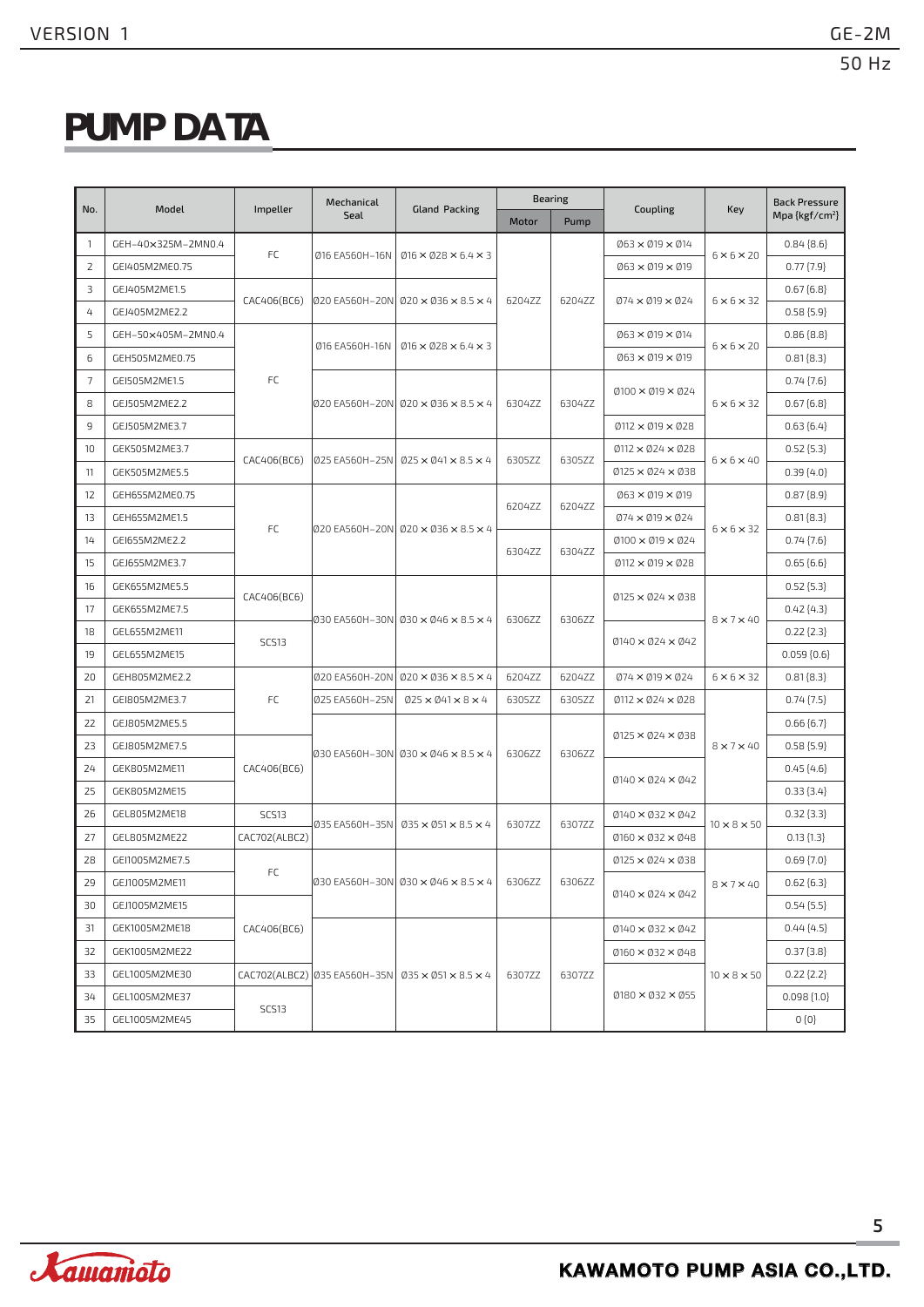# **PUMP DATA**

|                |                    |               | Motor          | Impeller                |                        |              | <b>Shaft Diameter</b> |
|----------------|--------------------|---------------|----------------|-------------------------|------------------------|--------------|-----------------------|
| No.            | Model              | Power<br>(kW) | Frame<br>(No.) | <b>Diameter</b><br>(mm) | Coupling<br><b>CLA</b> | Pump<br>(mm) | Motor<br>(mm)         |
| 1              | GEH-40×325M-2MN0.4 | 0.4           | 71M            | $G - 104$               | $AF-63$                | 19           | 14                    |
| 2              | GEI405M2ME0.75     | 0.75          | 80M            | $G - 125$               | $AF-63$                | 19           | 19                    |
| $\overline{3}$ | GEJ405M2ME1.5      | 1.5           | 90L            | $G - 155$               | $AF-74$                | 19           | 24                    |
| 4              | GEJ405M2ME2.2      | 2.2           | 90L            | $G - 175$               | $AF-74$                | 19           | 24                    |
| 5              | GEH-50×405M-2MN0.4 | 0.4           | 71M            | $G-96$                  | $AF-63$                | 19           | 14                    |
| 6              | GEH505M2ME0.75     | 0.75          | 80M            | $G-113$                 | $AF-63$                | 19           | 19                    |
| $\overline{7}$ | GEI505M2ME1.5      | 1.5           | 90L            | $G - 135$               | 100                    | 19           | 24                    |
| 8              | GEJ505M2ME2.2      | 2.2           | 90L            | $G - 156$               | 100                    | 19           | 24                    |
| 9              | GEJ505M2ME3.7      | 3.7           | 112M           | $G-165$                 | 112                    | 19           | 28                    |
| 10             | GEK505M2ME3.7      | 3.7           | 112M           | $G-188$                 | 112                    | 24           | 28                    |
| 11             | GEK505M2ME5.5      | 5.5           | 1325           | $G - 211$               | 125                    | 24           | 38                    |
| 12             | GEH655M2ME0.75     | 0.75          | 80M            | $G-95$                  | $AF-63$                | 19           | 19                    |
| 13             | GEH655M2ME1.5      | 1.5           | 90L            | $G - 115$               | $AF-74$                | 19           | 24                    |
| 14             | GEI655M2ME2.2      | 2.2           | 90L            | $G - 134$               | 100                    | 19           | 24                    |
| 15             | GEJ655M2ME3.7      | 3.7           | 112M           | $G-158$                 | 112                    | 19           | 28                    |
| 16             | GEK655M2ME5.5      | 5.5           | <b>1325</b>    | $G-185$                 | 125                    | 24           | 38                    |
| 17             | GEK655M2ME7.5      | 7.5           | <b>1325</b>    | $G - 203$               | 125                    | 24           | 38                    |
| 18             | GEL655M2ME11       | 11            | 160M           | $G - 238$               | 140                    | 24           | 42                    |
| 19             | GEL655M2ME15       | 15            | 160M           | $G - 265$               | 140                    | 24           | 42                    |
| 20             | GEH805M2ME2.2      | 2.2           | 90L            | $G - 115$               | $AF-74$                | 19           | 24                    |
| 21             | GEI805M2ME3.7      | 3.7           | 112M           | $G-137$                 | 112                    | 24           | 28                    |
| 22             | GEJ805M2ME5.5      | 5.5           | <b>1325</b>    | $G - 153$               | 125                    | 24           | 38                    |
| 23             | GEJ805M2ME7.5      | 7.5           | <b>1325</b>    | $G - 172$               | 125                    | 24           | 38                    |
| 24             | GEK805M2ME11       | 11            | 160M           | $G-198$                 | 140                    | 24           | 42                    |
| 25             | GEK805M2ME15       | 15            | 160M           | $G - 218$               | 140                    | 24           | 42                    |
| 26             | GEL805M2ME18       | 18.5          | 160L           | $G - 240$               | 140                    | 32           | 42                    |
| 27             | GEL805M2ME22       | 22            | 180M           | $G - 254$               | 160                    | 32           | 48                    |
| 28             | GEI1005M2ME7.5     | 7.5           | <b>1325</b>    | $G-152$                 | 125                    | 24           | 38                    |
| 29             | GEJ1005M2ME11      | 11            | 160M           | $G-163$                 | 140                    | 24           | 42                    |
| 30             | GEJ1005M2ME15      | 15            | 160M           | $G-179$                 | 140                    | 24           | 42                    |
| 31             | GEK1005M2ME18      | 18.5          | 160L           | $G - 203$               | 140                    | 32           | 42                    |
| 32             | GEK1005M2ME22      | 22            | 180M           | $G - 214$               | 160                    | 32           | 48                    |
| 33             | GEL1005M2ME30      | 30            | 180L           | $G - 244$               | 180                    |              | 55                    |
| 34             | GEL1005M2ME37      | 37            | 200LB          | $G - 260$               | 180                    | 32           | 55                    |
| 35             | GEL1005M2ME45      | 45            | 200LB          | $G - 276$               | 180                    | 32           | 55                    |

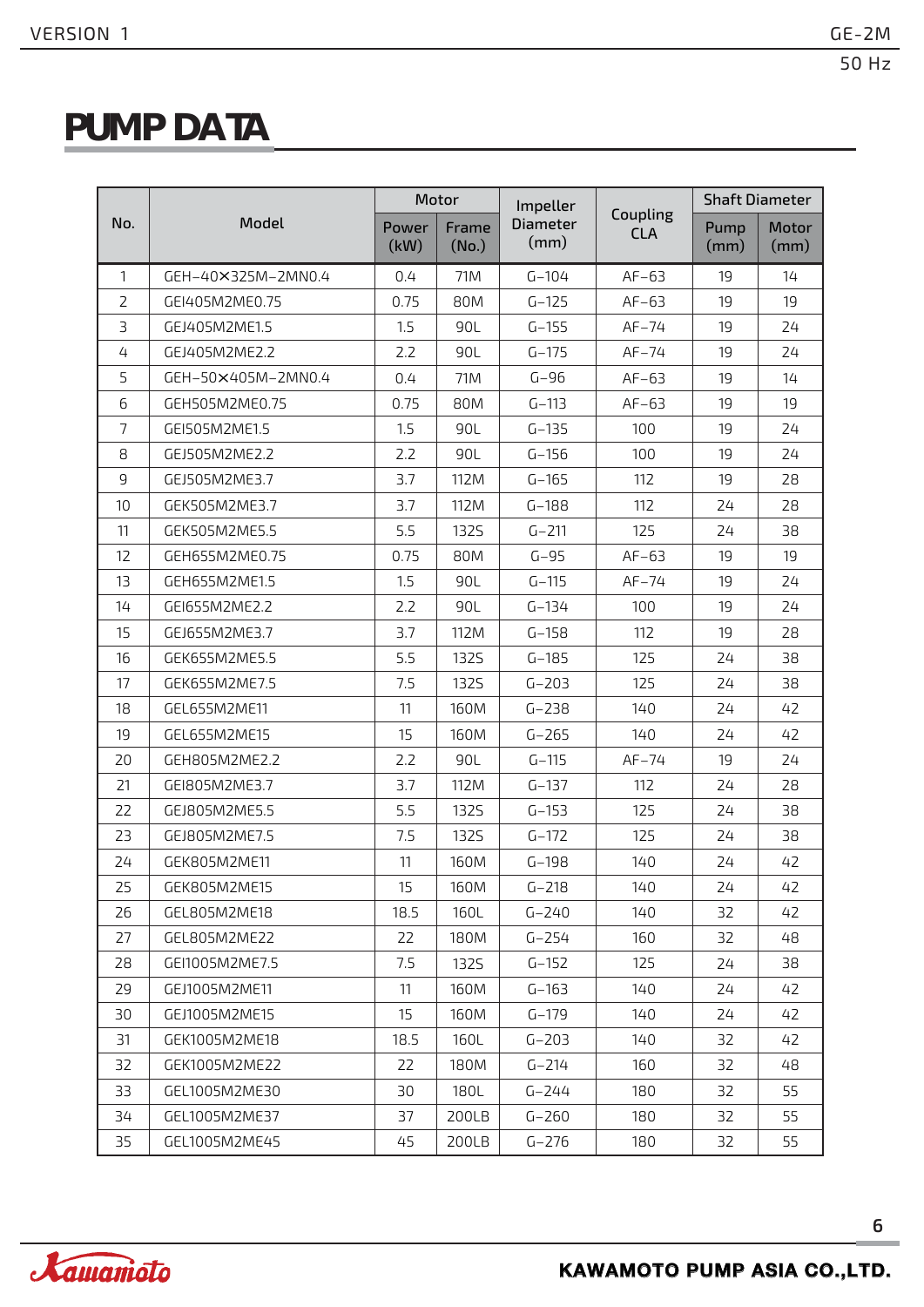# **SECTION VIEW - MECHANICAL SEAL**



| No.                      | Parts name            | <b>Material</b>               | Q'ty                     |
|--------------------------|-----------------------|-------------------------------|--------------------------|
| 1                        | Casing                | Cast iron                     | 1                        |
| $\overline{\phantom{a}}$ | Casing cover          | Cast iron                     | 1                        |
| 3                        | Impeller              | Cast iron,<br>Bronze or SCS13 | 1                        |
| 4                        | Shaft                 | <b>SUS403</b>                 | 1                        |
| 5                        | Deflector             | Rubber                        | $\overline{\mathcal{L}}$ |
| 8                        | Mechanical seal       | Sic x Carbon                  | 1                        |
| 10                       | 0 ring                | Rubber                        | 1                        |
| 11                       | Shaft coupling        | Cast iron                     | 1                        |
| 12                       | Bearing               | Sealed bearing                | 1                        |
| 13                       | Bearing box           | Cast iron                     | 1                        |
| 14                       | Bearing cover         | Cast iron                     | 1                        |
| 15                       | Screw                 | SUS304                        | 1                        |
| 17                       | Nut                   | SUS304                        | 1                        |
| 19                       | Plane washer          | <b>SUS304</b>                 | 1                        |
| 20                       | Spring washer         | <b>SUS304</b>                 | 1                        |
| 21                       | Key                   | <b>SUS304</b>                 | 1                        |
| 22                       | Key                   | <b>S45C</b>                   | 1                        |
| 23                       | Mechanical seal cover | Bronze                        | 1                        |
| 24                       | Supporter             | <b>SPCC</b>                   | 1                        |
| 25                       | Stopper ring          | <b>SUS316</b>                 | 1                        |



| No.          | Parts name  | <b>Material</b> | Q'ty |
|--------------|-------------|-----------------|------|
|              | Cup gasket  | <b>FKM</b>      |      |
| $\mathsf{Z}$ | Mating ring | <b>SIC</b>      |      |
| З            | Seal ring   | Carbon          |      |
| 4            | Bellows     | <b>FKM</b>      |      |
| 5            | Case        | SUS304          |      |
| 6            | Drive ring  | SUS304          |      |
|              | Coil spring | SUS304          |      |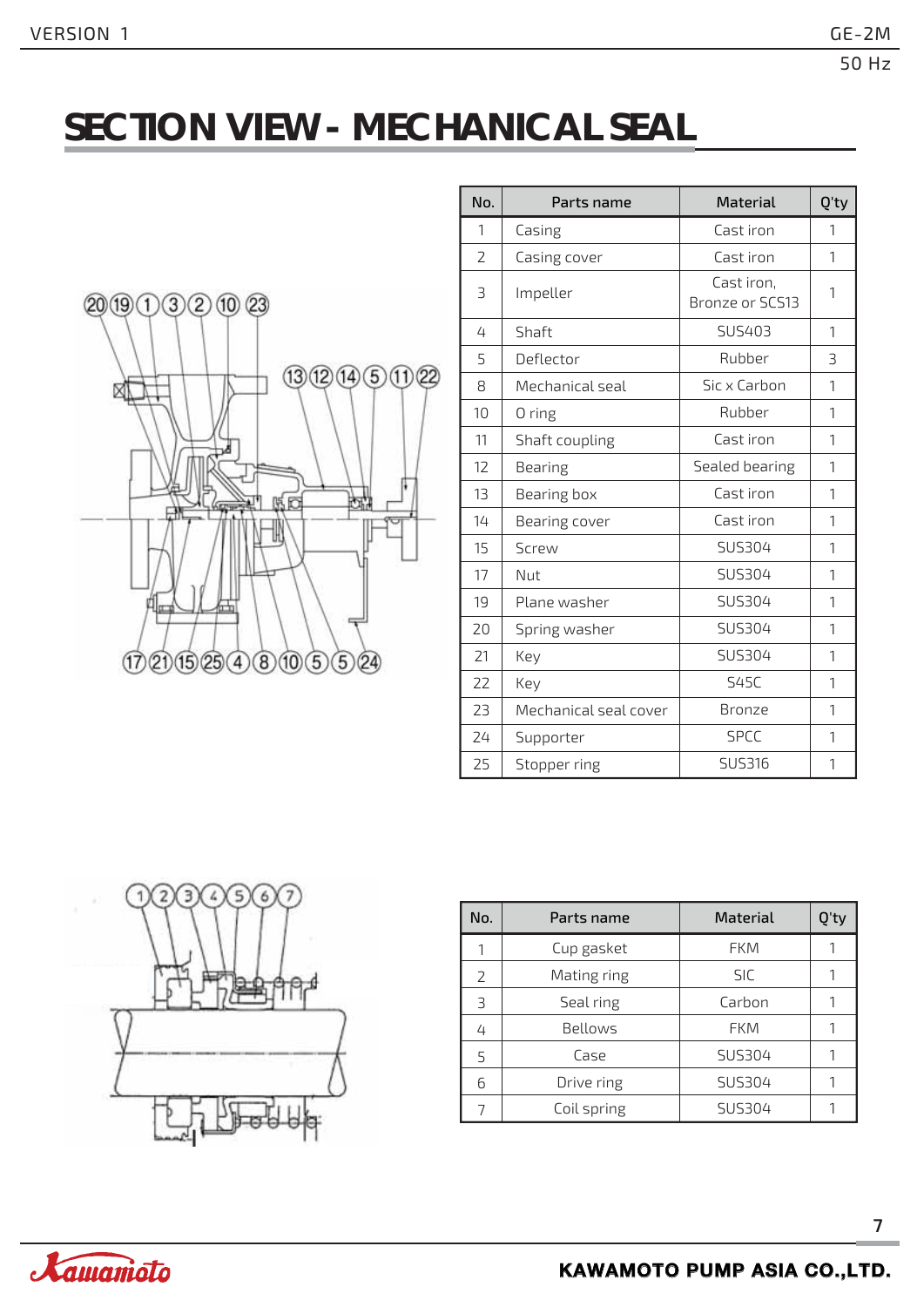# **SECTION VIEW - GLAND PACKING SEAL**



| No. | Parts name           | <b>Material</b>                      | Q'ty           |
|-----|----------------------|--------------------------------------|----------------|
| 1   | Casing               | Cast iron                            | 1              |
| 2   | Casing cover         | Cast iron                            | 1              |
| 3   | Impeller             | Cast iron,<br><b>Bronze or SCS13</b> | $\mathbf{1}$   |
| 4   | Shaft                | SUS403                               | 1              |
| 5   | Deflector            | Rubber                               | 3              |
| 6   | Packing gland        | <b>Bronze</b>                        | 1              |
| 7   | Lantern ring         | <b>Bronze</b>                        | 1              |
| 9   | Gland packing        | Non asbestos                         | $4 - 5$        |
| 10  | 0 ring               | Rubber                               | 1              |
| 11  | Shaft coupling       | Cast iron                            | 1              |
| 12  | Bearing              | Sealed bearing                       | 1              |
| 13  | Bearing box          | Cast iron                            | 1              |
| 14  | Bearing cover        | Cast iron                            | 1              |
| 15  | Screw                | SUS304                               | $\mathbf{1}$   |
| 16  | Double nut stud bolt | C3604                                | $\overline{2}$ |
| 18  | Plane washer         | C3604                                | $\overline{2}$ |
| 19  | Plane washer         | SUS304                               | 1              |
| 20  | Spring washer        | SUS304                               | 1              |
| 21  | Key                  | SUS304                               | 1              |
| 22  | Key                  | <b>S45C</b>                          | $\mathbf{1}$   |
| 24  | Supporter            | <b>SPCC</b>                          | 1              |
| 25  | Stopper ring         | <b>SUS316</b>                        | 1              |
| 26  | Elbow                | FCMB28                               | 1              |



Detail of stuffing box

| No.           | Parts name    | <b>Material</b> | ۱'t۱    |
|---------------|---------------|-----------------|---------|
|               | Casing cover  | Cast iron       |         |
| $\mathcal{L}$ | Impeller      | Cast iron       |         |
| 3             | Lantern ring  | <b>Bronze</b>   |         |
| 4             | Shaft         | SUS403          |         |
| 5             | Packing grand | <b>Bronze</b>   | $4 - 5$ |
| 6             | Grand packing | Non asbestos    |         |
|               | Filler        |                 |         |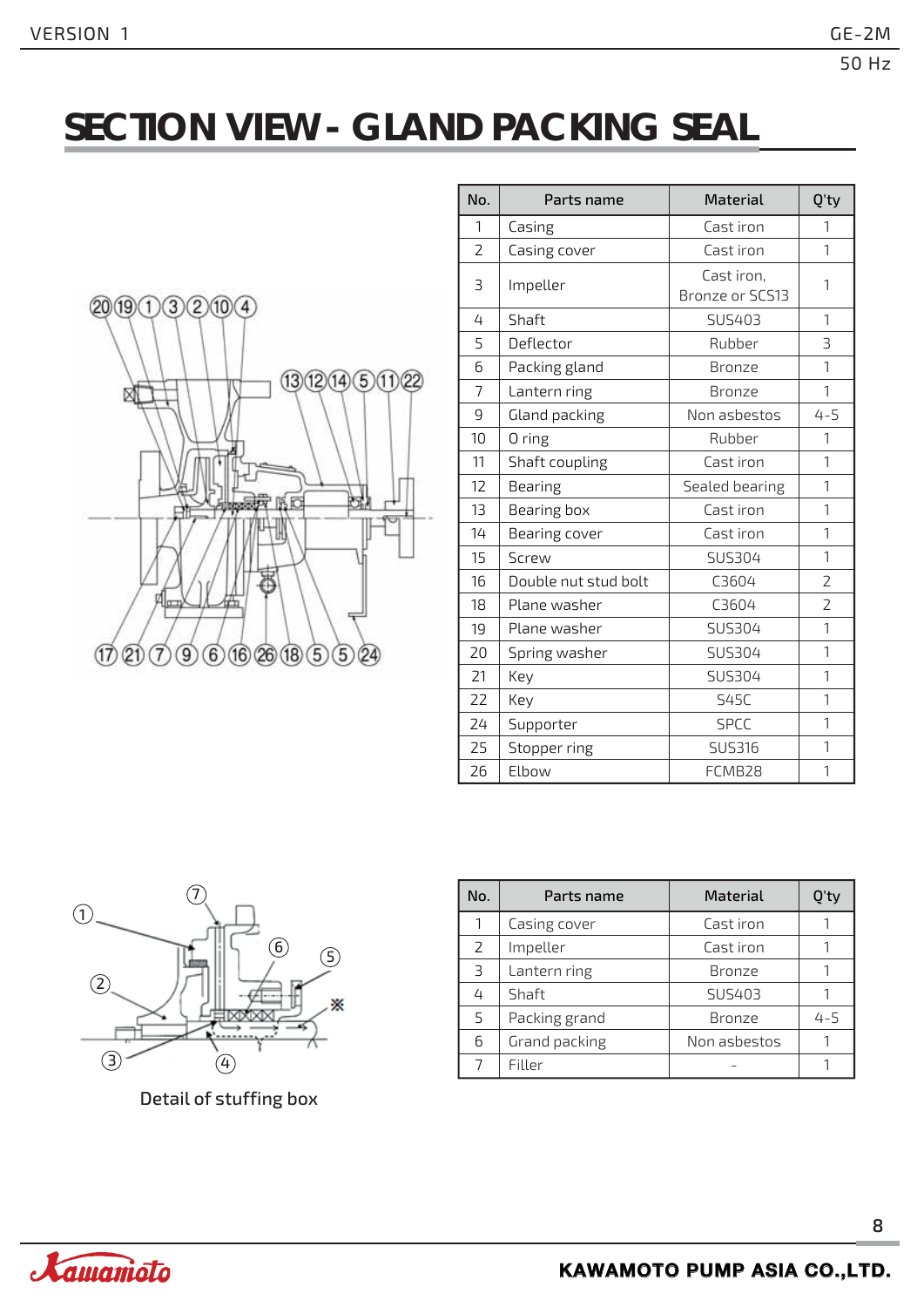# **DRAWING DIMENSION – BARE PUMP**





| Suction                          | Discharge | Model              | Motor | <b>Pump Dimension</b> |     |     |     |     |                |     | <b>Shaft</b>   |    |          | <b>Coupling Key</b> |   |                |              |
|----------------------------------|-----------|--------------------|-------|-----------------------|-----|-----|-----|-----|----------------|-----|----------------|----|----------|---------------------|---|----------------|--------------|
| d <sub>1</sub><br>d <sub>2</sub> |           |                    | (kW)  | $\overline{a}$        | f   | h1  | h2  | n1  | n <sub>2</sub> | m1  | m <sub>2</sub> | d  |          | $\mathbf{H}$        | W | t              | $\mathsf{k}$ |
|                                  |           | GEH-40×325M-2MN0.4 | 0.4   | 65                    | 265 | 225 | 100 | 155 | 125            | 80  | 56             | 19 | 28       | 3.5                 | 6 | 6              | 20           |
| $40^{1}$                         | 32        | GEI405M2ME0.75     | 0.75  | 65                    | 265 | 252 | 112 | 180 | 140            | 80  | 56             | 19 | 28       | 3.5                 | 6 | 6              | 20           |
|                                  |           | GEJ405M2ME1.5      | 1.5   | 80                    | 360 | 292 | 132 | 240 | 190            | 100 | 70             | 19 | $40^{1}$ | 3.5                 | 6 | 6              | 32           |
| 50                               |           | GEJ405M2ME2.2      | 2.2   | 80                    | 360 | 292 | 132 | 240 | 190            | 100 | 70             | 19 | $40^{1}$ | 3.5                 | 6 | 6              | 32           |
|                                  |           | GEH-50×405M-2MN0.4 | 0.4   | 65                    | 265 | 252 | 112 | 180 | 140            | 80  | 56             | 19 | 28       | 3.5                 | 6 | 6              | 20           |
|                                  |           | GEH505M2ME0.75     | 0.75  | 65                    | 265 | 252 | 112 | 180 | 140            | 80  | 56             | 19 | 28       | 3.5                 | 6 | 6              | 20           |
|                                  |           | GEI505M2ME1.5      | 1.5   | 80                    | 440 | 252 | 112 | 190 | 140            | 100 | 70             | 19 | $40^{1}$ | 3.5                 | 6 | 6              | 32           |
|                                  | 40        | GEJ505M2ME2.2      | 2.2   | 80                    | 440 | 292 | 132 | 240 | 192            | 100 | 70             | 19 | $40^{1}$ | 3.5                 | 6 | 6              | 32           |
|                                  |           | GEJ505M2ME3.7      | 3.7   | 80                    | 440 | 292 | 132 | 240 | 192            | 100 | 70             | 19 | $40^{1}$ | 3.5                 | 6 | 6              | 32           |
|                                  |           | GEK505M2ME3.7      | 3.7   | 80                    | 440 | 340 | 160 | 240 | 190            | 100 | 70             | 24 | 50       | 4                   | 8 | $\overline{7}$ | 40           |
|                                  |           | GEK505M2ME5.5      | 5.5   | 80                    | 440 | 340 | 160 | 240 | 190            | 100 | 70             | 24 | 50       | 4                   | 8 | $\overline{7}$ | 40           |
|                                  |           | GEH655M2ME0.75     | 0.75  | 80                    | 360 | 252 | 112 | 190 | 140            | 100 | 70             | 19 | $40^{1}$ | 3.5                 | 6 | 6              | 32           |
|                                  |           | GEH655M2ME1.5      | 1.5   | 80                    | 360 | 252 | 112 | 190 | 140            | 100 | 70             | 19 | $40^{1}$ | 3.5                 | 6 | 6              | 32           |
|                                  |           | GEI655M2ME2.2      | 2.2   | 80                    | 440 | 252 | 112 | 210 | 160            | 100 | 70             | 19 | $40^{1}$ | 3.5                 | 6 | 6              | 32           |
| 65                               | 50        | GEJ655M2ME3.7      | 3.7   | 80                    | 440 | 292 | 132 | 240 | 190            | 100 | 70             | 19 | $40^{1}$ | 3.5                 | 6 | 6              | 32           |
|                                  |           | GEK655M2ME5.5      | 5.5   | 100                   | 460 | 340 | 160 | 265 | 212            | 100 | 70             | 24 | 50       | 4                   | 8 | $\overline{7}$ | $40^{1}$     |
|                                  |           | GEK655M2ME7.5      | 7.5   | 100                   | 460 | 340 | 160 | 265 | 212            | 100 | 70             | 24 | 50       | 4                   | 8 | $\overline{7}$ | 40           |
|                                  |           | GEL655M2ME11       | 11    | 100                   | 460 | 405 | 180 | 320 | 250            | 125 | 95             | 24 | 50       | 4                   | 8 | $\overline{7}$ | $40^{1}$     |
|                                  |           | GEL655M2ME15       | 15    | 100                   | 460 | 405 | 180 | 320 | 250            | 125 | 95             | 24 | 50       | 4                   | 8 | $\overline{7}$ | 40           |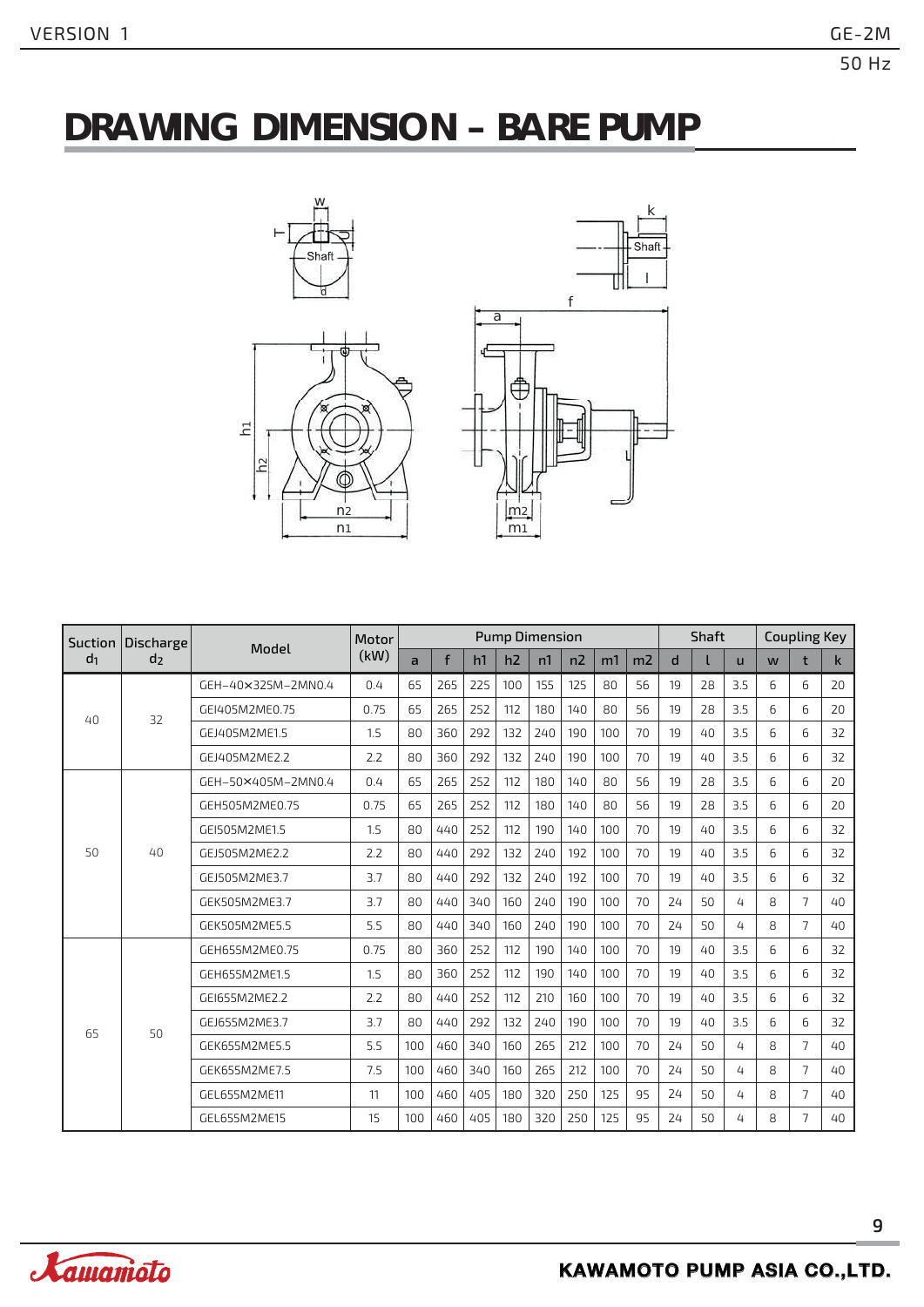# **DRAWING DIMENSION – BARE PUMP**





| <b>Suction</b> | Discharge      | Model          | Motor |                | <b>Pump Dimension</b> |     |     |     |     |     |                | Shaft |    |                | <b>Coupling Key</b> |                |              |
|----------------|----------------|----------------|-------|----------------|-----------------------|-----|-----|-----|-----|-----|----------------|-------|----|----------------|---------------------|----------------|--------------|
| d <sub>1</sub> | d <sub>2</sub> |                | (kW)  | $\overline{a}$ | f                     | h1  | h2  | n1  | n2  | m1  | m <sub>2</sub> | d     |    | $\mathbf{u}$   | W                   | t              | $\mathsf{k}$ |
|                |                | GEH805M2ME2.2  | 2.2   | 100            | 380                   | 292 | 132 | 240 | 190 | 100 | 70             | 19    | 40 | 3.5            | 6                   | 6              | 32           |
| 80             |                | GEI805M2ME3.7  | 3.7   | 100            | 460                   | 292 | 132 | 240 | 190 | 100 | 70             | 24    | 50 | 4              | 8                   | 7              | $40^{1}$     |
|                |                | GEI805M2ME5.5  | 5.5   | 100            | 460                   | 340 | 160 | 265 | 212 | 100 | 70             | 24    | 50 | 4              | 8                   | $\overline{7}$ | $40^{1}$     |
|                | 65             | GEI805M2ME7.5  | 7.5   | 100            | 460                   | 340 | 160 | 265 | 212 | 100 | 70             | 24    | 50 | 4              | 8                   | 7              | $40^{1}$     |
|                |                | GEK805M2ME11   | 11    | 100            | 460                   | 360 | 160 | 265 | 212 | 100 | 70             | 24    | 50 | 4              | 8                   | $\overline{7}$ | $40^{1}$     |
|                |                | GEK805M2ME15   | 15    | 100            | 460                   | 360 | 160 | 265 | 212 | 100 | 70             | 24    | 50 | 4              | 10                  | $\overline{7}$ | 40           |
|                |                | GEL805M2ME18   | 18    | 100            | 460                   | 405 | 180 | 320 | 250 | 125 | 95             | 32    | 80 | $\overline{5}$ | 10                  | 8              | 50           |
|                |                | GEL805M2ME22   | 22    | 100            | 460                   | 405 | 180 | 320 | 250 | 125 | 95             | 32    | 80 | 5              | 8                   | 8              | 50           |
|                |                | GEI1005M2ME7.5 | 7.5   | 100            | 460                   | 340 | 160 | 280 | 212 | 125 | 95             | 24    | 50 | 4              | 8                   | $\overline{7}$ | 40           |
|                |                | GEJ1005M2ME11  | 11    | 100            | 460                   | 360 | 160 | 280 | 212 | 125 | 95             | 24    | 50 | 4              | 8                   | $\overline{7}$ | $40^{1}$     |
|                |                | GEJ1005M2ME15  | 15    | 100            | 460                   | 360 | 160 | 280 | 212 | 125 | 95             | 24    | 50 | 4              | 8                   | 7              | $40^{1}$     |
| 100            | 80             | GEK1005M2ME18  | 18    | 100            | 460                   | 405 | 180 | 320 | 250 | 125 | 95             | 32    | 80 | $\overline{5}$ | 10 <sup>1</sup>     | 8              | 50           |
|                |                | GEK1005M2ME22  | 22    | 100            | 460                   | 405 | 180 | 320 | 250 | 125 | 95             | 32    | 80 | 5              | 10 <sup>10</sup>    | 8              | 50           |
|                |                | GEL1005M2ME30  | 30    | 100            | 570                   | 450 | 200 | 360 | 280 | 160 | 120            | 32    | 80 | 5              | 10 <sup>1</sup>     | 8              | 50           |
|                |                | GEL1005M2ME37  | 37    | 100            | 570                   | 450 | 200 | 360 | 280 | 160 | 120            | 32    | 80 | 5              | 10 <sup>1</sup>     | 8              | 50           |
|                |                | GEL1005M2ME45  | 45    | 100            | 570                   | 450 | 200 | 360 | 280 | 160 | 120            | 32    | 80 | 5              | 10 <sup>10</sup>    | 8              | 50           |

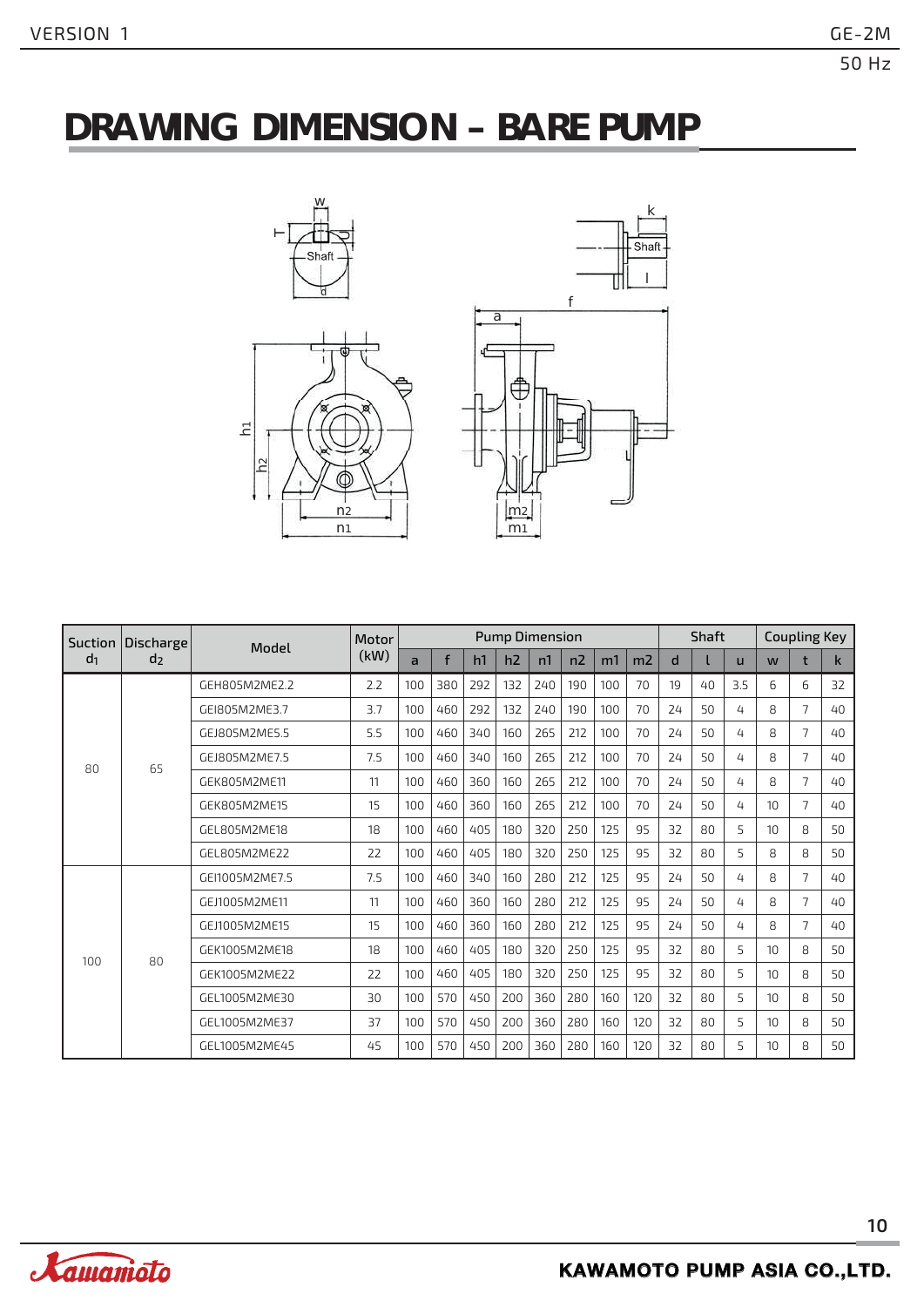# **DRAWING DIMENSION - COMPLETE SET**



#### (REFERENCE JAPANESE MOTOR BRAND)

| Suction | Discharge      | Model              | Motor |           | Pump      |           |           |           | Baseplate |           |           |
|---------|----------------|--------------------|-------|-----------|-----------|-----------|-----------|-----------|-----------|-----------|-----------|
| $d_1$   | d <sub>2</sub> |                    | kW    | <b>SC</b> | <b>PL</b> | <b>BI</b> | <b>BL</b> | <b>BA</b> | <b>BM</b> | <b>BP</b> | <b>BW</b> |
|         |                | GEH-40×325M-2MN0.4 | 0.4   | 65        | 265       | 20        | 467       | 82        | 300       | 200       | 236       |
| 40      | 32             | GEI405M2ME0.75     | 0.75  | 65        | 265       | 20        | 468       | 82        | 300       | 230       | 266       |
|         |                | GEJ405M2ME1.5      | 1.5   | 80        | 360       | 25        | 648       | 112       | 420       | 290       | 336       |
|         |                | GEJ405M2ME2.2      | 2.2   | 80        | 360       | 25        | 648       | 112       | 420       | 290       | 336       |
|         |                | GEH-50×405M-2MN0.4 | 0.4   | 65        | 265       | 20        | 468       | 82        | 300       | 230       | 266       |
|         |                | GEH505M2ME0.75     | 0.75  | 65        | 265       | 20        | 468       | 82        | 300       | 230       | 266       |
|         |                | GEI505M2ME1.5      | 1.5   | 80        | 440       | 25        | 726       | 127       | 480       | 290       | 336       |
| 50      | 40             | GEJ505M2ME2.2      | 2.2   | 80        | 440       | 25        | 722       | 120       | 480       | 290       | 33        |
|         |                | GEJ505M2ME3.7      | 3.7   | 80        | 440       | 25        | 818       | 138       | 540       | 320       | 366       |
|         |                | GEK505M2ME3.7      | 3.7   | 80        | 440       | 25        | 821       | 138       | 540       | 320       | 366       |
|         |                | GEK505M2ME5.5      | 5.5   | 80        | 440       | 25        | 819       | 138       | 540       | 350       | 396       |
|         |                | GEH655M2ME0.75     | 0.75  | 80        | 360       | 20        | 577       | 102       | 370       | 230       | 266       |
|         |                | GEH655M2ME1.5      | 1.5   | 80        | 360       | 20        | 646       | 112       | 420       | 230       | 266       |
|         |                | GEI655M2ME2.2      | 2.2   | 80        | 440       | 25        | 726       | 127       | 480       | 290       | 336       |
| 65      | 50             | GEJ655M2ME3.7      | 3.7   | 80        | 440       | 25        | 818       | 138       | 540       | 320       | 366       |
|         |                | GEK655M2ME5.5      | 5.5   | 100       | 460       | 25        | 819       | 138       | 540       | 350       | 396       |
|         |                | GEK655M2ME7.5      | 7.5   | 100       | 460       | 25        | 819       | 138       | 540       | 350       | 396       |
|         |                | GEL655M2ME11       | 11    | 100       | 460       | 35        | 918       | 158       | 600       | 400       | 458       |
|         |                | GEL655M2ME15       | 15    | 100       | 460       | 35        | 918       | 158       | 600       | 400       | 458       |

Continue to the next page

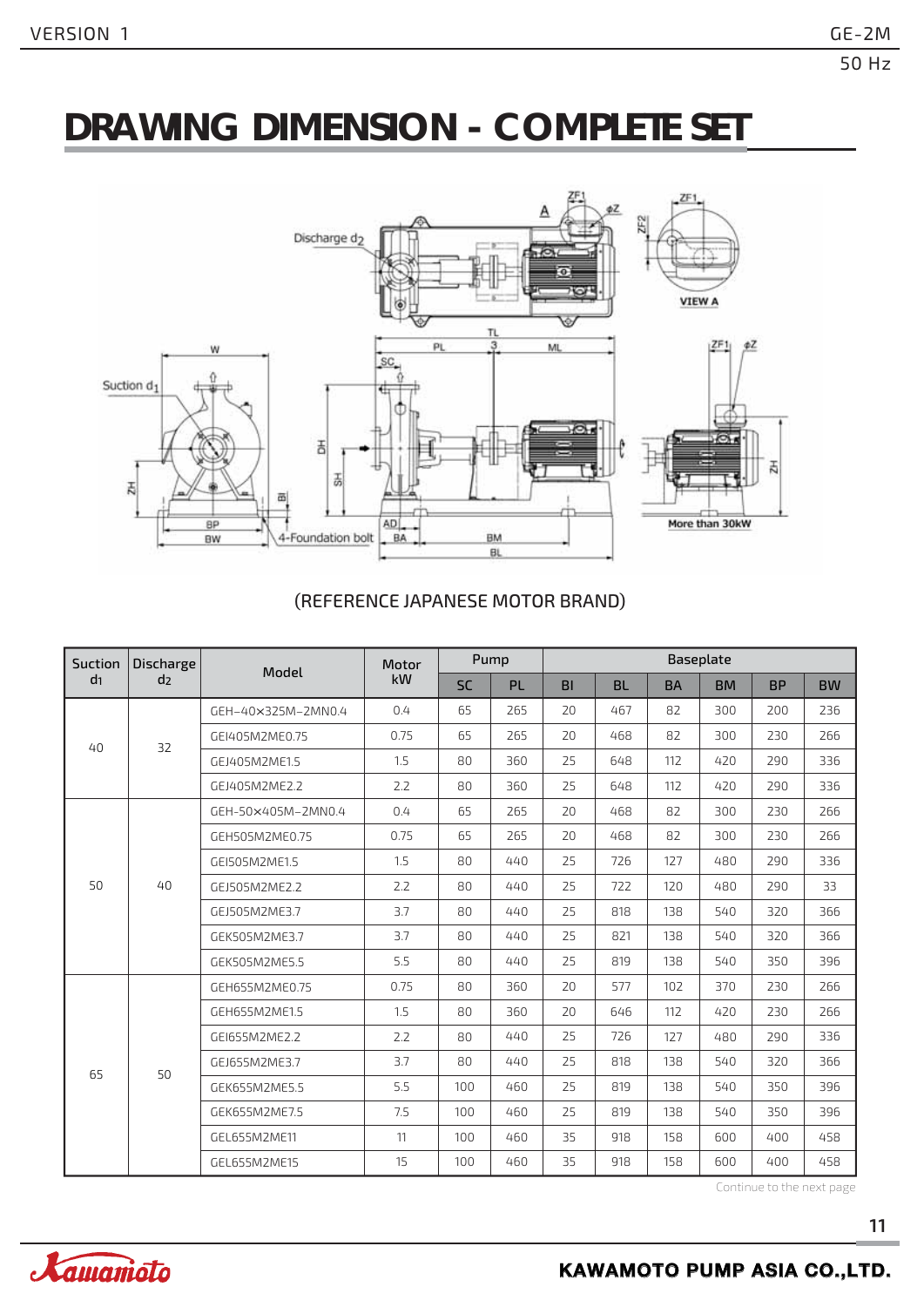# **DRAWING DIMENSION - COMPLETE SET**



#### (REFERENCE JAPANESE MOTOR BRAND)

| <b>Suction</b> | <b>Discharge</b> | Model              | Motor | Combination |           |           |           |                          |           |       |                 |           |    | Weight |
|----------------|------------------|--------------------|-------|-------------|-----------|-----------|-----------|--------------------------|-----------|-------|-----------------|-----------|----|--------|
| d <sub>1</sub> | d <sub>2</sub>   |                    | (kW)  | <b>DH</b>   | <b>SH</b> | <b>TL</b> | <b>AD</b> | W                        | <b>ML</b> | ZF1   | ZF <sub>2</sub> | <b>ZH</b> | Z  | (kg)   |
| $40^{1}$       | 32               | GEH-40×325M-2MN0.4 | 0.4   | 280         | 155       | 506       | 35        | $\overline{\phantom{a}}$ | 238       | $-29$ | 29              | 151       | 12 | 31     |
|                |                  | GEI405M2ME0.75     | 0.75  | 317         | 177       | 530       | 35        | 278                      | 262       | 48    | $-3$            | 160       | 27 | 40     |
|                |                  | GEJ405M2ME1.5      | 1.5   | 347         | 187       | 675       | 50        | $\bar{ }$                | 312       | 35    | 13              | 174       | 27 | 55     |
|                |                  | GEJ405M2ME2.2      | 2.2   | 347         | 187       | 675       | 50        | $\bar{ }$                | 312       | 35    | 13              | 174       | 27 | 57     |
| 50             | 40               | GEH-50×405M-2MN0.4 | 0.4   | 307         | 167       | 506       | 35        | $\overline{\phantom{a}}$ | 238       | $-43$ | 44              | 163       | 12 | 33     |
|                |                  | GEH505M2ME0.75     | 0.75  | 317         | 177       | 530       | 35        | 278                      | 262       | 48    | $-3$            | 160       | 27 | 40     |
|                |                  | GEI505M2ME1.5      | 1.5   | 307         | 167       | 755       | 60        | $\overline{\phantom{a}}$ | 312       | 45    | 13              | 154       | 27 | 61     |
|                |                  | GEJ505M2ME2.2      | 2.2   | 347         | 187       | 755       | 55        | $\overline{a}$           | 312       | 50    | 13              | 174       | 27 | 64     |
|                |                  | GEJ505M2ME3.7      | 3.7   | 357         | 197       | 830       | 70        | $\overline{\phantom{a}}$ | 381       | 22    | 8               | 190       | 27 | 85     |
|                |                  | GEK505M2ME3.7      | 3.7   | 405         | 225       | 833       | 70        | $\bar{ }$                | 381       | 22    | 8               | 218       | 27 | 98     |
|                |                  | GEK505M2ME5.5      | 5.5   | 405         | 225       | 894       | 70        | $\bar{\phantom{a}}$      | 451       | 67    | $\overline{2}$  | 215       | 27 | 112    |
| 65             | 50               | GEH655M2ME0.75     | 0.75  | 307         | 167       | 625       | 35        | 278                      | 262       | 58    | $-3$            | 150       | 27 | 46     |
|                |                  | GEH655M2ME1.5      | 1.5   | 307         | 167       | 675       | 45        | 291                      | 312       | 40    | $-17$           | 154       | 27 | 51     |
|                |                  | GEI655M2ME2.2      | 2.2   | 307         | 167       | 755       | 60        | $\bar{ }$                | 312       | 45    | 13              | 154       | 27 | 64     |
|                |                  | GEJ655M2ME3.7      | 3.7   | 357         | 197       | 830       | 70        | $\bar{\phantom{a}}$      | 381       | 22    | 8               | 190       | 27 | 88     |
|                |                  | GEK655M2ME5.5      | 5.5   | 405         | 225       | 914       | 70        | $\overline{\phantom{a}}$ | 451       | 67    | 2               | 215       | 27 | 117    |
|                |                  | GEK655M2ME7.5      | 7.5   | 405         | 225       | 914       | 70        | $\bar{\phantom{a}}$      | 451       | 67    | $\overline{2}$  | 215       | 27 | 123    |
|                |                  | GEL655M2ME11       | 11    | 470         | 245       | 1038      | 75        | 496                      | 575       | 116   | $-23$           | 227       | 56 | 169    |
|                |                  | GEL655M2ME15       | 15    | 470         | 245       | 1038      | 75        | 496                      | 575       | 116   | $-23$           | 227       | 56 | 179    |

Continue from the previous page

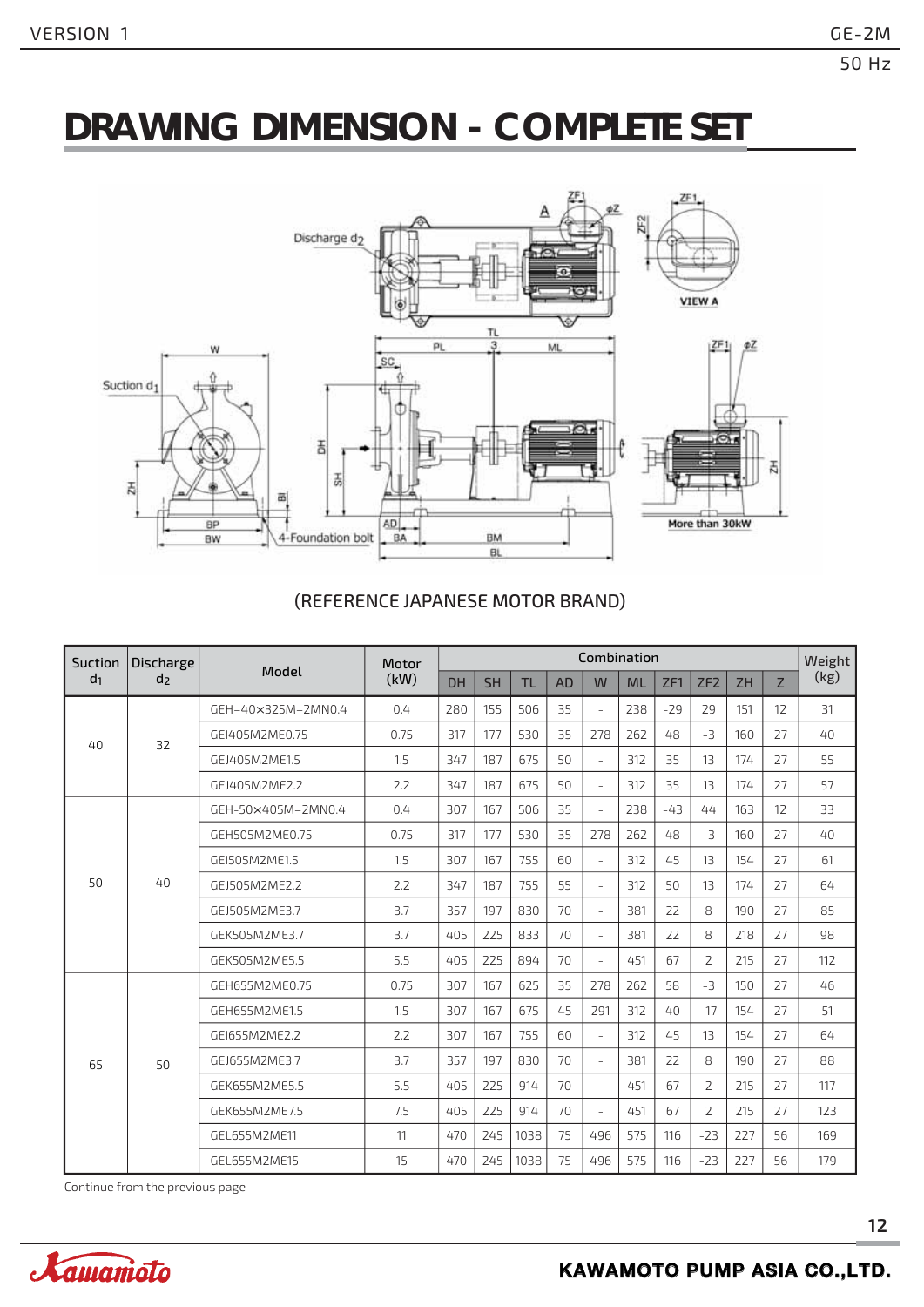# **DRAWING DIMENSION - COMPLETE SET**



| Suction        | <b>Discharge</b> |                | Motor | Pump      |           |           | Baseplate |                          |            |           |                 |            |                |           |
|----------------|------------------|----------------|-------|-----------|-----------|-----------|-----------|--------------------------|------------|-----------|-----------------|------------|----------------|-----------|
| d <sub>1</sub> | d <sub>2</sub>   | Model          | (kW)  | <b>SC</b> |           | PL        | BI        | <b>BL</b>                |            | <b>BA</b> | <b>BM</b>       |            | <b>BP</b>      | <b>BW</b> |
|                | 65               | GEH805M2ME2.2  | 2.2   | 100       |           | 380       | 25        | 648                      |            | 112       | 420             |            | 290            | 336       |
|                |                  | GEI805M2ME3.7  | 3.7   | 100       |           | 460       | 25        | 818                      |            | 138       | 540             |            | 320            | 366       |
|                |                  | GEJ805M2ME5.5  | 5.5   | 100       |           | 460       | 25        | 819                      |            | 138       | 540             |            | 350            | 396       |
| 80             |                  | GEJ805M2ME7.5  | 7.5   | 100       |           | 460       | 25        | 819                      |            | 138       | 540             |            | 350            | 396       |
|                |                  | GEK805M2ME11   | 11    | 100       |           | 460       | 35        | 916                      |            | 158       | 600             |            | 400            | 458       |
|                |                  | GEK805M2ME15   | 15    | 100       |           | 460       | 35        | 916                      |            | 158       | 600             |            | 400            | 458       |
|                |                  | GEL805M2ME18   | 18    | 100       |           | 460       | 35        | 1018                     |            | 178       |                 | 660<br>400 |                | 458       |
|                |                  | GEL805M2ME22   | 22    | 100       |           | 460       | 35        | 1016                     |            | 178       | 660             |            | 440            | 498       |
| 100            | 80               | GEI1005M2ME7.5 | 7.5   | 100       |           | 460       | 25        | 819                      |            | 138       | 540             |            | 350            | 396       |
|                |                  | GEJ1005M2ME11  | 11    | 100       |           | 460       | 35        | 916                      |            | 158       | 600             |            | 400            | 458       |
|                |                  | GEJ1005M2ME15  | 15    | 100       |           | 460       | 35        | 916                      |            | 158       | 600             |            | 400            | 458       |
|                |                  | GEK1005M2ME18  | 18    | 100       |           | 460       | 35        | 1018                     |            | 178       | 660             |            | 400            | 458       |
|                |                  | GEK1005M2ME22  | 22    | 100       |           | 460       | 35        | 1016                     |            | 178       | 660             |            | 440            | 498       |
|                |                  | GEL1005M2ME30  | 30    | 100       |           | 570       | 35        | 1140                     |            | 199       | 740             |            | 440            | 498       |
|                |                  | GEL1005M2ME37  | 37    | 100       |           | 570       | 35        | 1268                     |            | 214       | 840             |            | 490            | 548       |
|                |                  | GEL1005M2ME45  | 45    | 100       |           | 570       | 35        | 1268                     |            | 214       | 840             |            | 490            | 548       |
|                |                  |                |       |           |           |           |           |                          |            |           |                 |            |                |           |
| <b>Suction</b> | Discharge        |                | Motor |           |           |           |           | Combination              |            |           |                 |            |                | Weight    |
| d <sub>1</sub> | d <sub>2</sub>   | Model          | (kW)  | <b>DH</b> | <b>SH</b> | <b>TL</b> | <b>AD</b> | W                        | ML         | ZF1       | ZF <sub>2</sub> | ZH         | $\overline{Z}$ | (kg)      |
|                |                  | GEH805M2ME2.2  | 2.2   | 347       | 187       | 695       | 50        | $\omega$                 | 312        | 35        | 13              | 174        | 27             | 60        |
|                |                  | GEI805M2ME3.7  | 3.7   | 357       | 197       | 850       | 70        | $\omega$                 | 381        | 22        | 8               | 190        | 27             | 96        |
|                |                  | GEJ805M2ME5.5  | 5.5   | 405       | 225       | 914       | 70        | $\equiv$                 | 451        | 67        | $\overline{2}$  | 215        | 27             | 116       |
|                |                  | GEJ805M2ME7.5  | 7.5   | 405       | 225       | 914       | 70        | $\bar{a}$                | 451        | 67        | $\overline{2}$  | 215        | 27             | 122       |
| 80             | 65               | GEK805M2ME11   | 11    | 425       | 225       | 1038      | 90        | 496                      | 575        | 101       | $-23$           | 207        | 56             | 160       |
|                |                  | GEK805M2ME15   | 15    | 425       | 225       | 1038      | 90        | 496                      | 575        | 101       | $-23$           | 207        | 56             | 170       |
|                |                  | GEL805M2ME18   | 18    | 470       | 245       | 1082      | 95        | 496                      | 619        | 80        | $-23$           | 227        | 56             | 219       |
|                |                  | GEL805M2ME22   | 22    | 470       | 245       | 1107      | 95        | 541                      | 644        | 87        | $-21$           | 226        | 56             | 249       |
|                |                  | GEI1005M2ME7.5 | 7.5   | 405       | 225       | 914       | 60        | $\sim$                   | 451        | 77        | $-2$            | 215        | 27             | 128       |
|                |                  | GEJ1005M2ME11  | 11    | 425       | 225       | 1038      | 75        | 496                      | 575        | 116       | 23              | 207        | 56             | 163       |
|                |                  | GEJ1005M2ME15  | 15    | 425       | 225       | 1038      | 75        | 496                      | 575        | 116       | 23              | 207        | 56             | 173       |
| 100            | 80               | GEK1005M2ME18  | 18    | 470       | 245       | 1082      | 95        | 496                      | 619        | 80        | 23              | 227        | 56             | 209       |
|                |                  | GEK1005M2ME22  | 22    | 470       | 245       | 1107      | 95        | 538                      | 644        | 87        | 21              | 233        | 56             | 244       |
|                |                  | GEL1005M2ME30  | 30    | 535       | 285       | 1293      | 100       | $\overline{\phantom{a}}$ | 720        | 188       | 145             | 534        | 56             | 348       |
|                |                  | GEL1005M2ME37  | 37    | 535       | 285       | 1324      | 115       | $\equiv$                 | 751<br>751 | 59        | 113             | 583        | 90             | 399       |

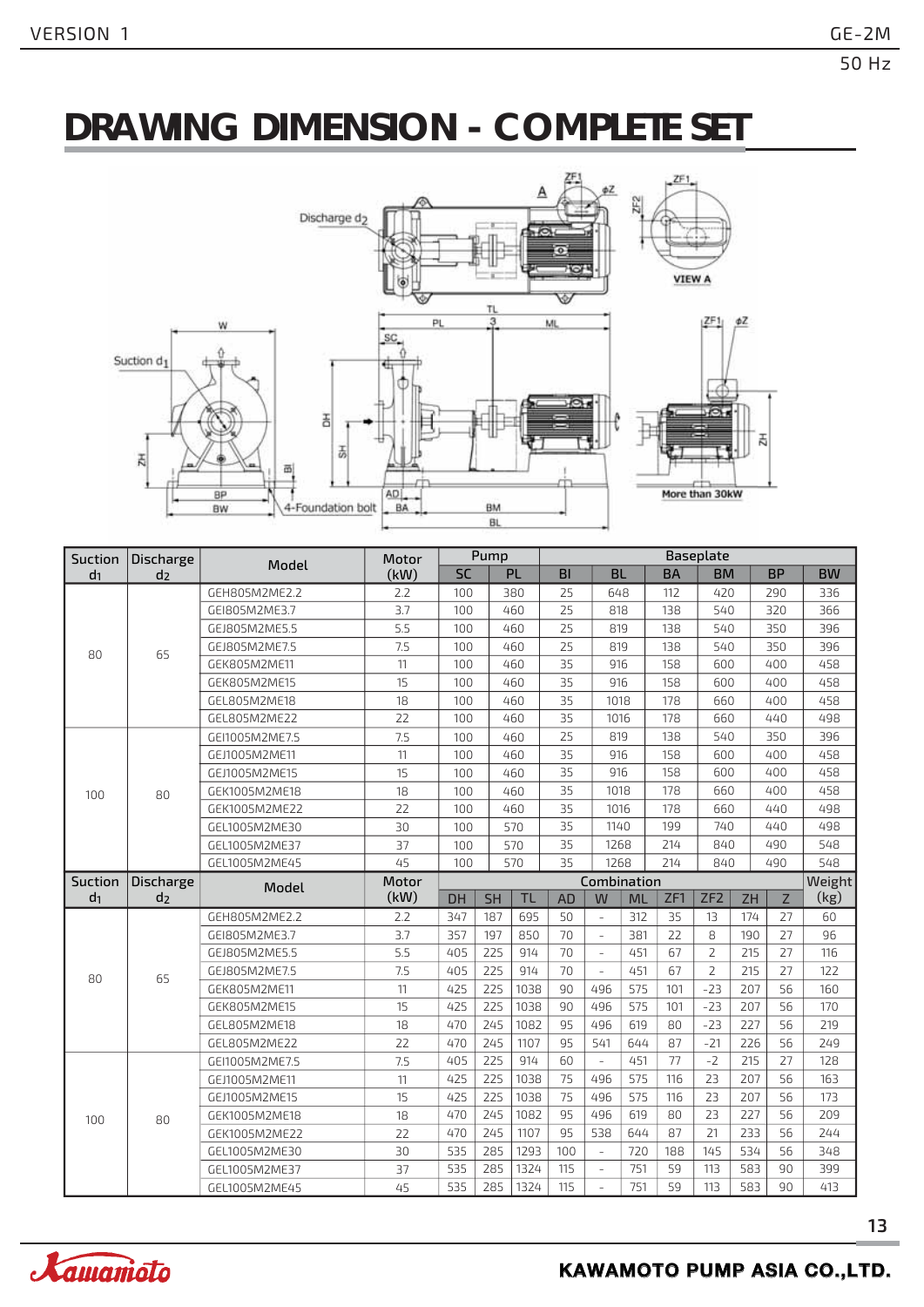**MODEL : GEH-40x325M(G)-2MN0.4**



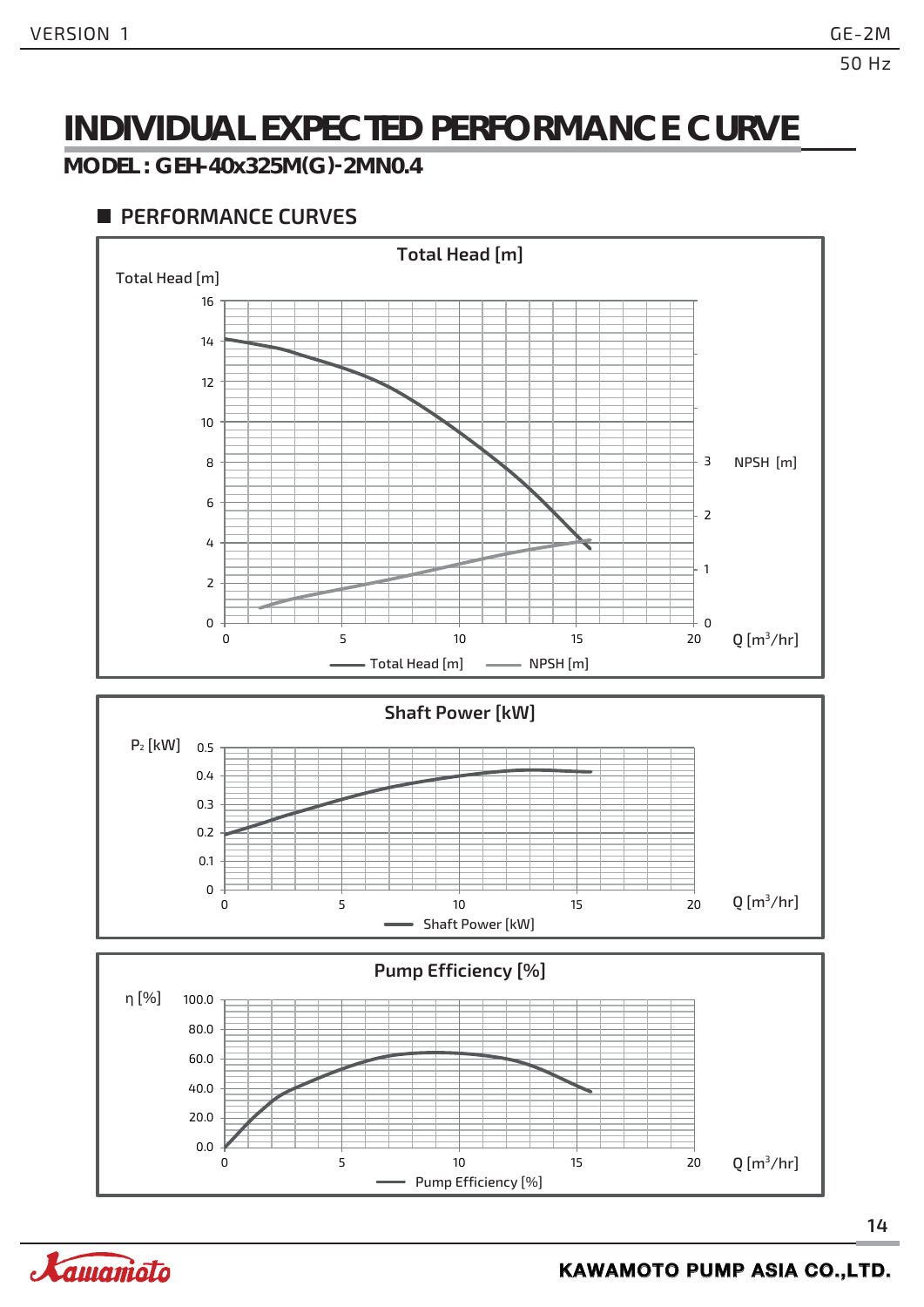#### **MODEL : GEI405M(G)2ME0.75**



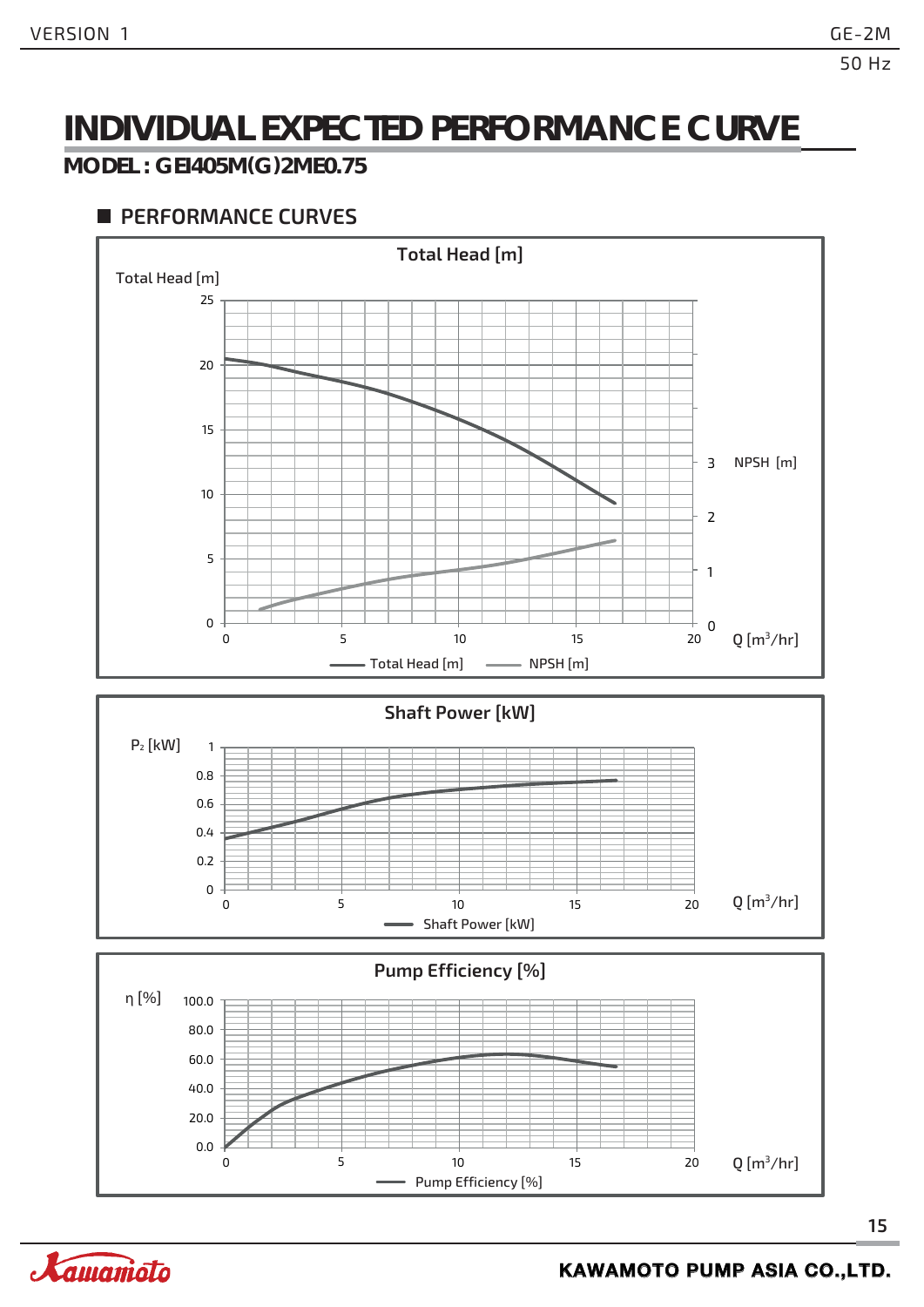#### **MODEL : GEJ405M(G)2ME1.5**

#### **PERFORMANCE CURVES**



**16**

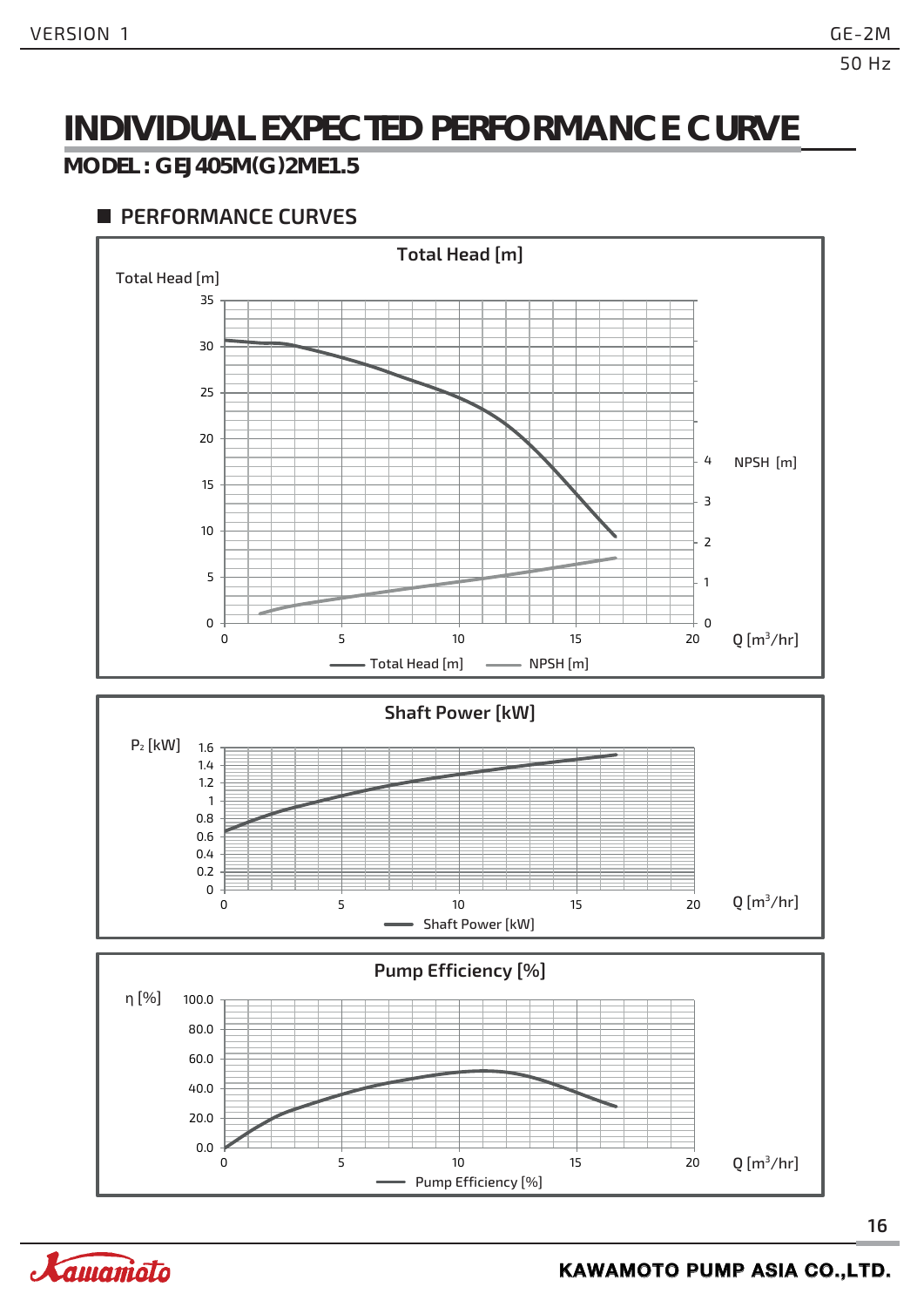#### **MODEL : GEJ405M(G)2ME2.2**



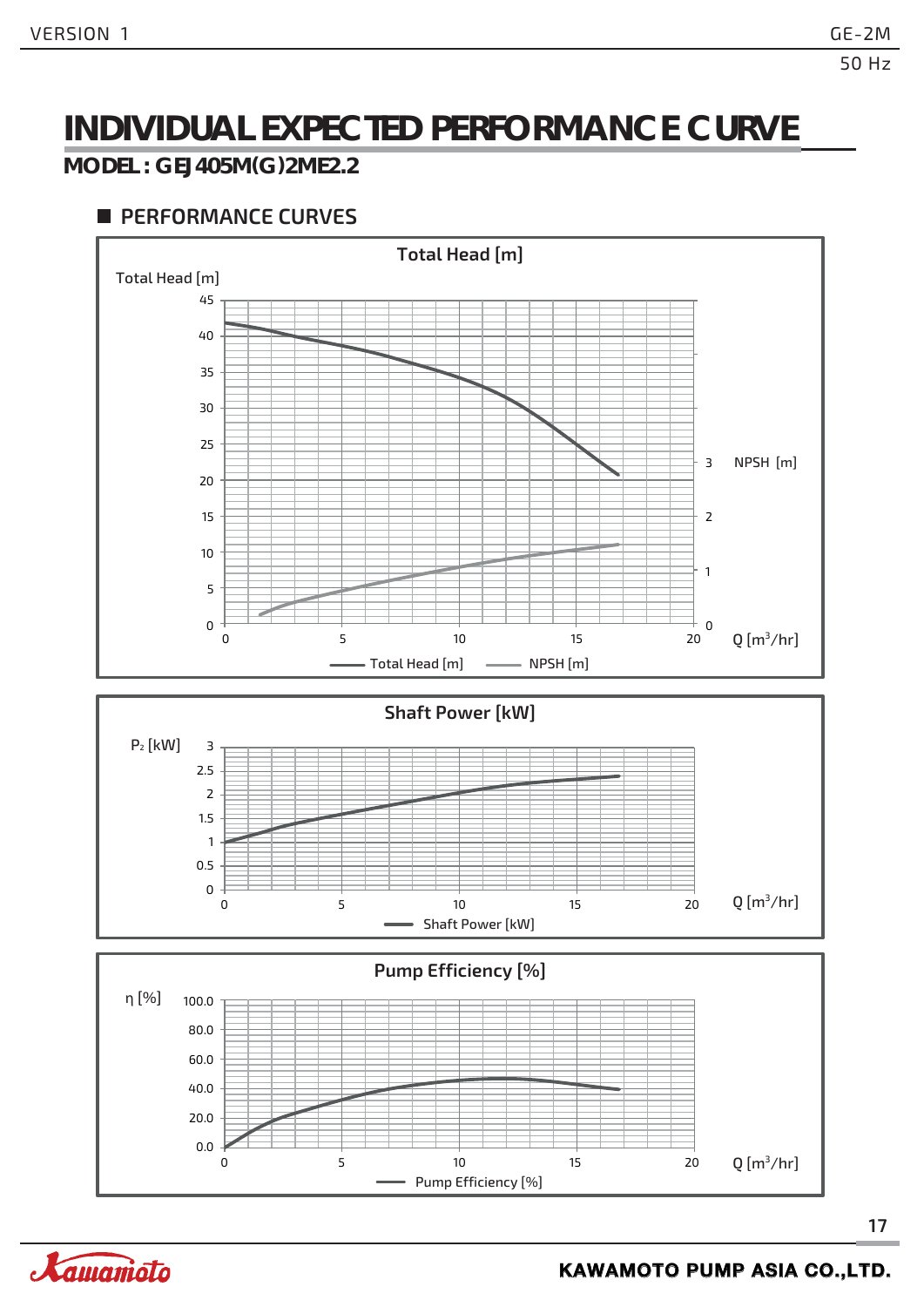**MODEL : GEH-50x405M(G)-2MN0.4**



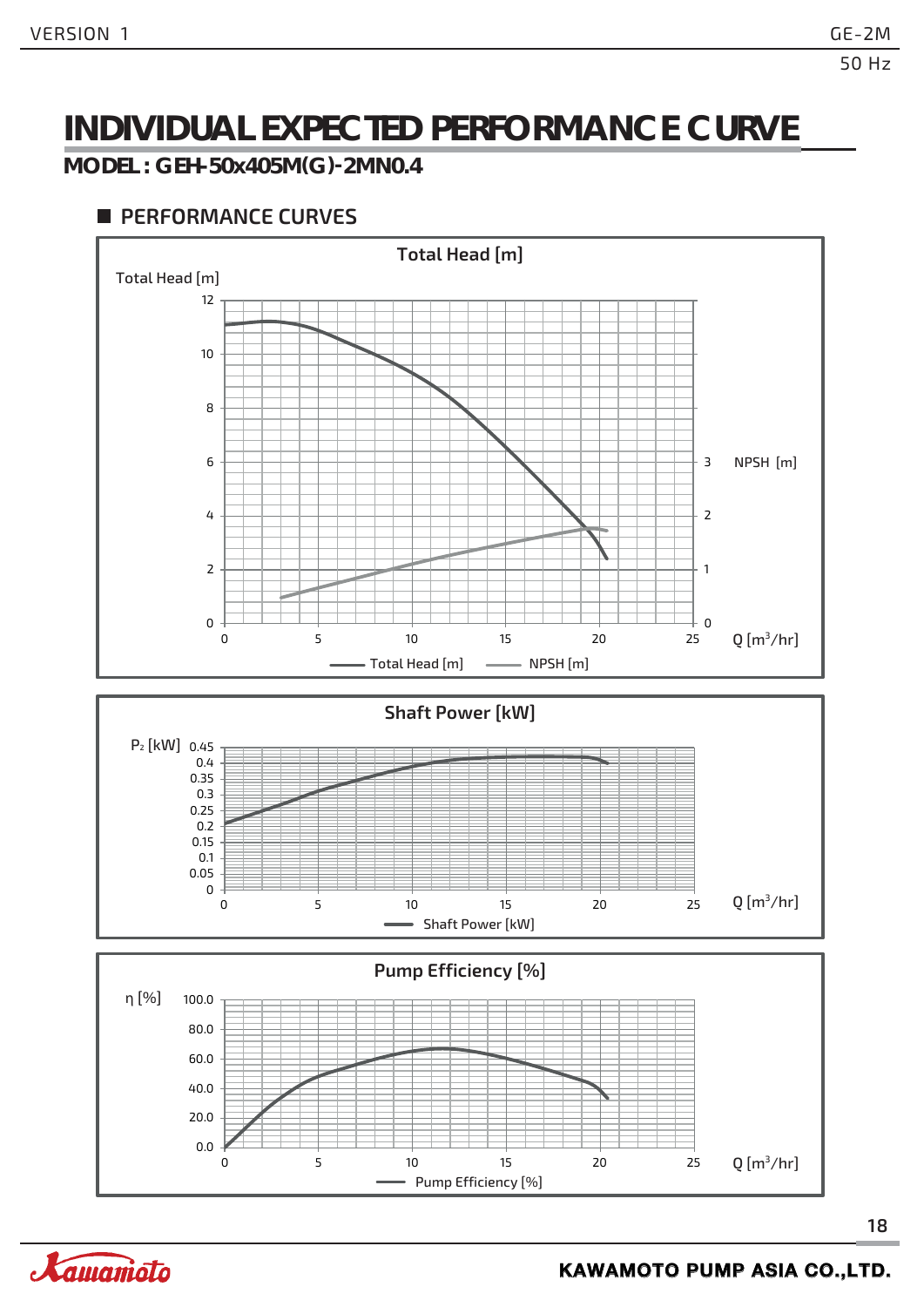#### **MODEL : GEH505M(G)2ME0.75**



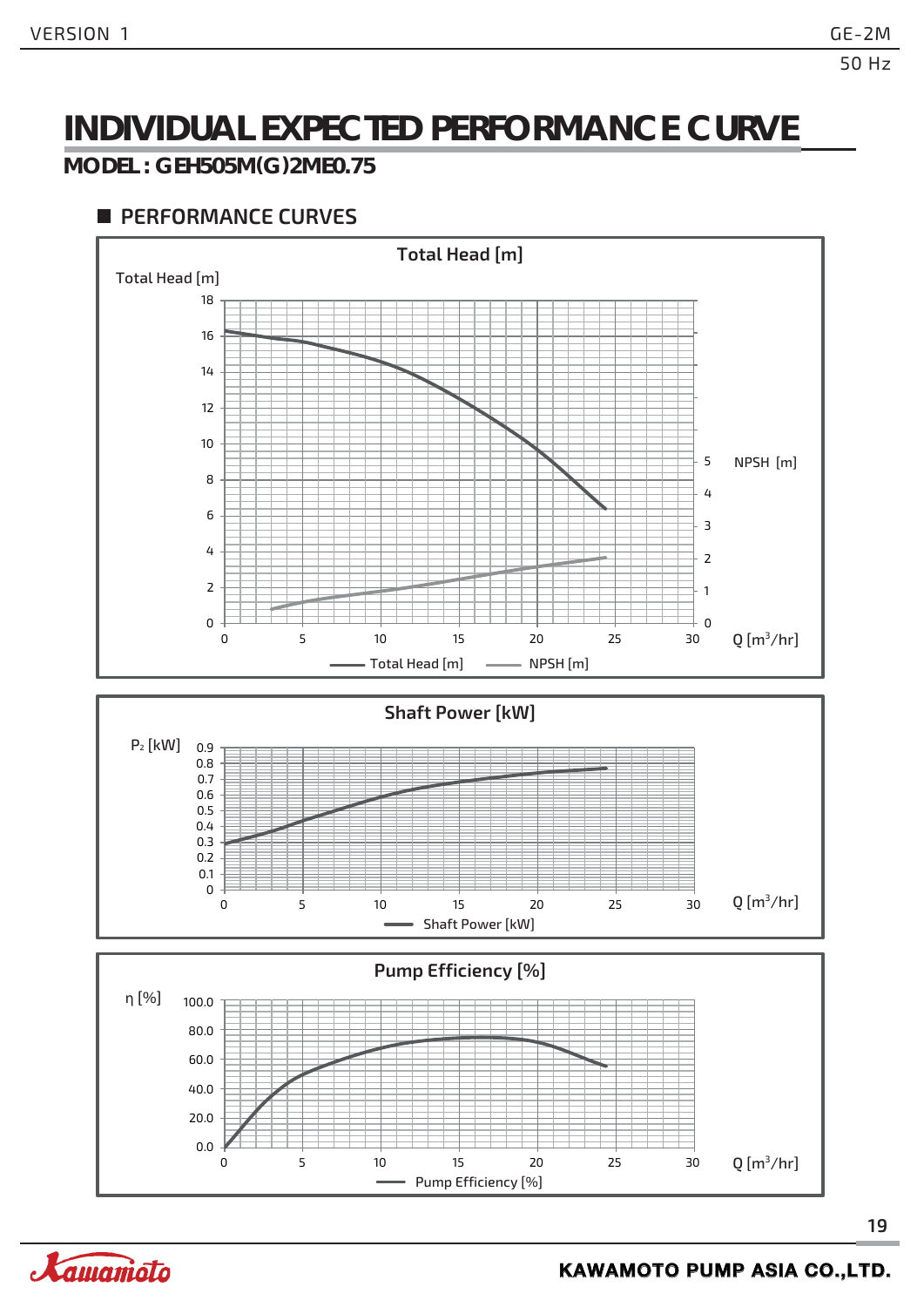#### **MODEL : GEI505M(G)2ME1.5**



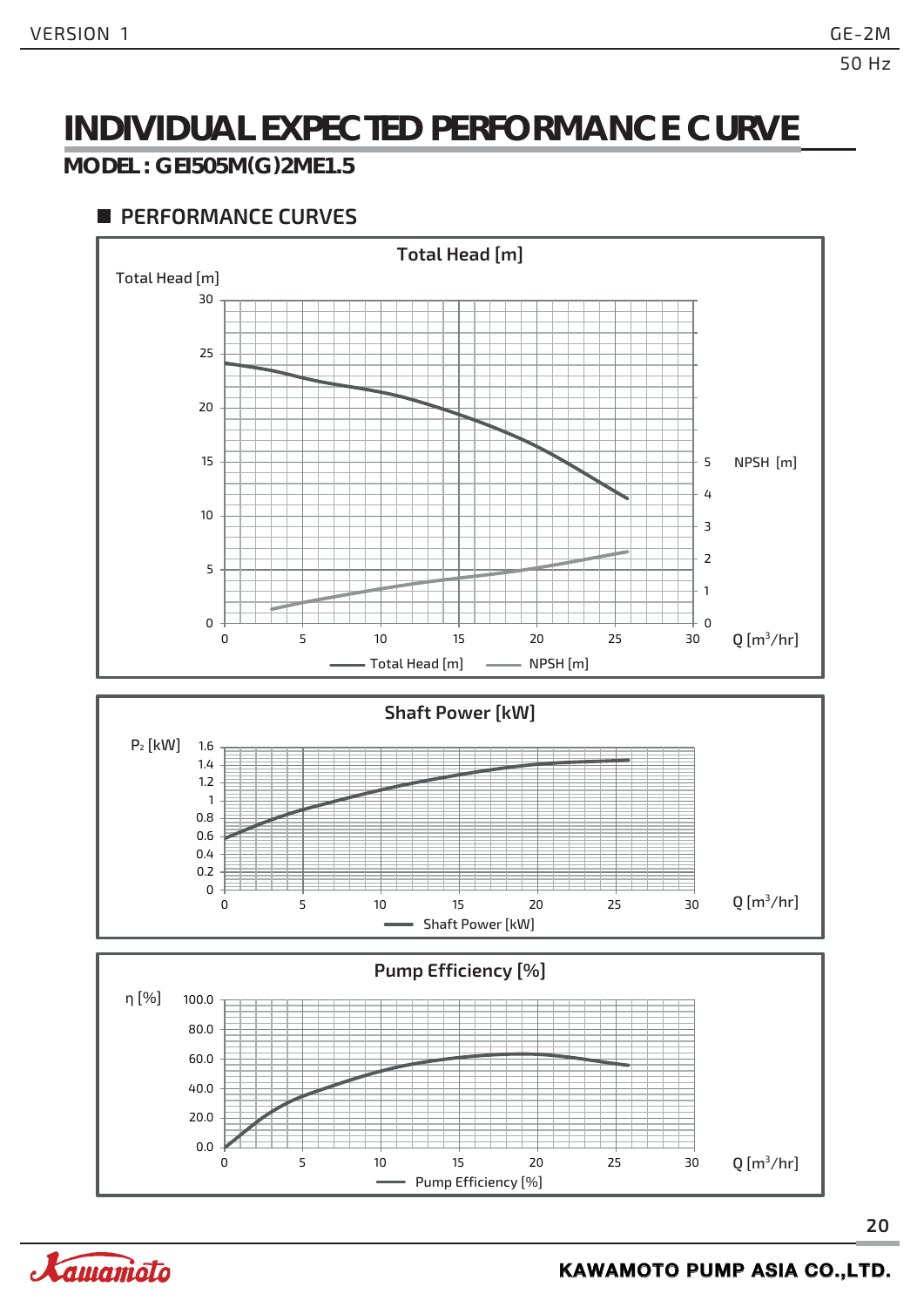#### **MODEL : GEJ505M(G)2ME2.2**



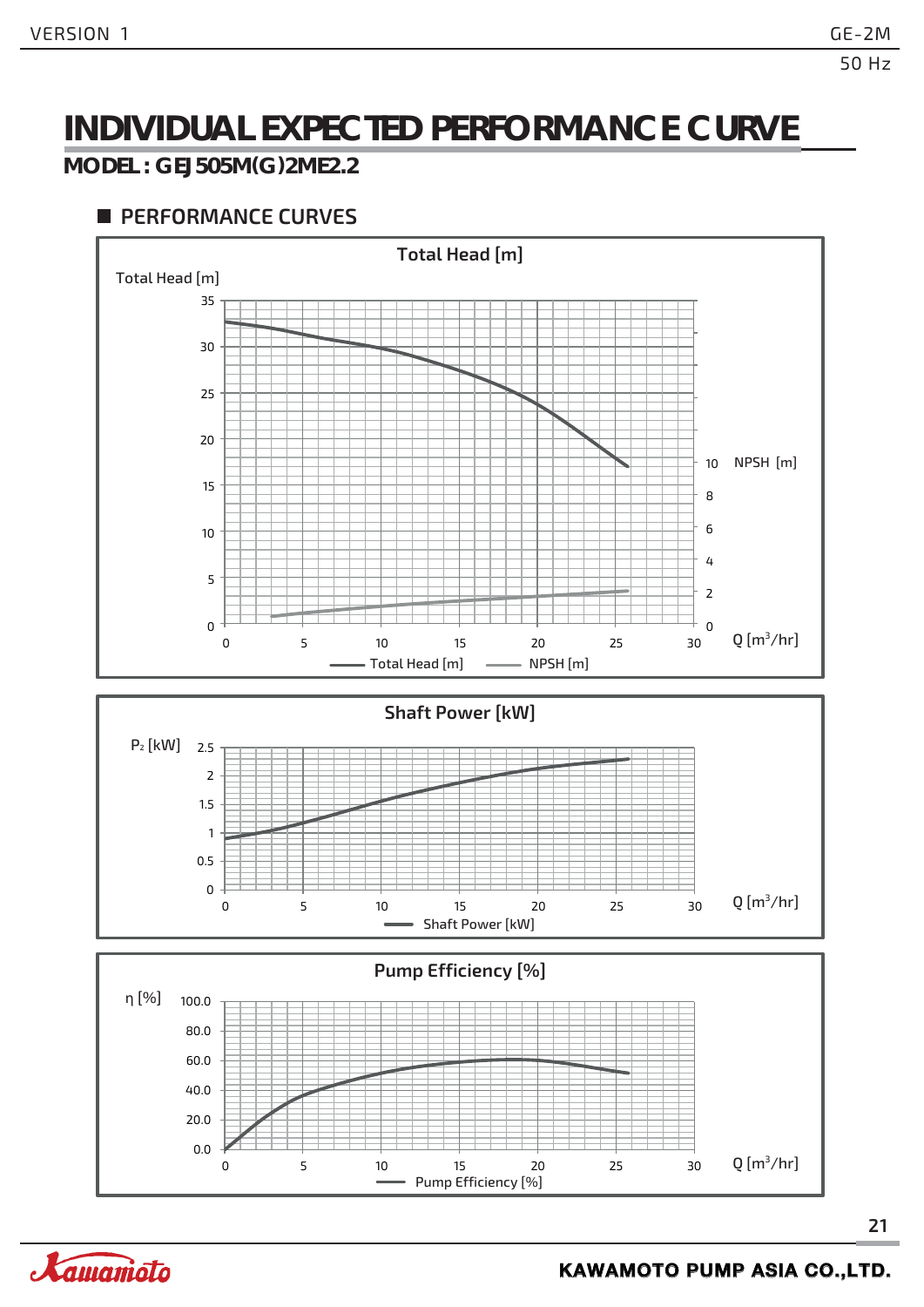#### **MODEL : GEJ505M(G)2ME3.7**

#### **PERFORMANCE CURVES**



**22**

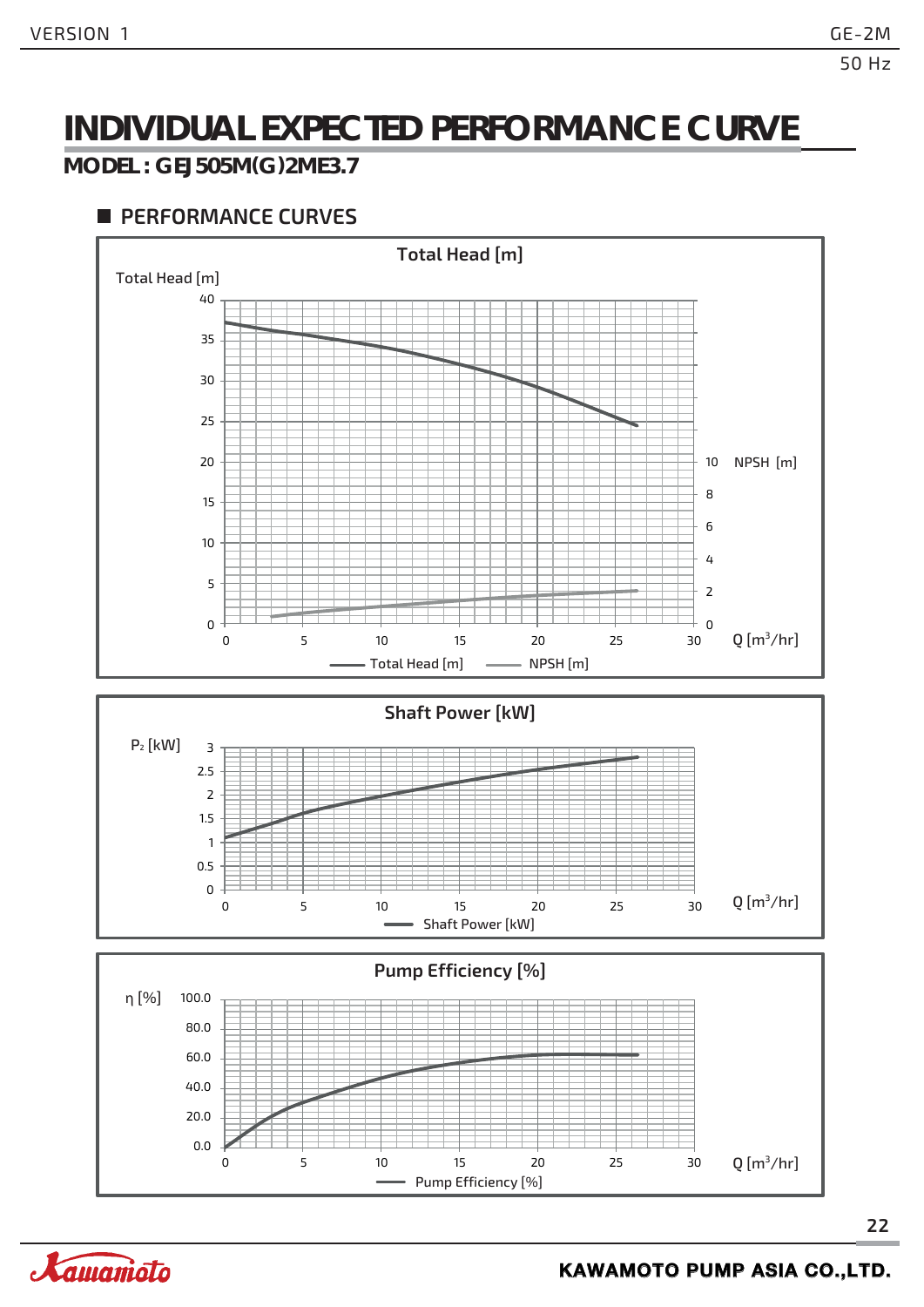#### **MODEL : GEK505M(G)2ME3.7**

#### **PERFORMANCE CURVES**



**23**

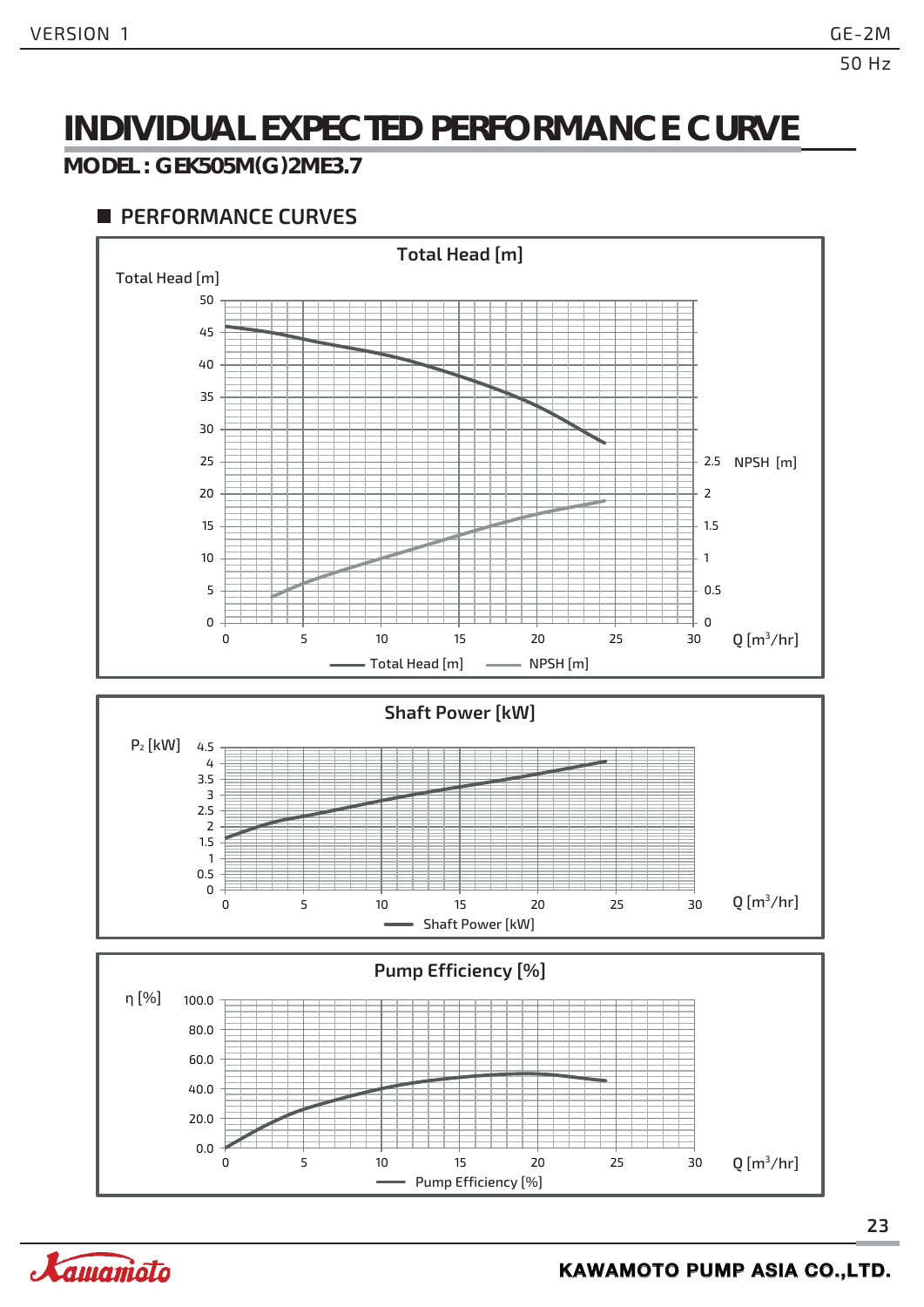#### **MODEL : GEK505M(G)2ME5.5**



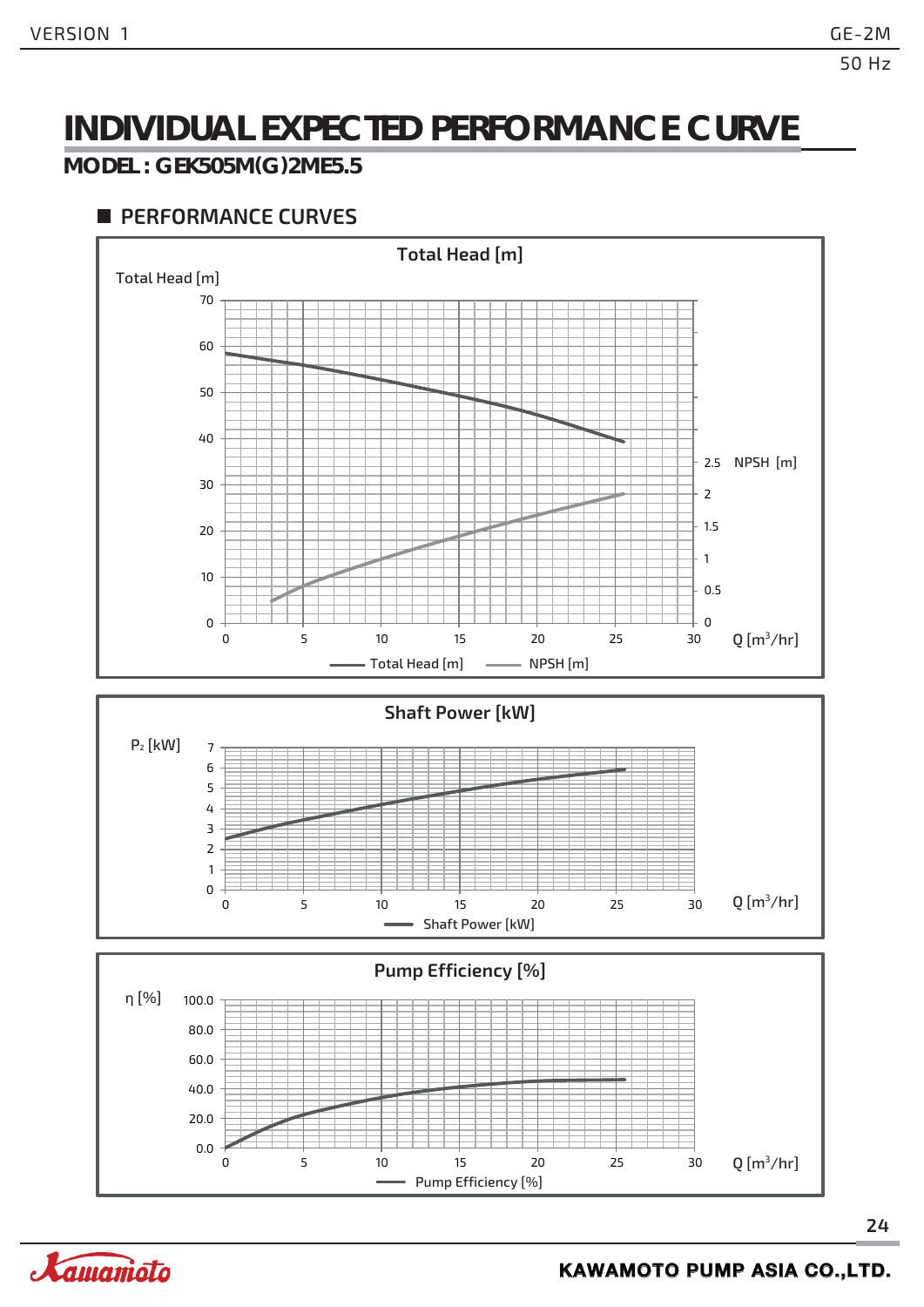#### **MODEL : GEH655M(G)2ME0.75**



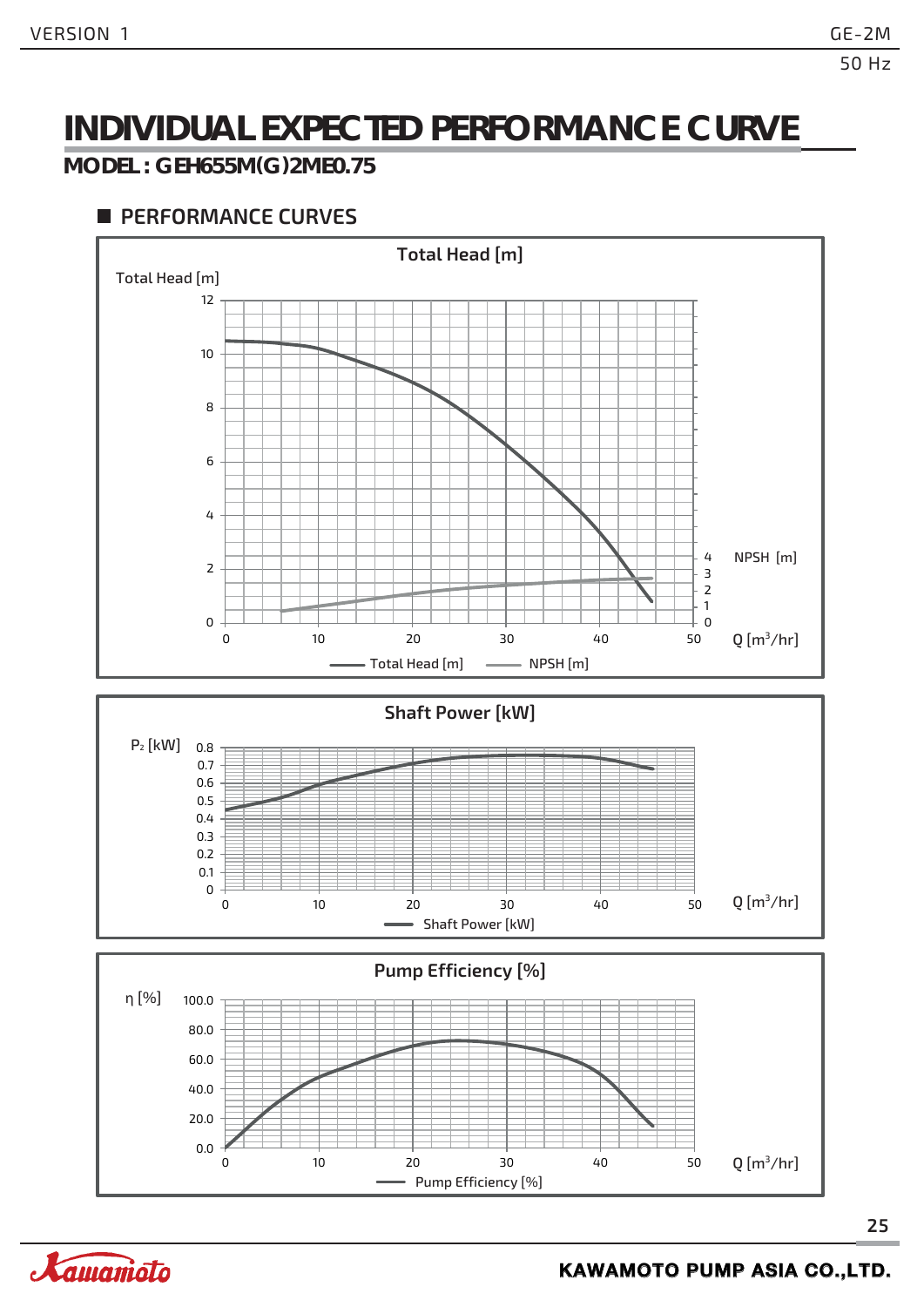#### **MODEL : GEH655M(G)2ME1.5**



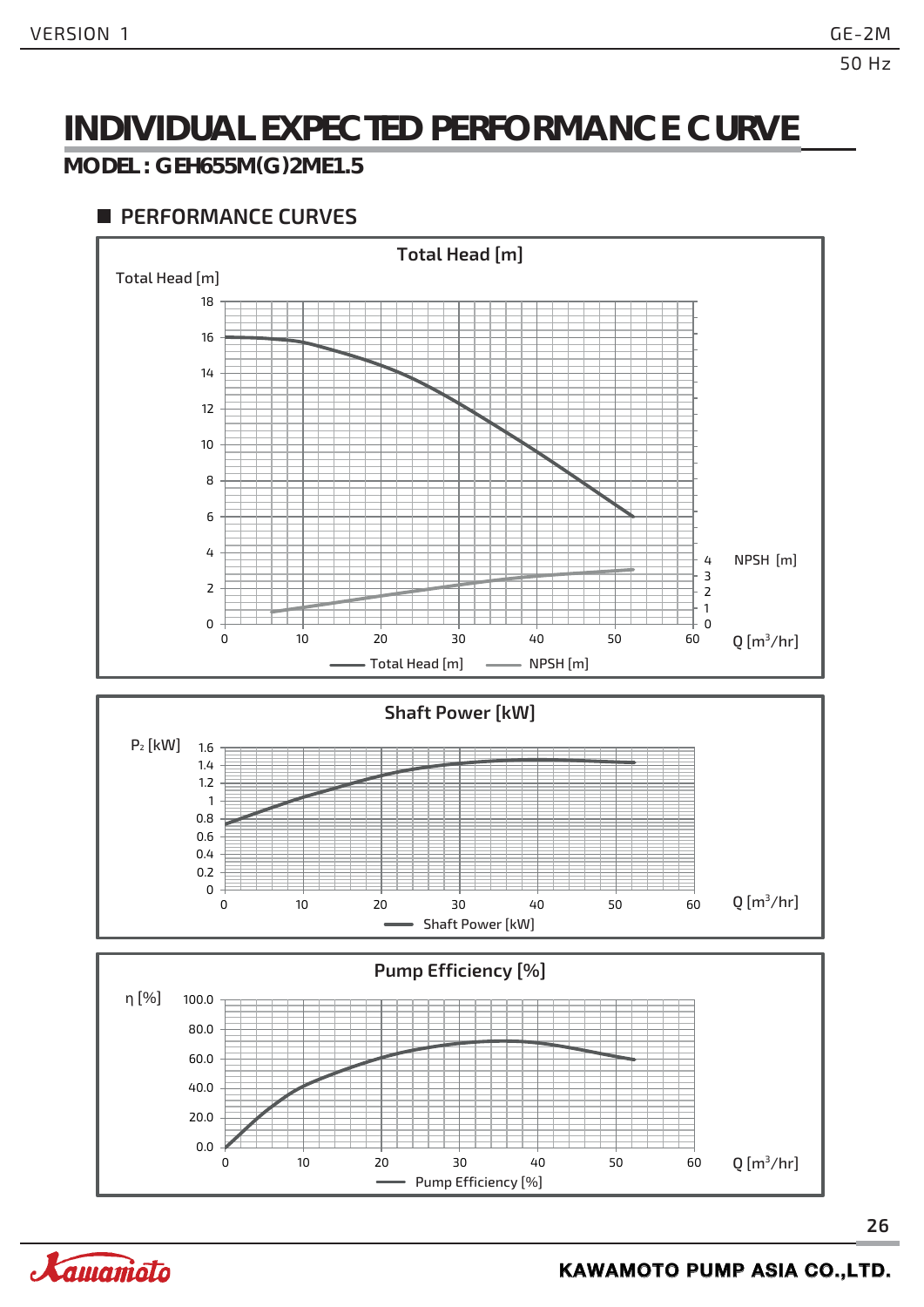#### **MODEL : GEI655M(G)2ME2.2**

#### **PERFORMANCE CURVES**





**27**

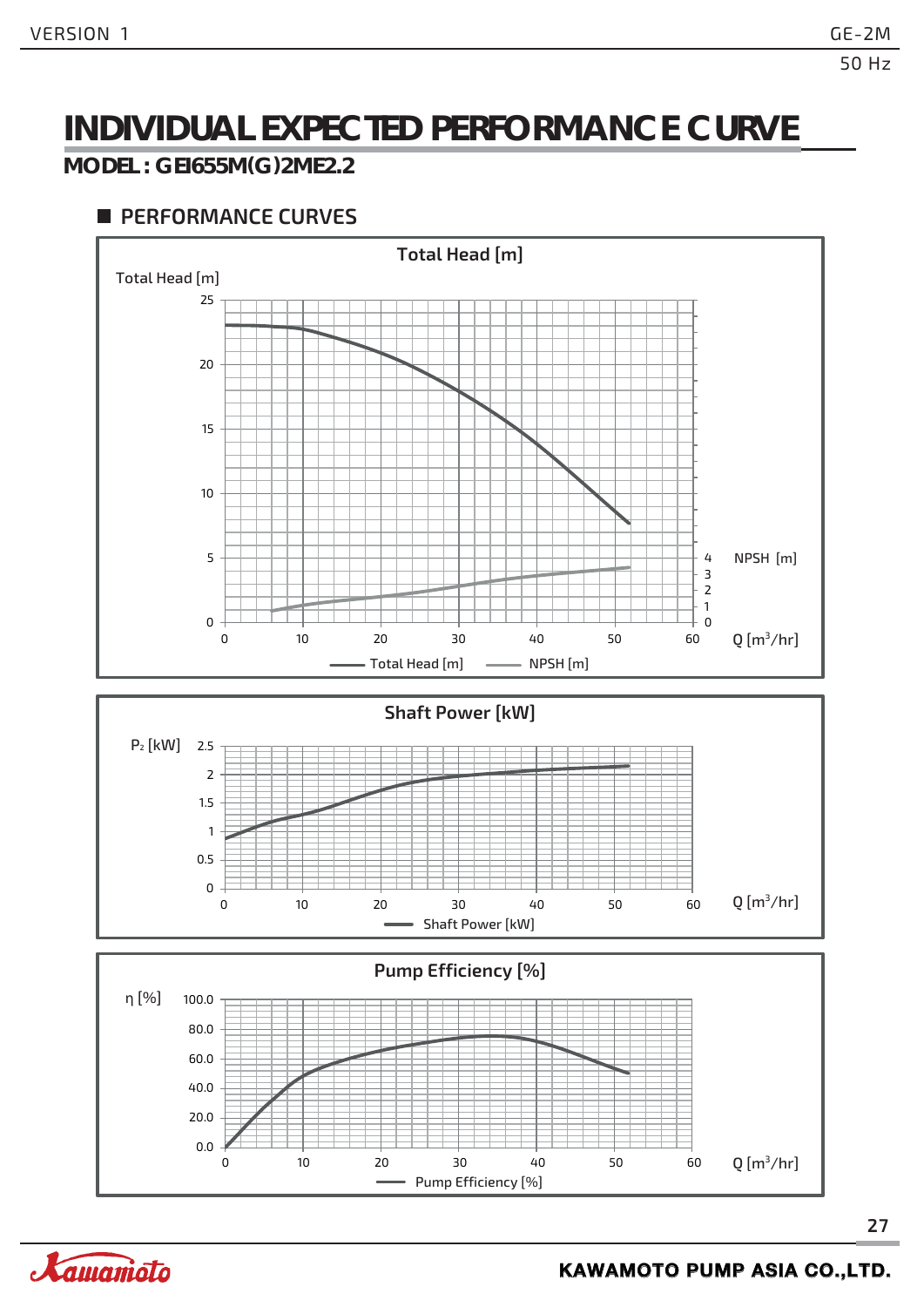#### **MODEL : GEJ655M(G)2ME3.7**



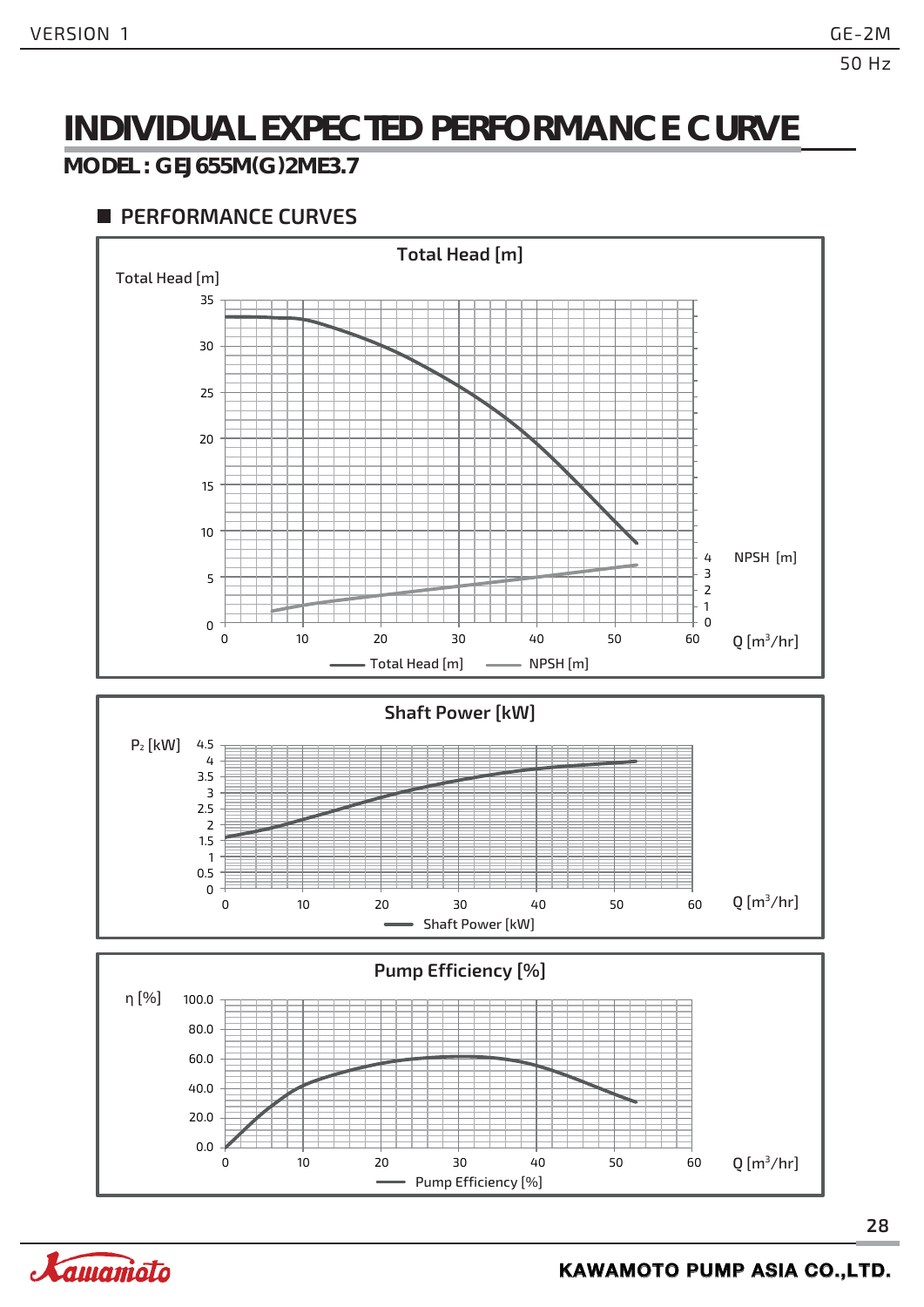#### **MODEL : GEK655M(G)2ME5.5**



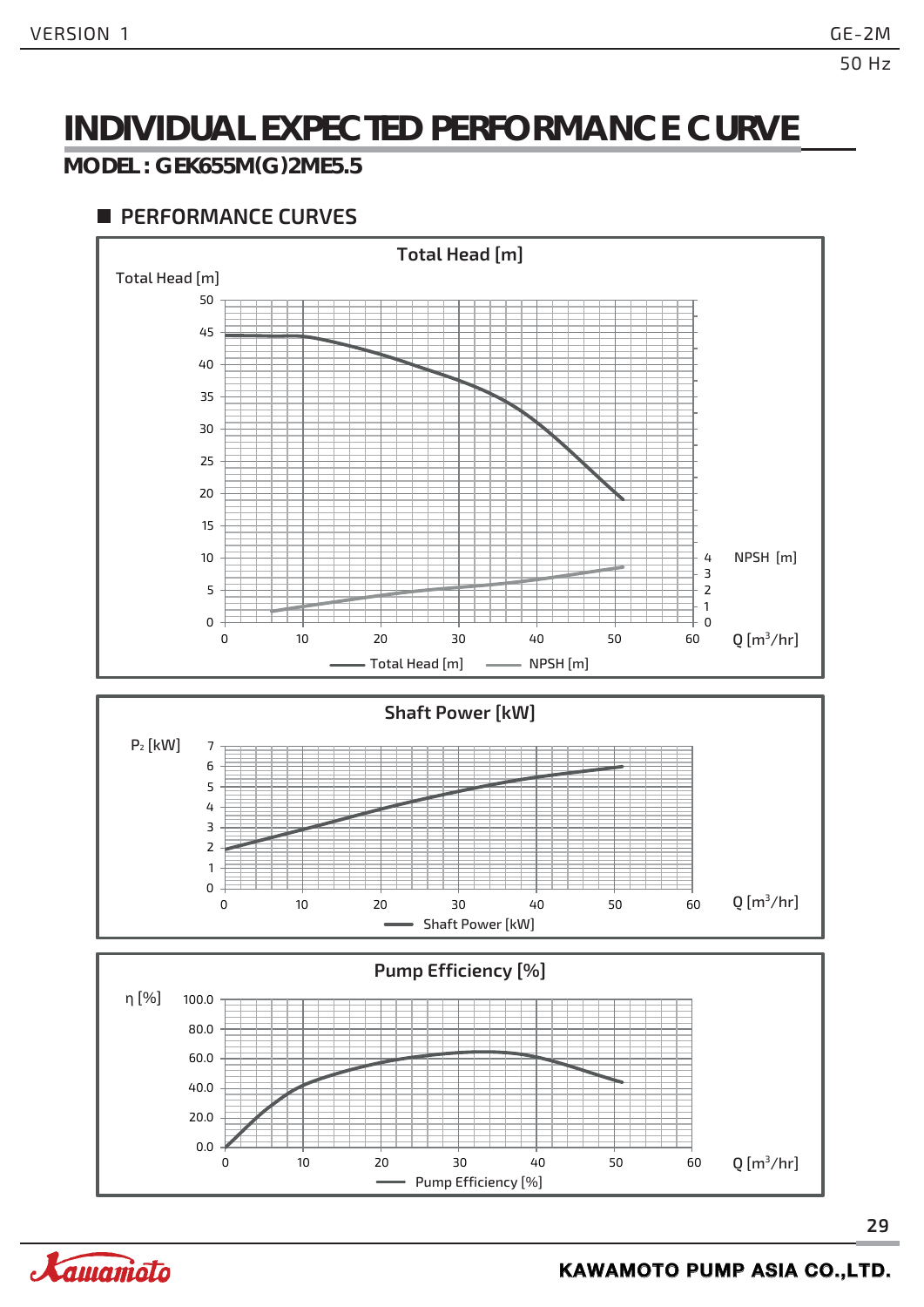#### **MODEL : GEK655M(G)2ME7.5**



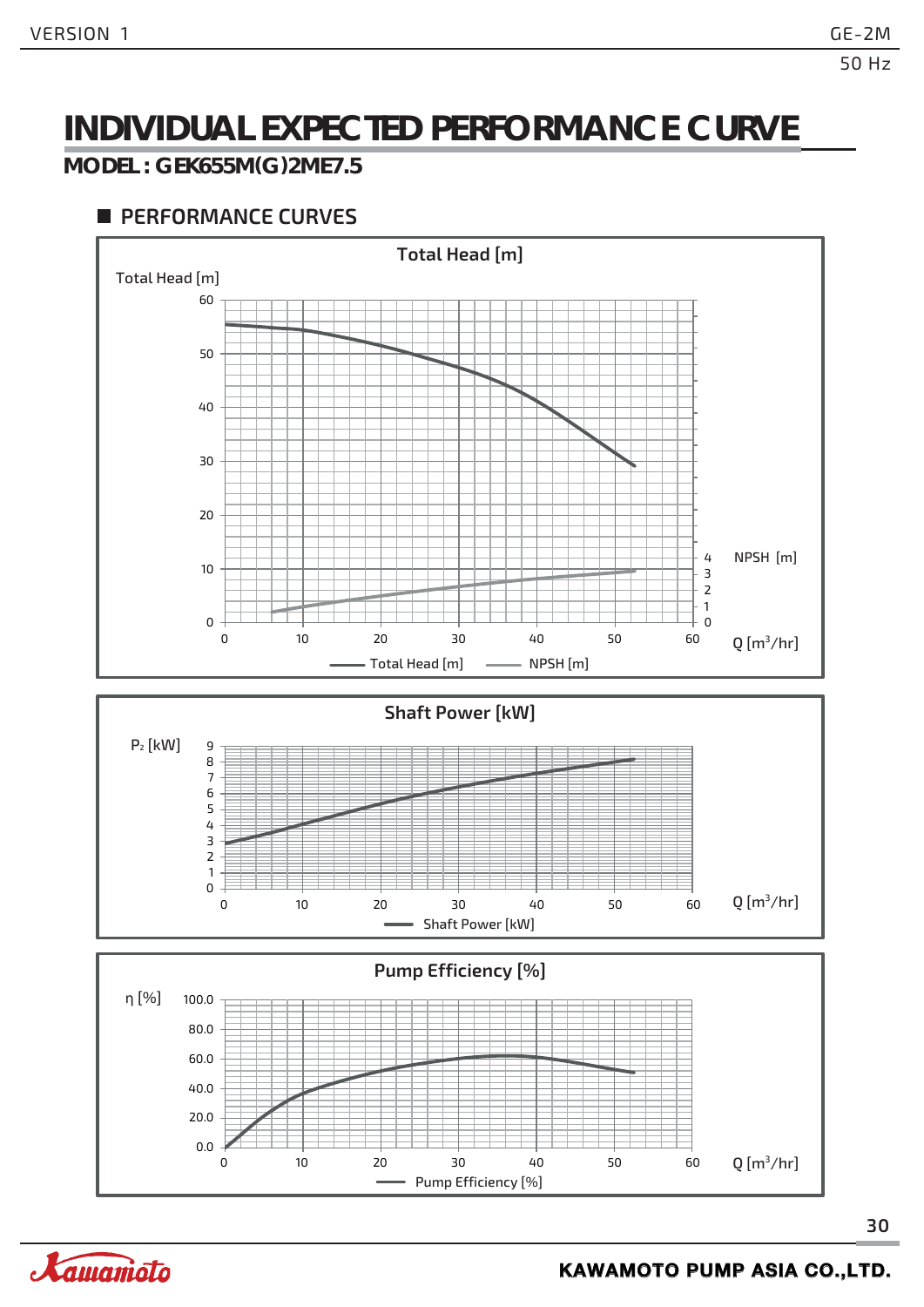#### **MODEL : GEL655M(G)2ME11**



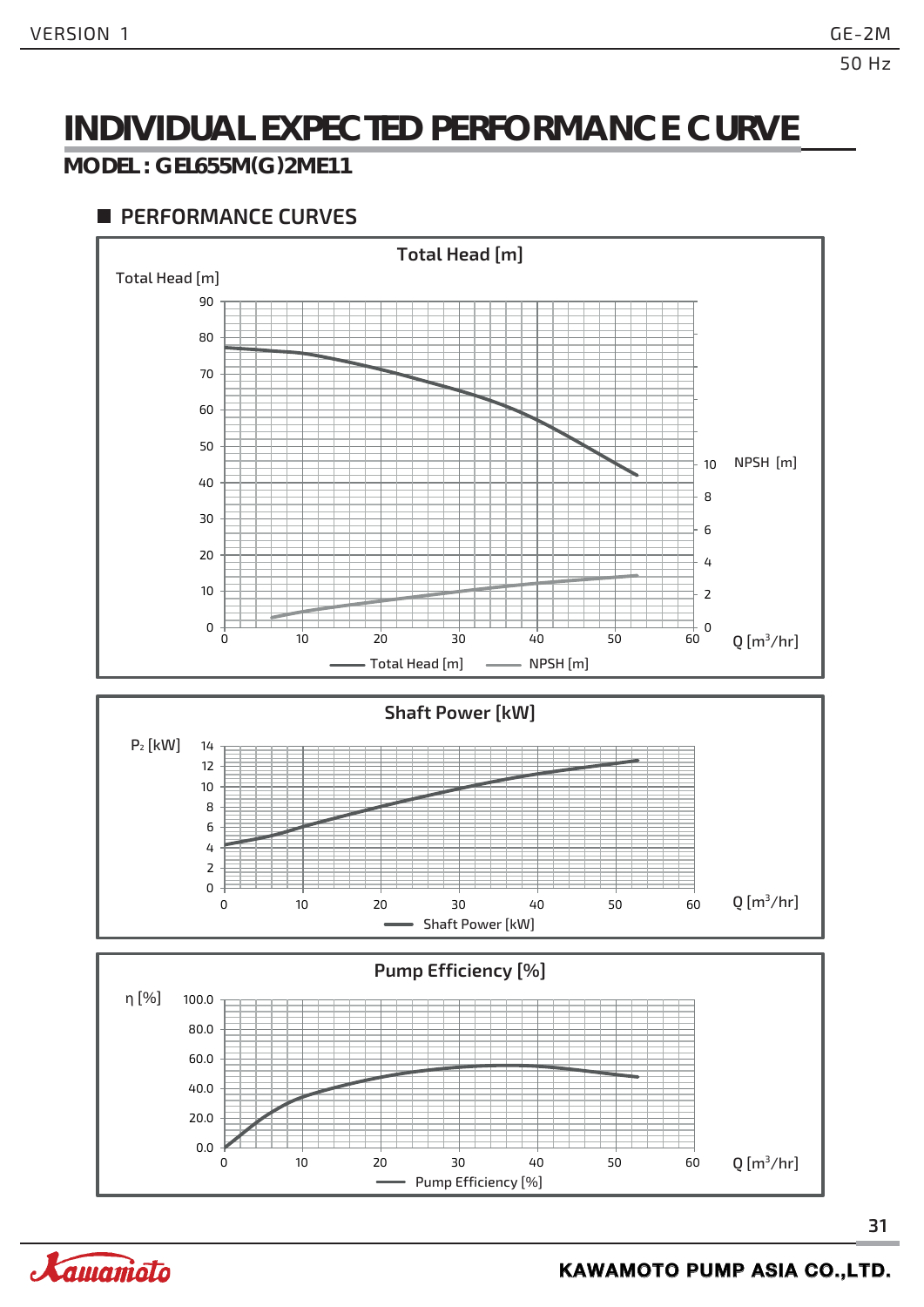#### **MODEL : GEL655M(G)2ME15**



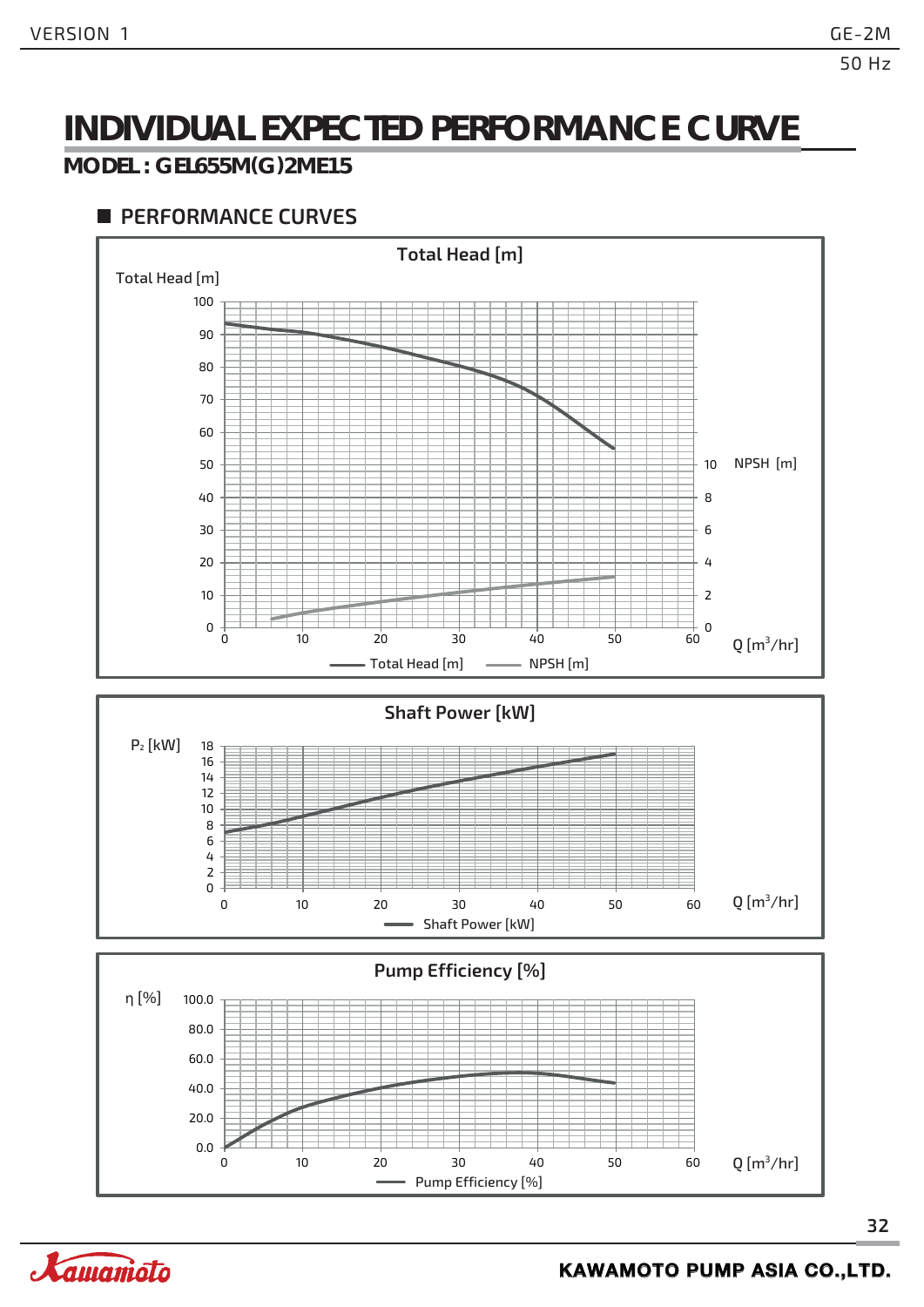#### **MODEL : GEH805M(G)2ME2.2**

#### **PERFORMANCE CURVES**



**33**

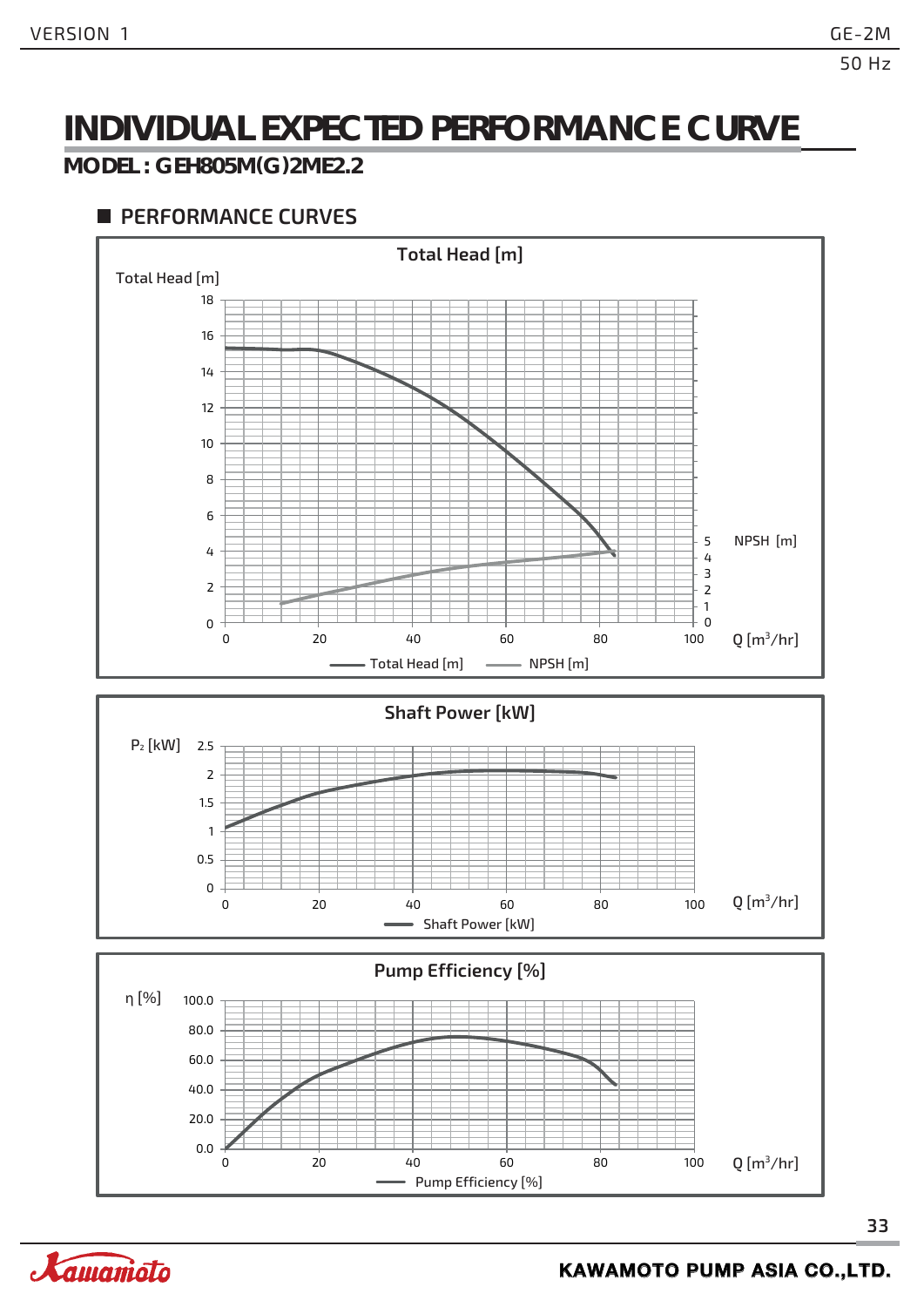#### **MODEL : GEI805M(G)2ME3.7**



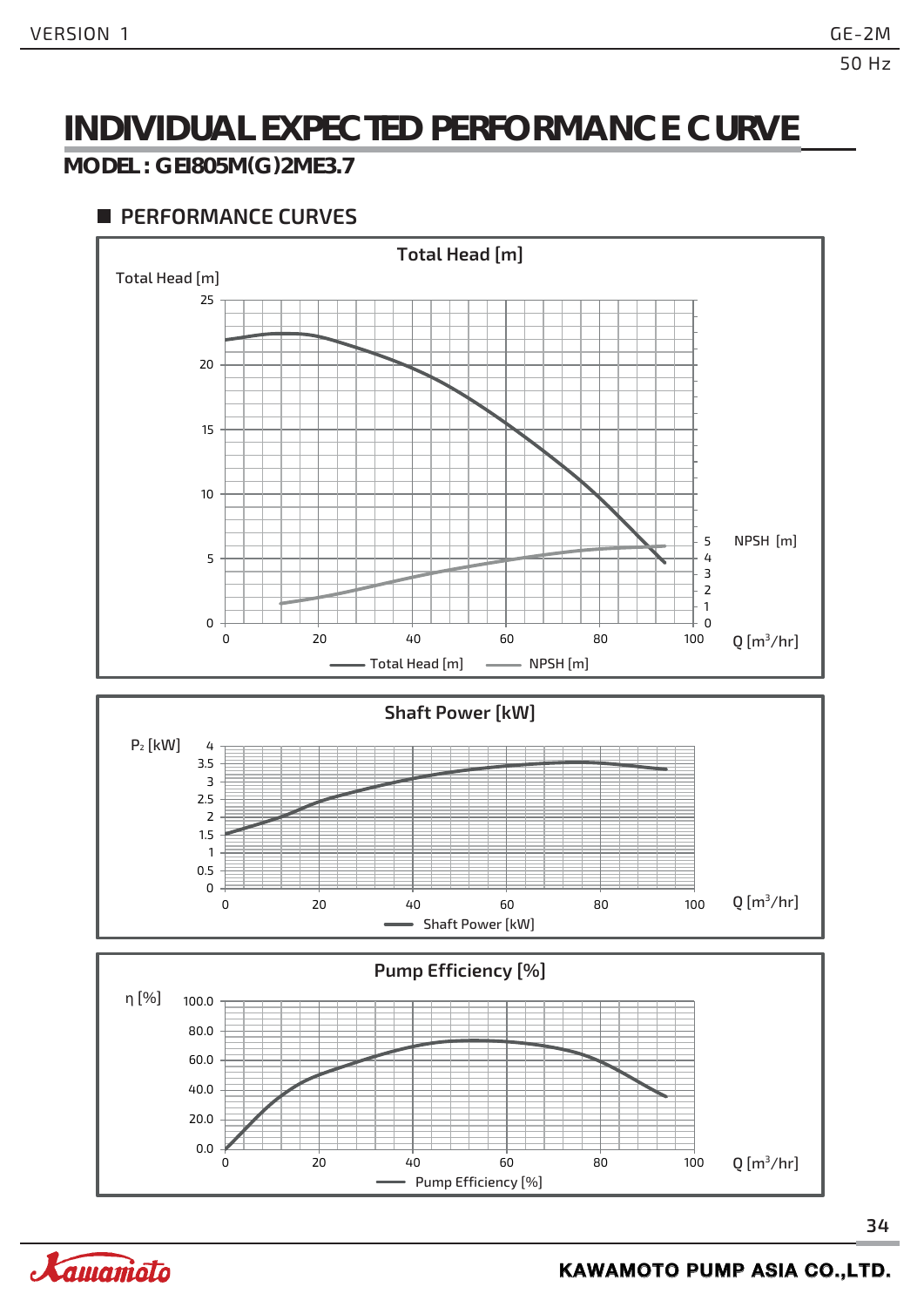#### **MODEL : GEJ805M(G)2ME5.5**



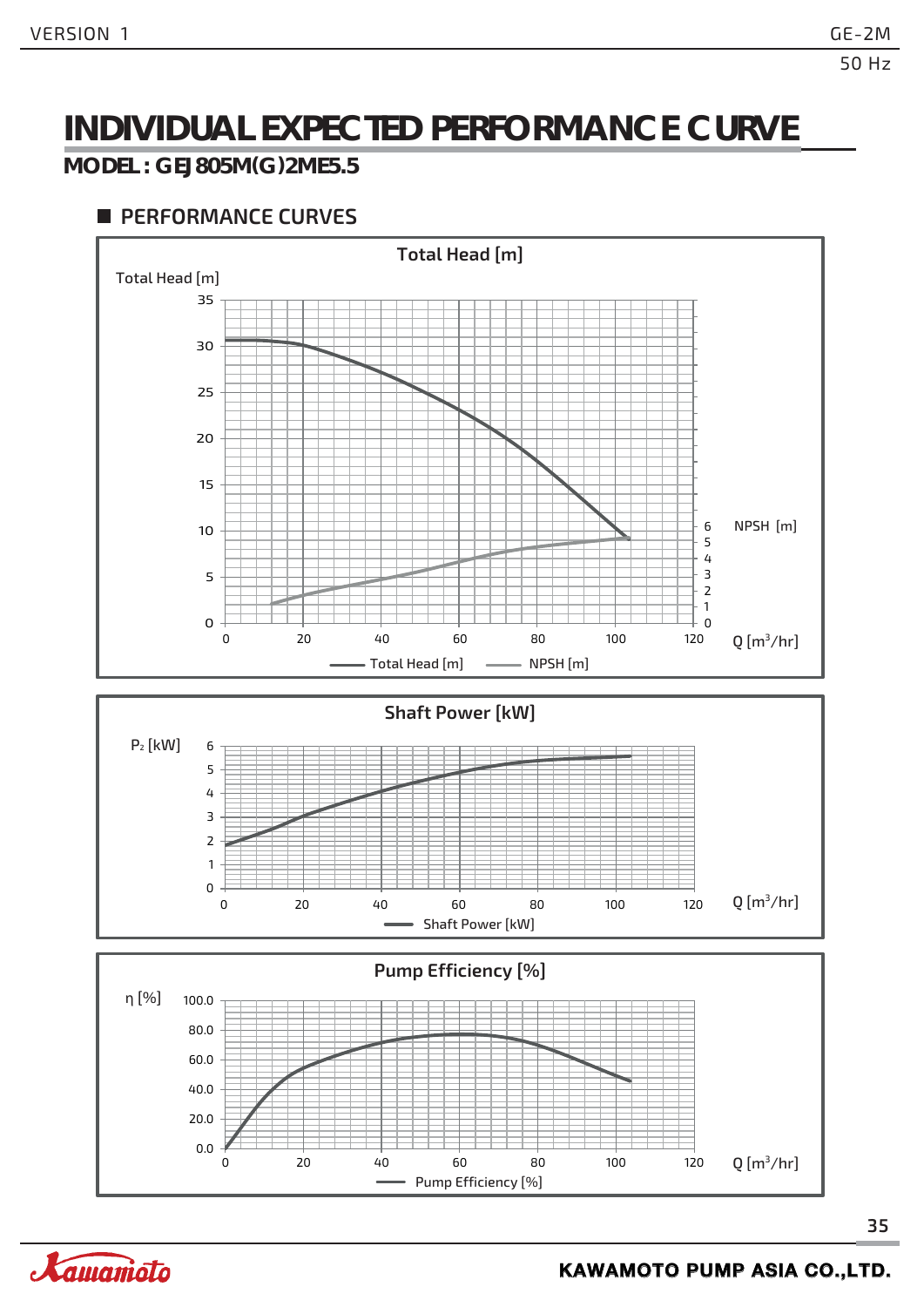#### **MODEL : GEJ805M(G)2ME7.5**



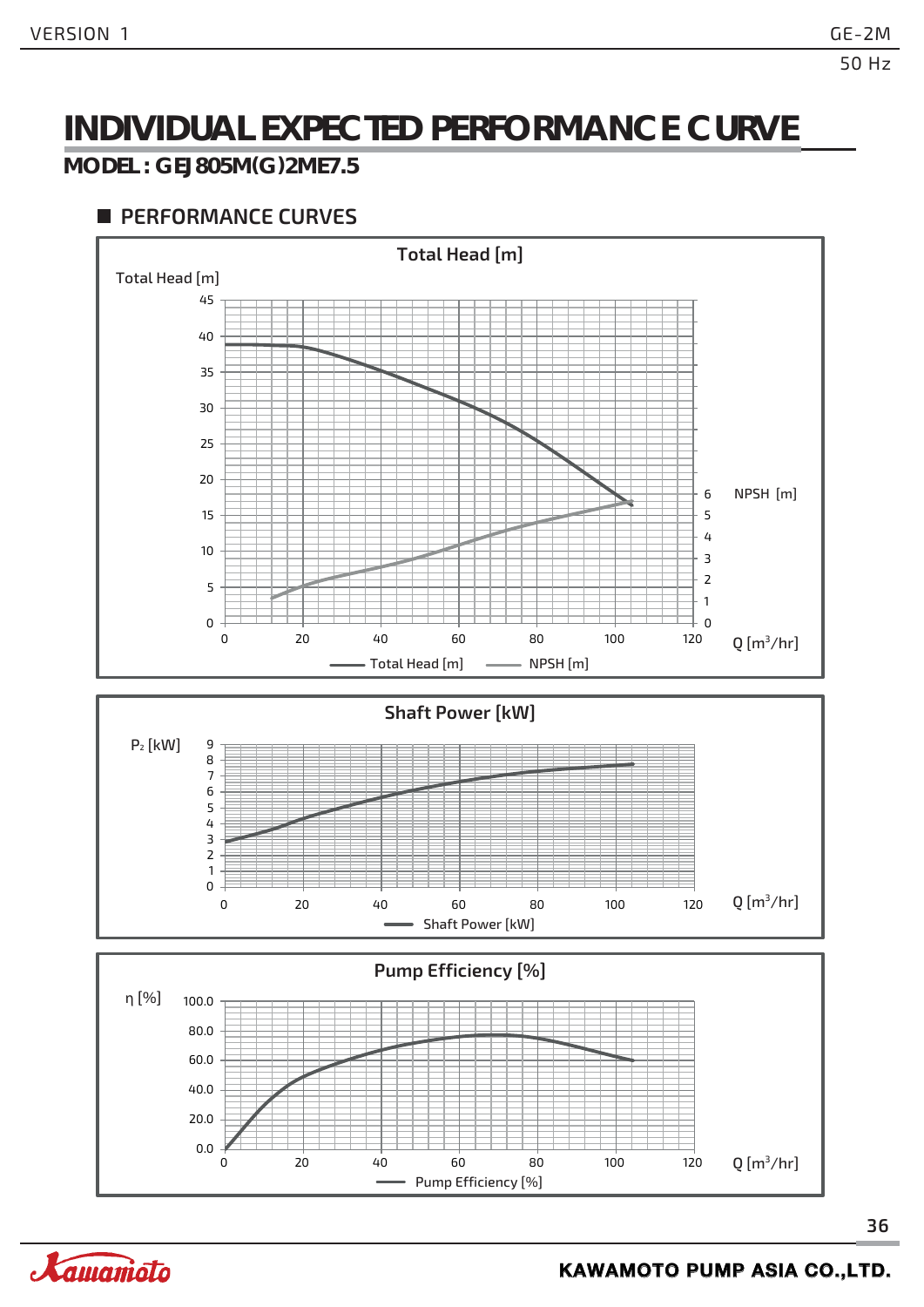#### **MODEL : GEK805M(G)2ME11**



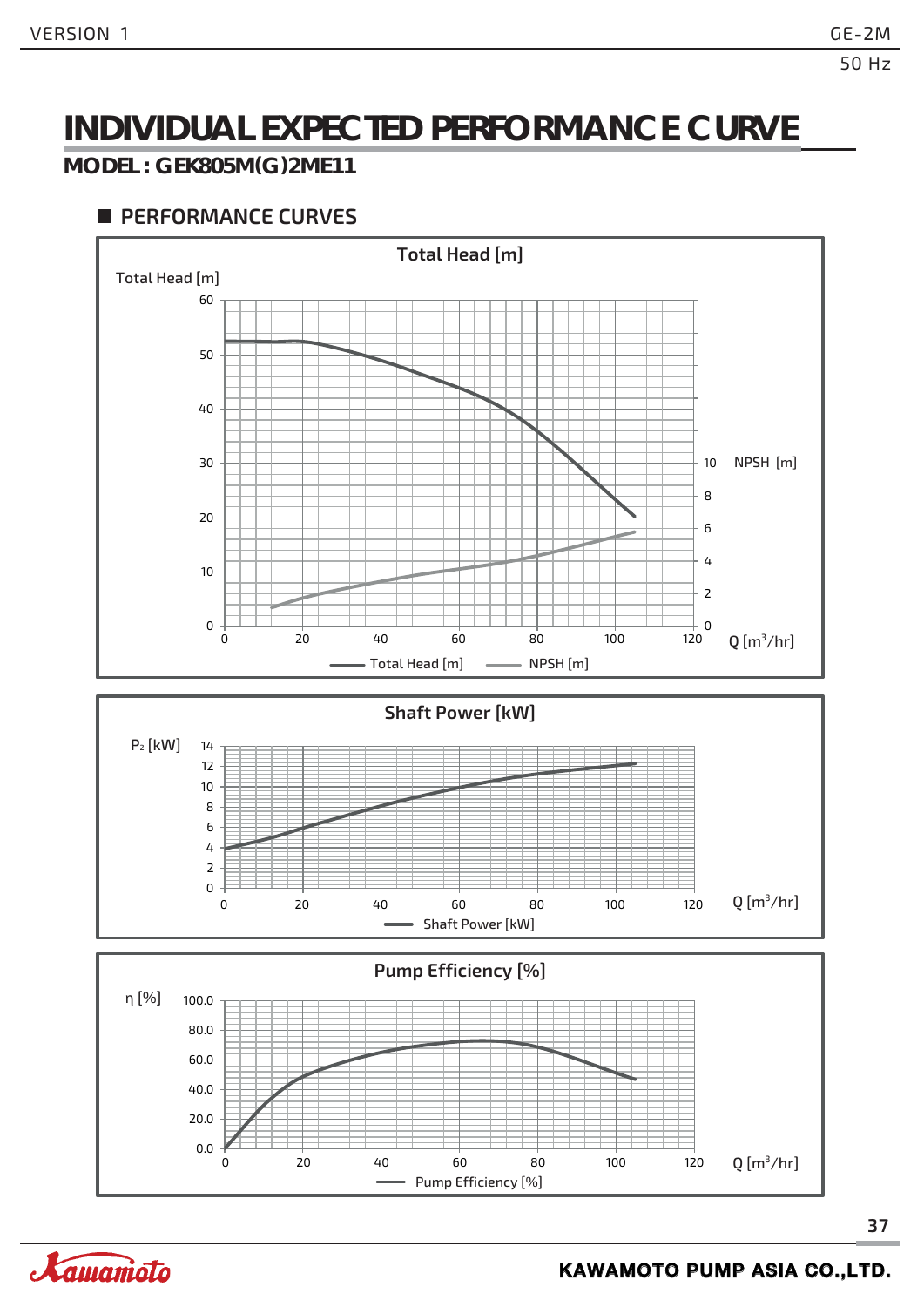#### **MODEL : GEK805M(G)2ME15**



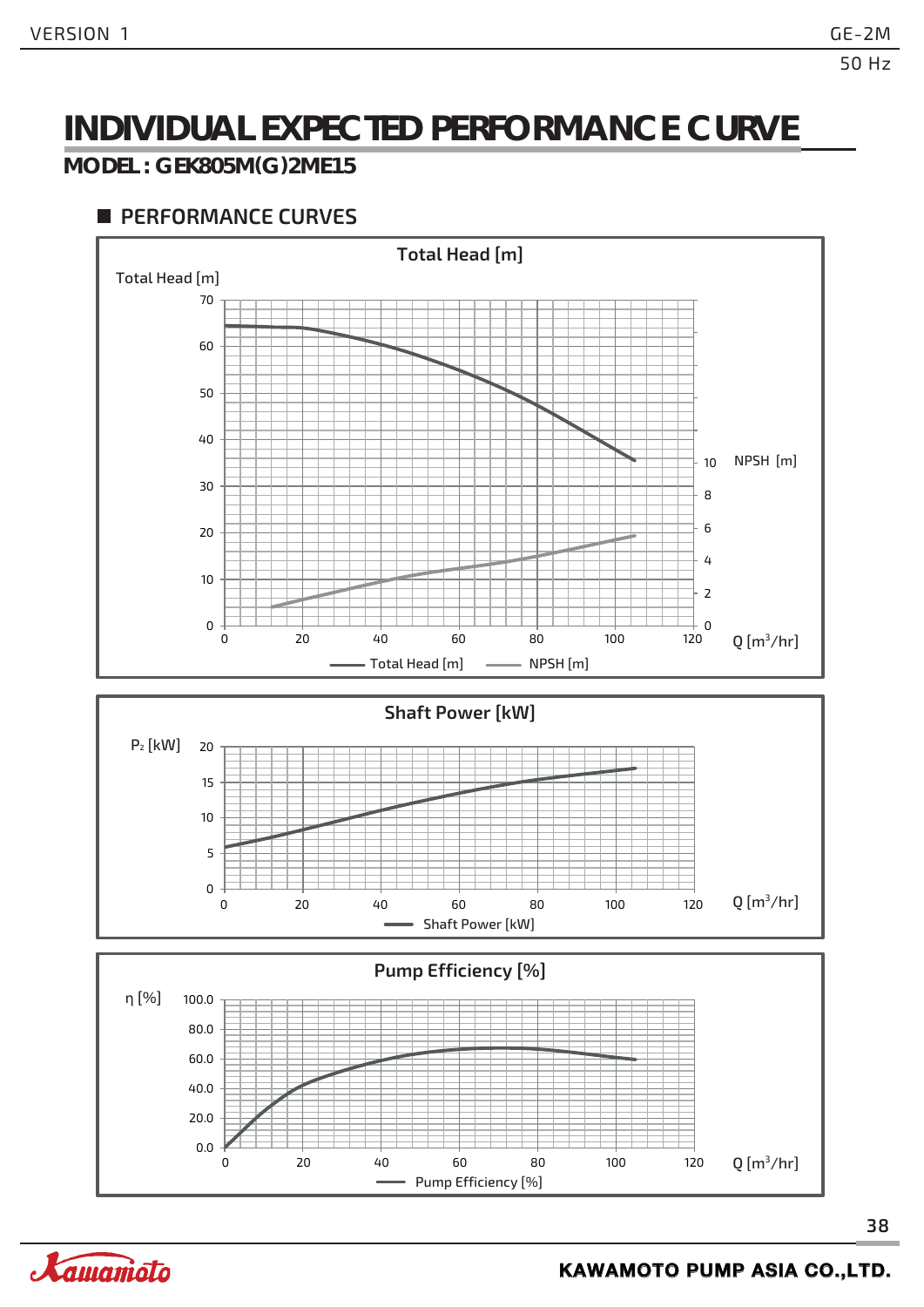#### **MODEL : GEL805M(G)2ME18**



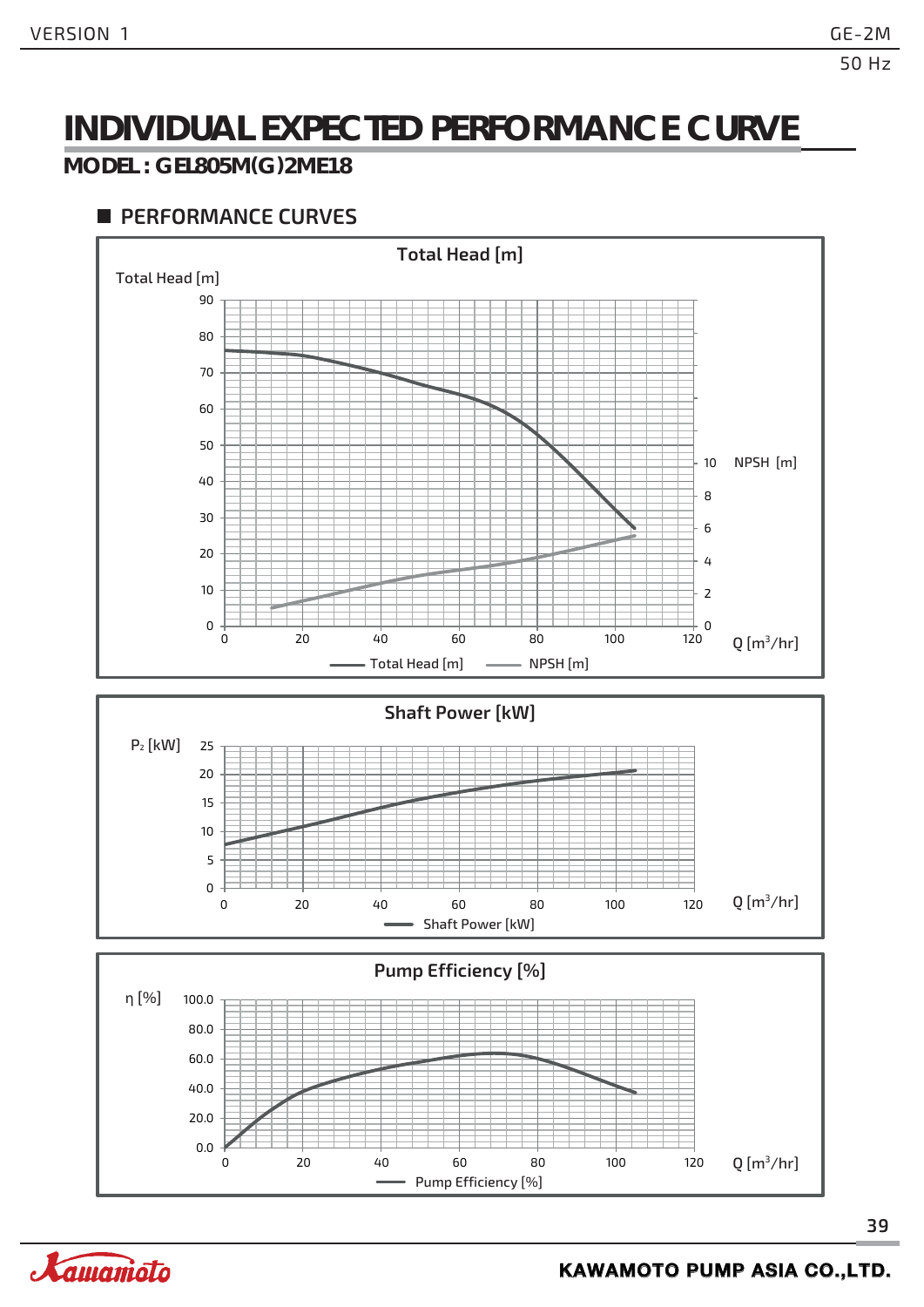#### **MODEL : GEL805M(G)2ME22**



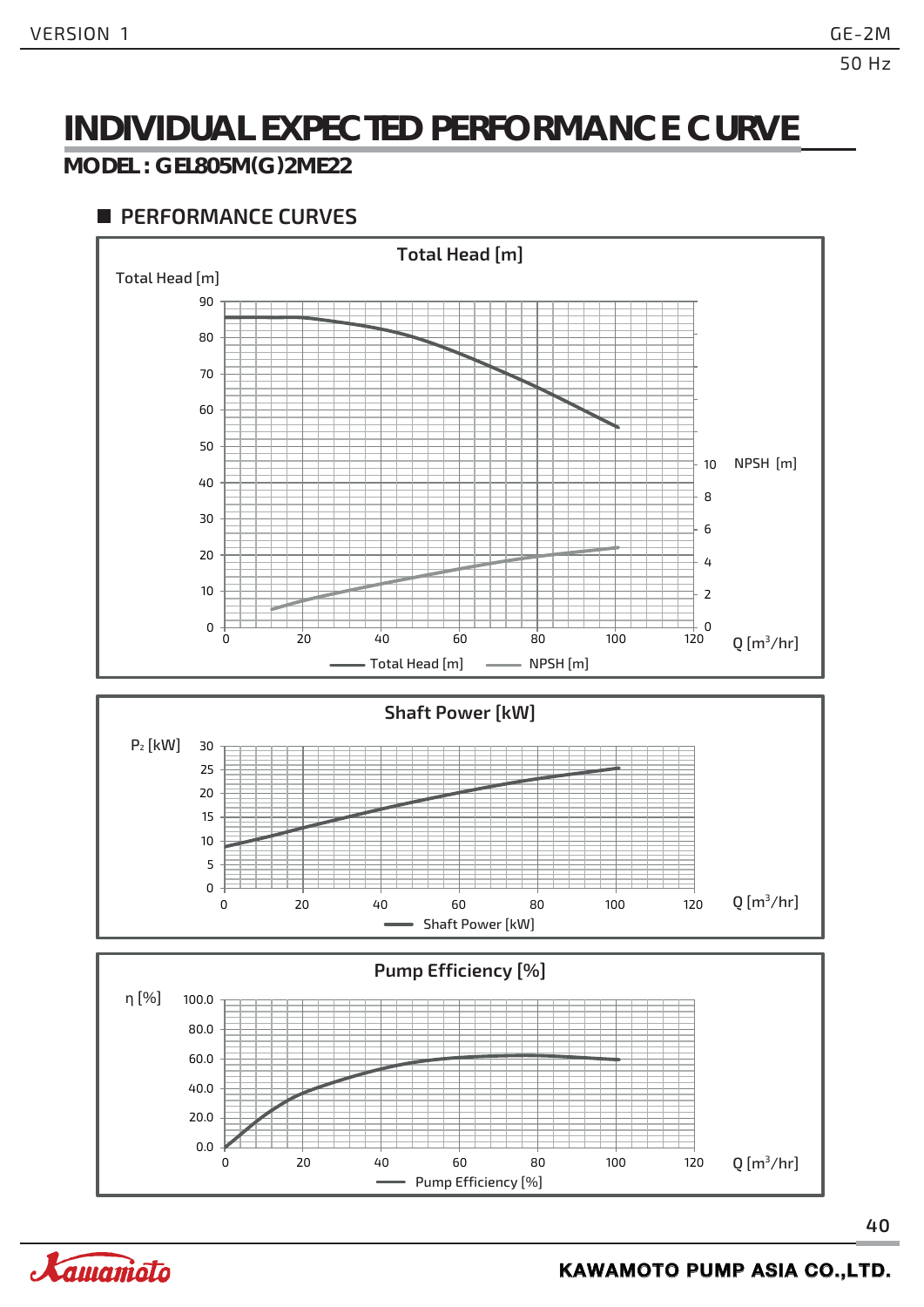#### **MODEL : GEI1005M(G)2ME7.5**



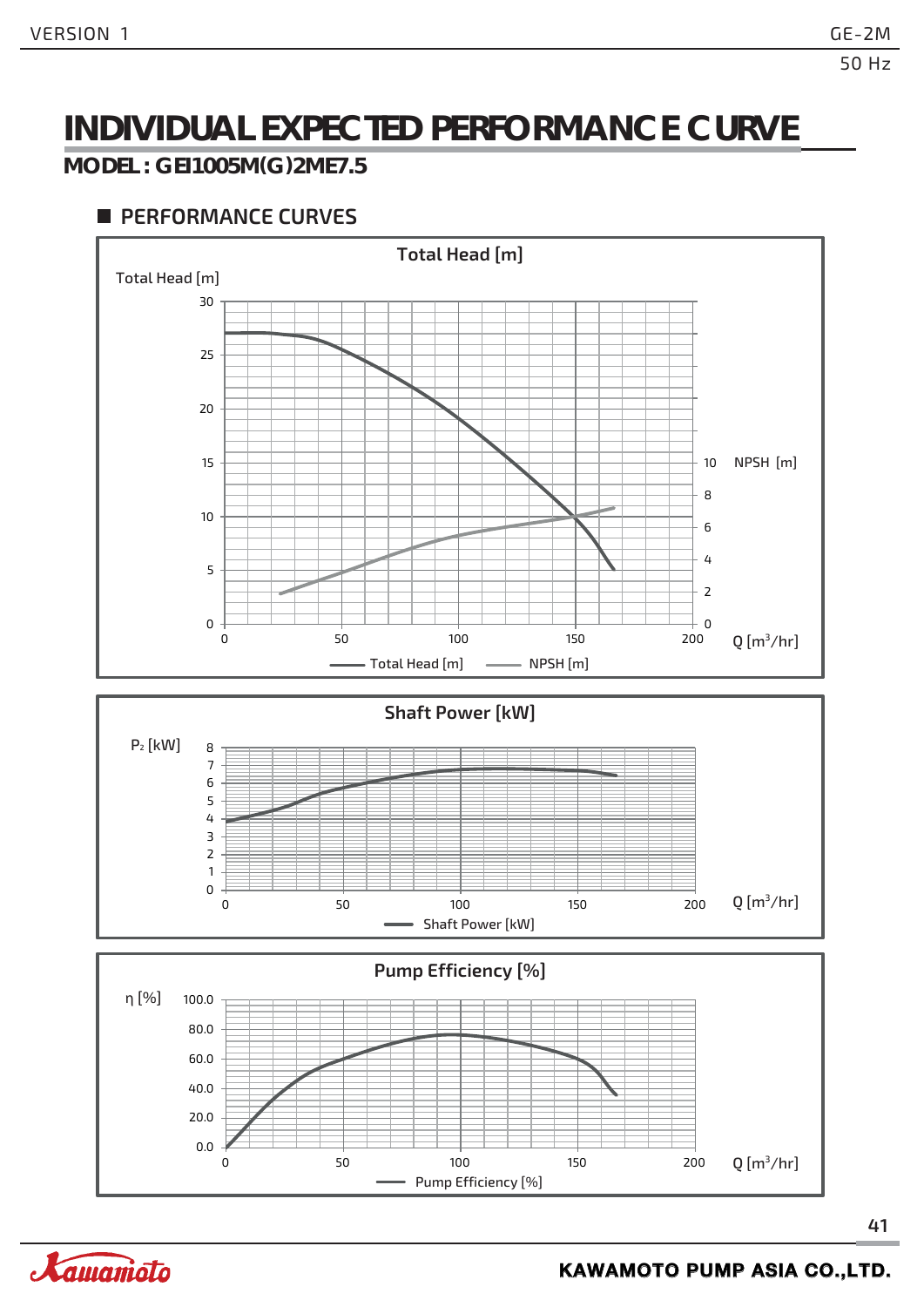Xamanioto

### **INDIVIDUAL EXPECTED PERFORMANCE CURVE**

#### **MODEL : GEJ1005M(G)2ME11**

#### **PERFORMANCE CURVES**



**KAWAMOTO PUMP ASIA CO.,LTD.**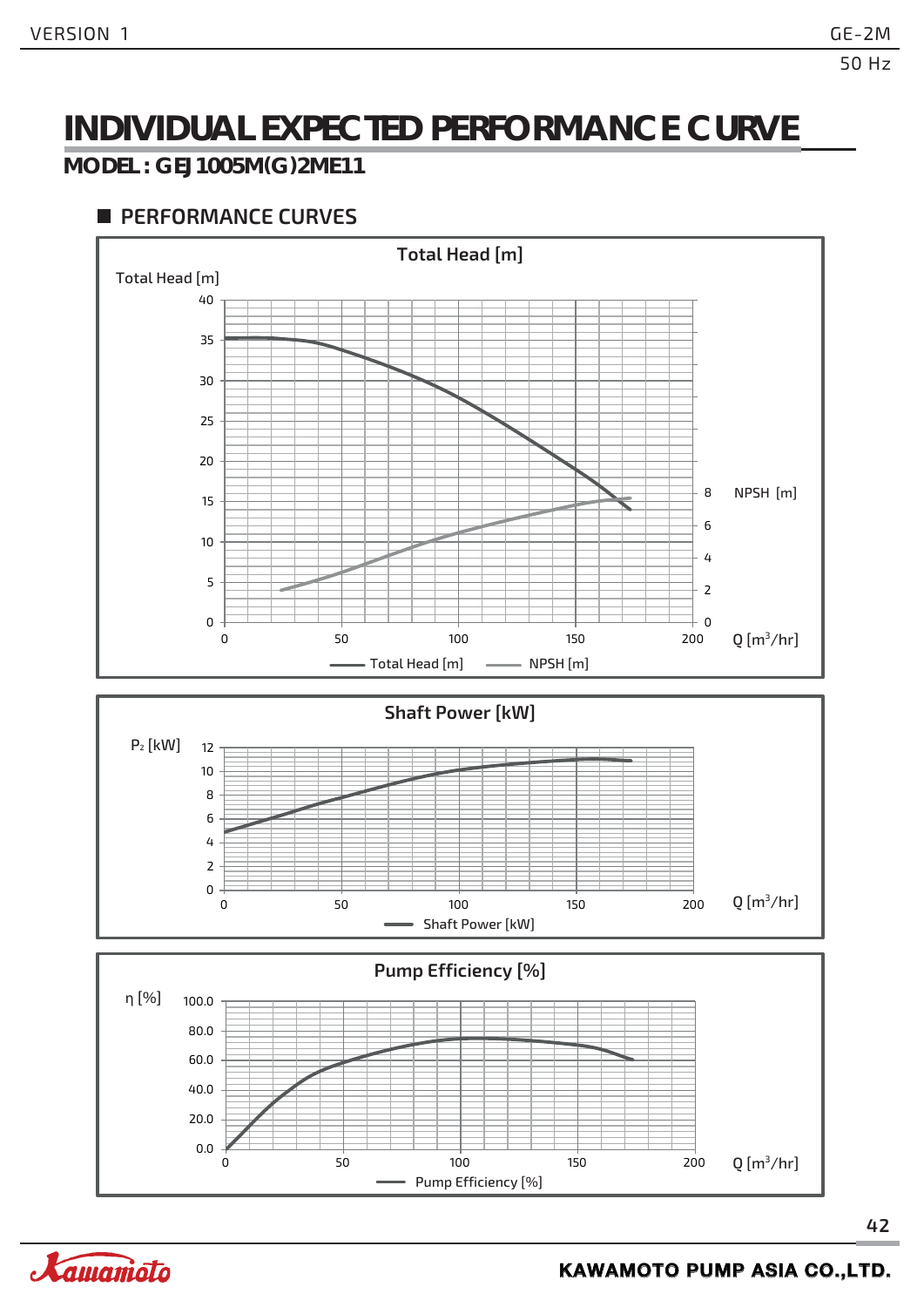#### **MODEL : GEJ1005M(G)2ME15**



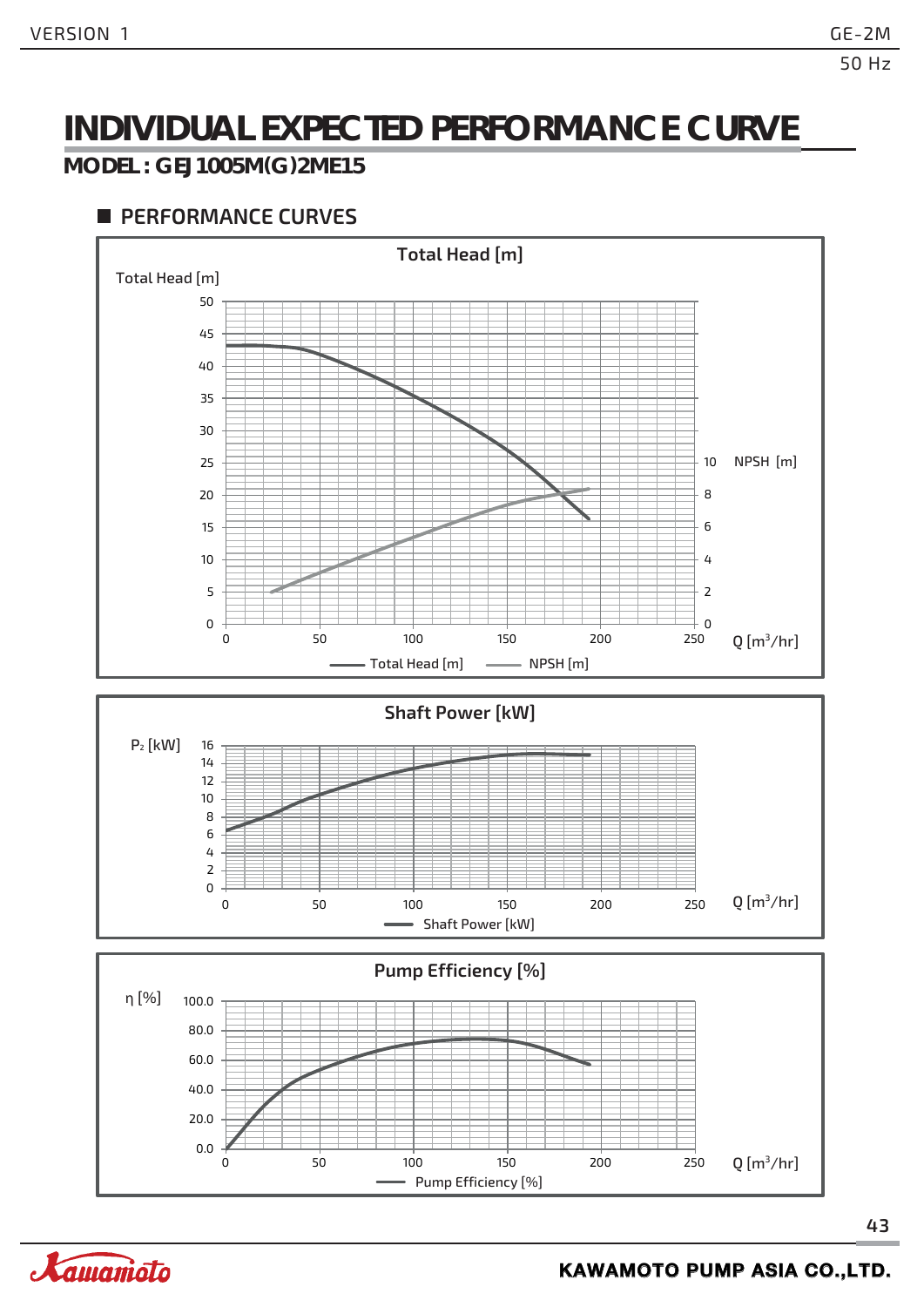#### **MODEL : GEK1005M(G)2ME18**



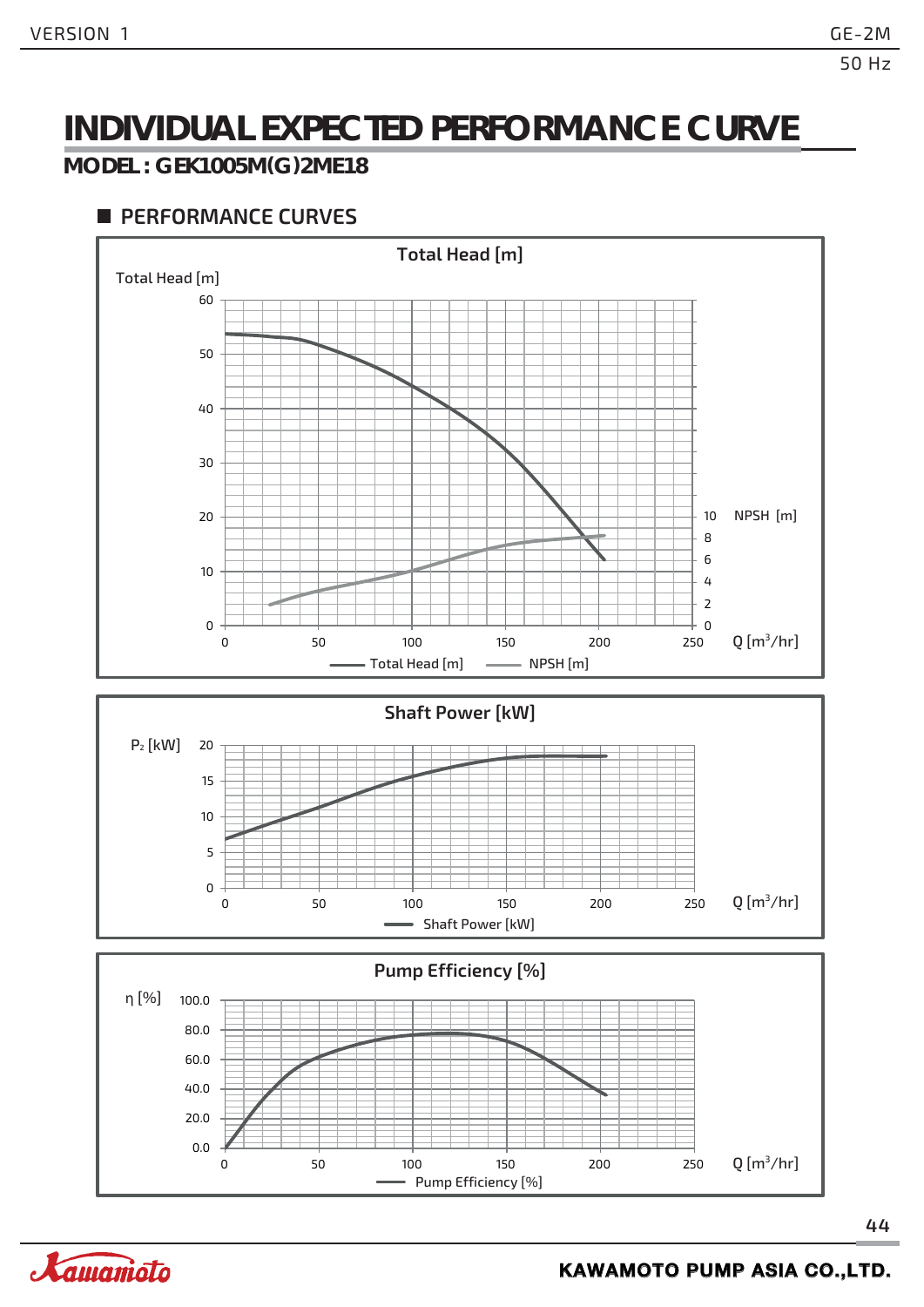#### **MODEL : GEK1005M(G)2ME22**



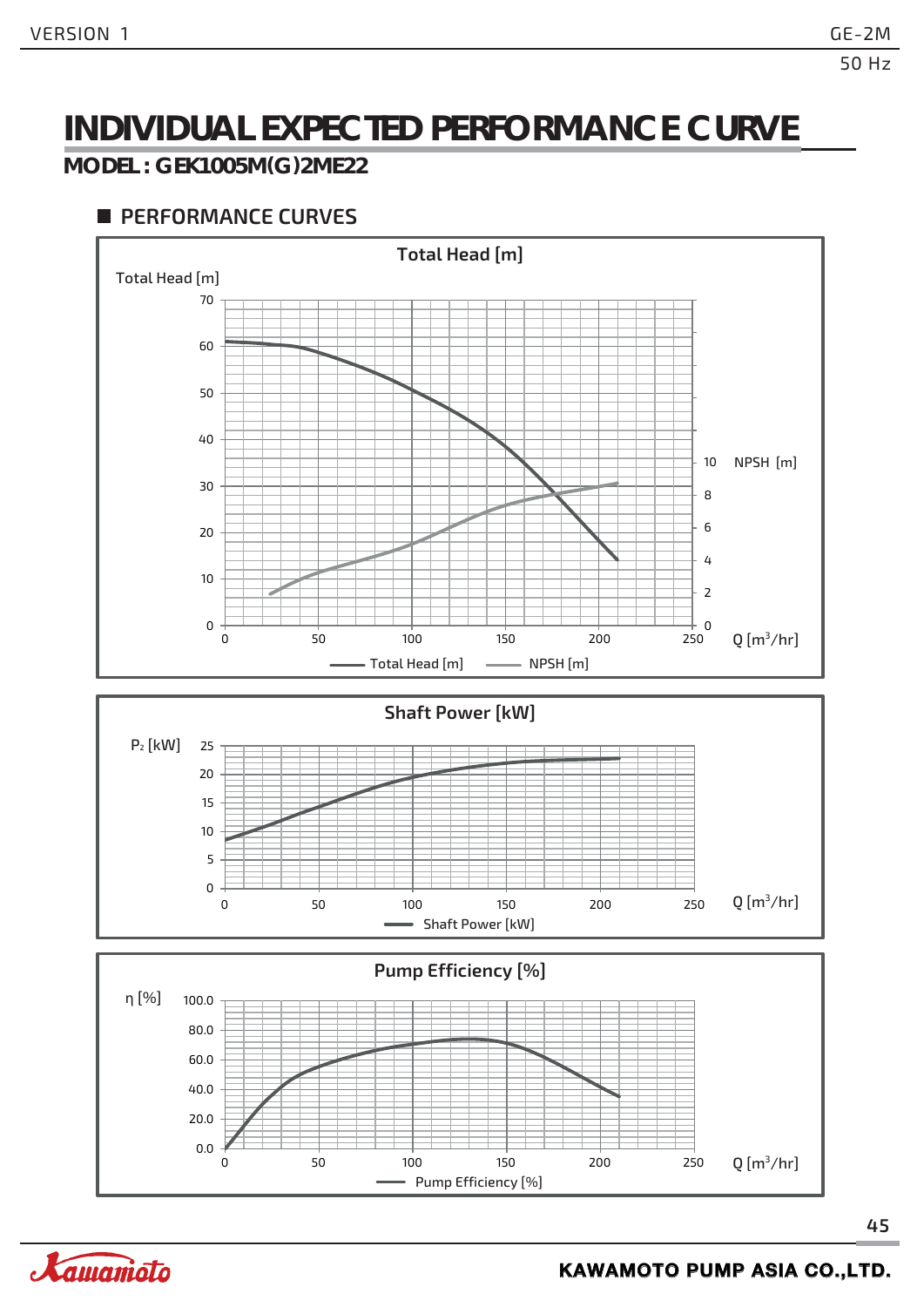#### **MODEL : GEL1005M(G)2ME30**

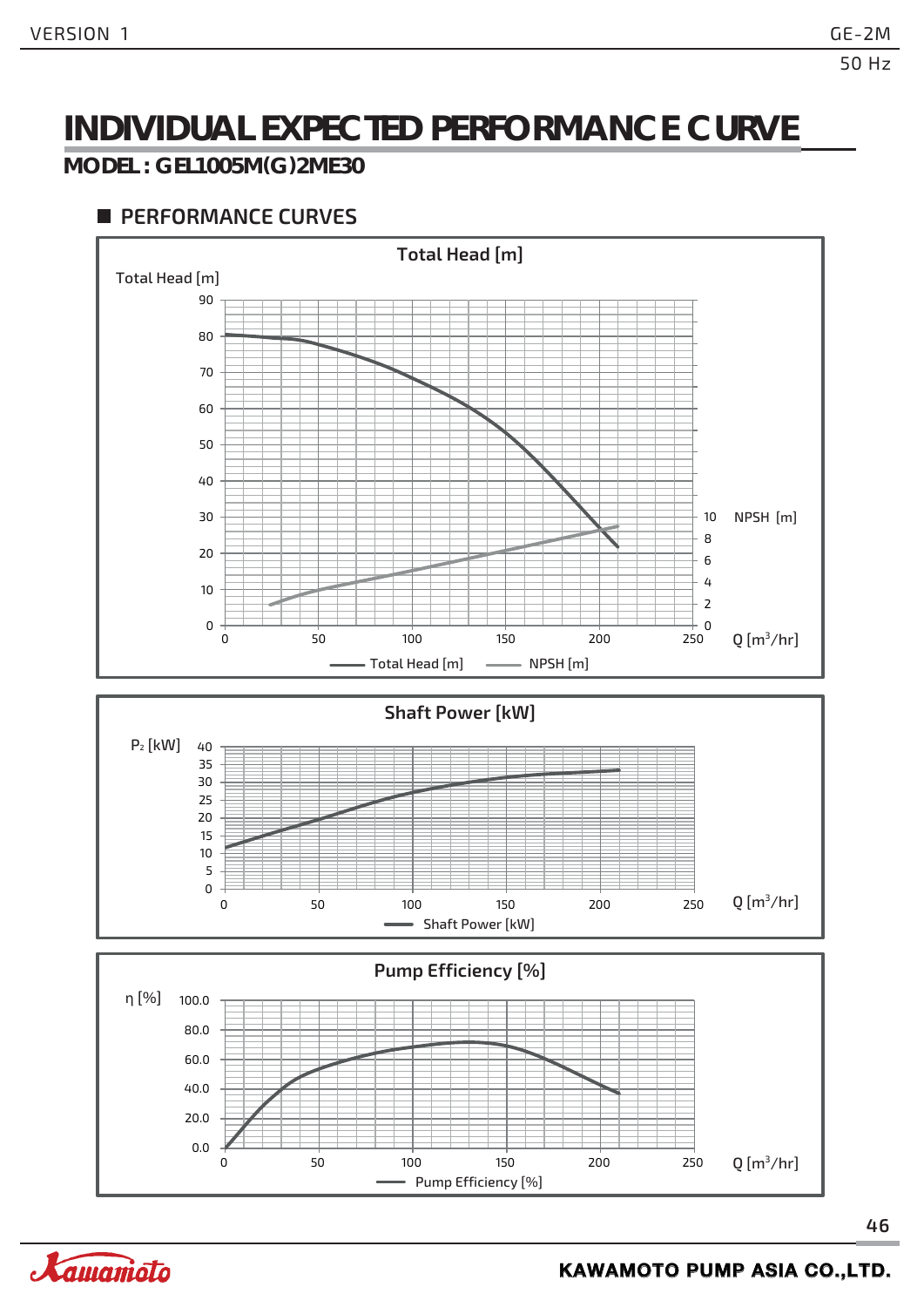#### **MODEL : GEL1005M(G)2ME37**

#### **PERFORMANCE CURVES**



**47**

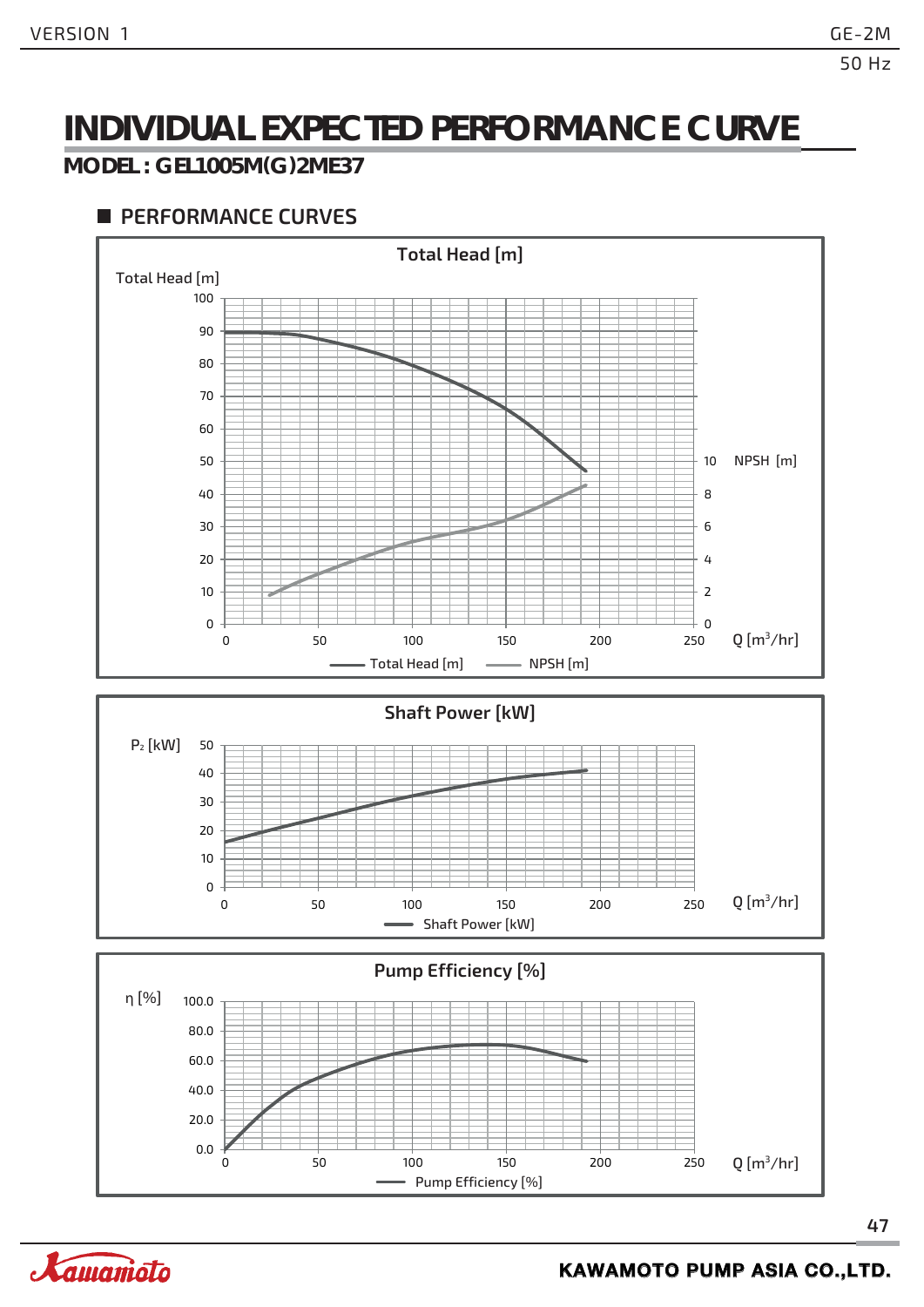#### **MODEL : GEL1005M(G)2ME45**

#### **PERFORMANCE CURVES**



**48**